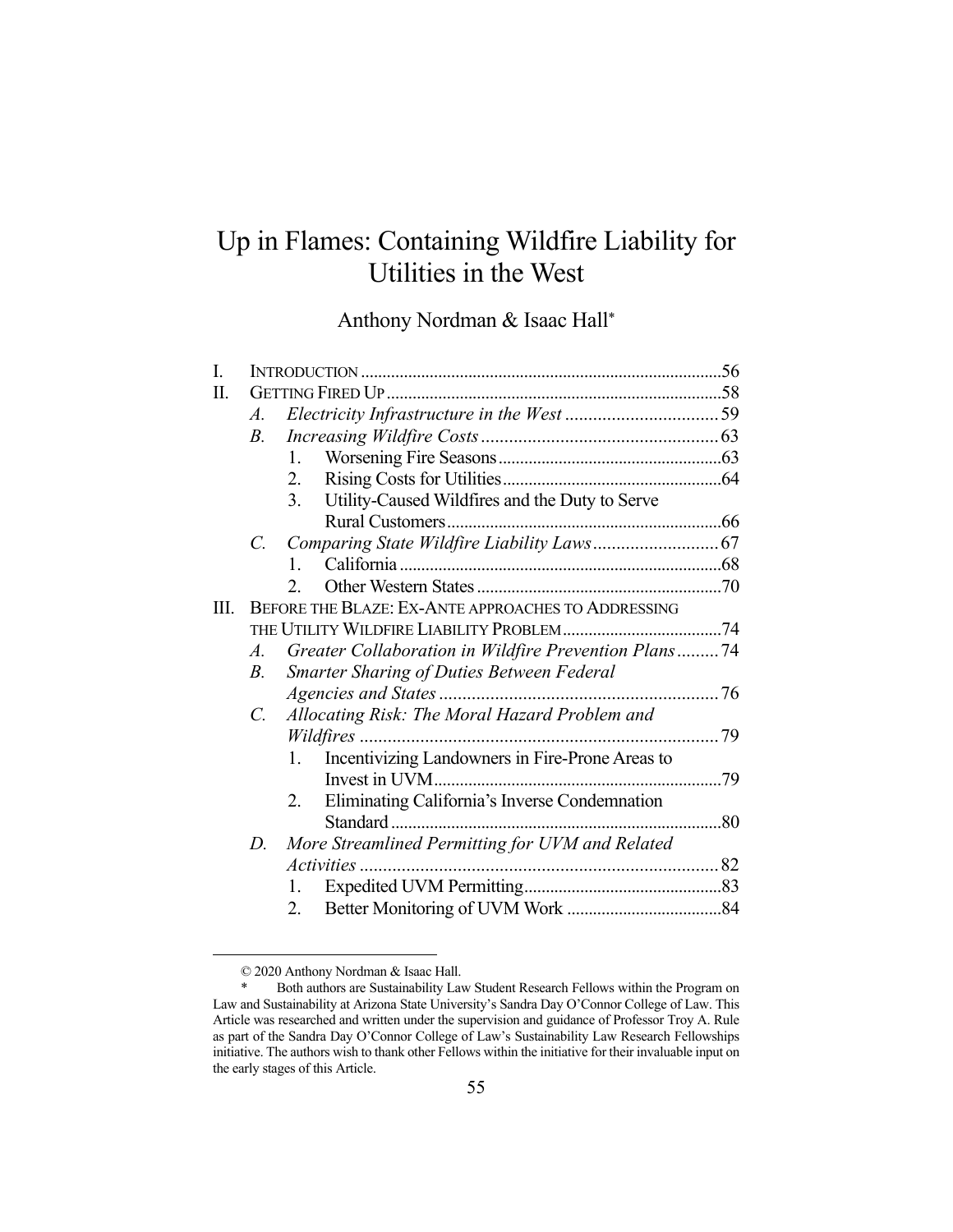| IV. FROM THE ASHES: EX-POST APPROACHES TO THE UTILITY |  |
|-------------------------------------------------------|--|
|                                                       |  |
| A. Allocating Blame: More Accurately Assigning        |  |
|                                                       |  |
| B. Disincentivizing Risky Redevelopment After         |  |
|                                                       |  |
|                                                       |  |

#### I. INTRODUCTION

 On the evening of October 8, 2017, dry winds in Northern California were gusting at a speed of over fifty miles per hour.<sup>1</sup> At 11:34 PM, a local resident near the city of Santa Rosa placed a 911 call to report a forest fire,<sup>2</sup> claiming to have seen a "tree illuminate when the conductors arced" on a nearby power line.<sup>3</sup> Within hours, the region's strong winds had consolidated this fire with two other newly started fires into a complex blaze that became known as the Redwood Fire.<sup>4</sup> The Redwood Fire tore through Mendocino County, California, engulfing more than 35,000 acres of land and claiming the lives of nine nearby residents.<sup>5</sup> CAL FIRE, California's state fire-fighting agency, investigated the causes of Redwood Fire and eventually discovered two points of ignition resulting from contact between vegetation and electric power lines.<sup>6</sup>

Among the Redwood Fire's victims were Kai and Kressa Shepherd.<sup>7</sup> Just after midnight on October 8, the Shepherd family tried to evacuate the area when their car caught fire.<sup>8</sup> Kai Shepherd, age fourteen, attempted to flee on foot but could not escape the flames. Kai's parents and sister, Kressa, were eventually found near their car with severe burns.<sup>9</sup> Kressa

 <sup>1.</sup> Clifford F. Mass & David Owens, *The Northern California Wildfires of October 8-9, 2017: The Role of a Major Downslope Wind Event*, 100 BULL. AM. METEOROLOGICAL SOC'Y 235 (2019), https://journals.ametsoc.org/doi/pdf/10.1175/BAMS-D-18-0037.1.

 <sup>2.</sup> CAL. DEP'T OF FORESTRY & FIRE PROT., INVESTIGATION REPORT: REDWOOD INCIDENT (Oct. 8, 2017), https://www.tellusventure.com/downloads/safety/calfire\_investigation\_report\_ redwood\_fire\_4jun2018.pdf.

 <sup>3.</sup> *Id.* at 17.

 <sup>4.</sup> *Id*. at 3.

 <sup>5.</sup> Press Release, Cal. Dep't of Forestry & Fire Prot., CAL FIRE Investigators Determine Causes of 12 Wildfires in Mendocino, Humboldt, Butte, Sonoma, Lake, and Napa Counties1 (June 8, 2018), https://www.fire.ca.gov/media/5100/2017\_wildfiresiege\_cause.pdf.

 <sup>6.</sup> CAL. DEP'T OF FORESTRY & FIRE PROT., s*upra* note 2, at 13.

 <sup>7.</sup> Michael Cabanatuan, *Kai Shephard, 14, Dies Trying to Outrun Redwood Valley Fire*, S.F. CHRON. (Oct. 16, 2017, 2:45 PM), https://www.sfgate.com/bayarea/article/Kai-Shepherd-14 died-trying-to-outrun-Redwood-12277350.php.

 <sup>8.</sup> *Id.*

 <sup>9.</sup> *Id.*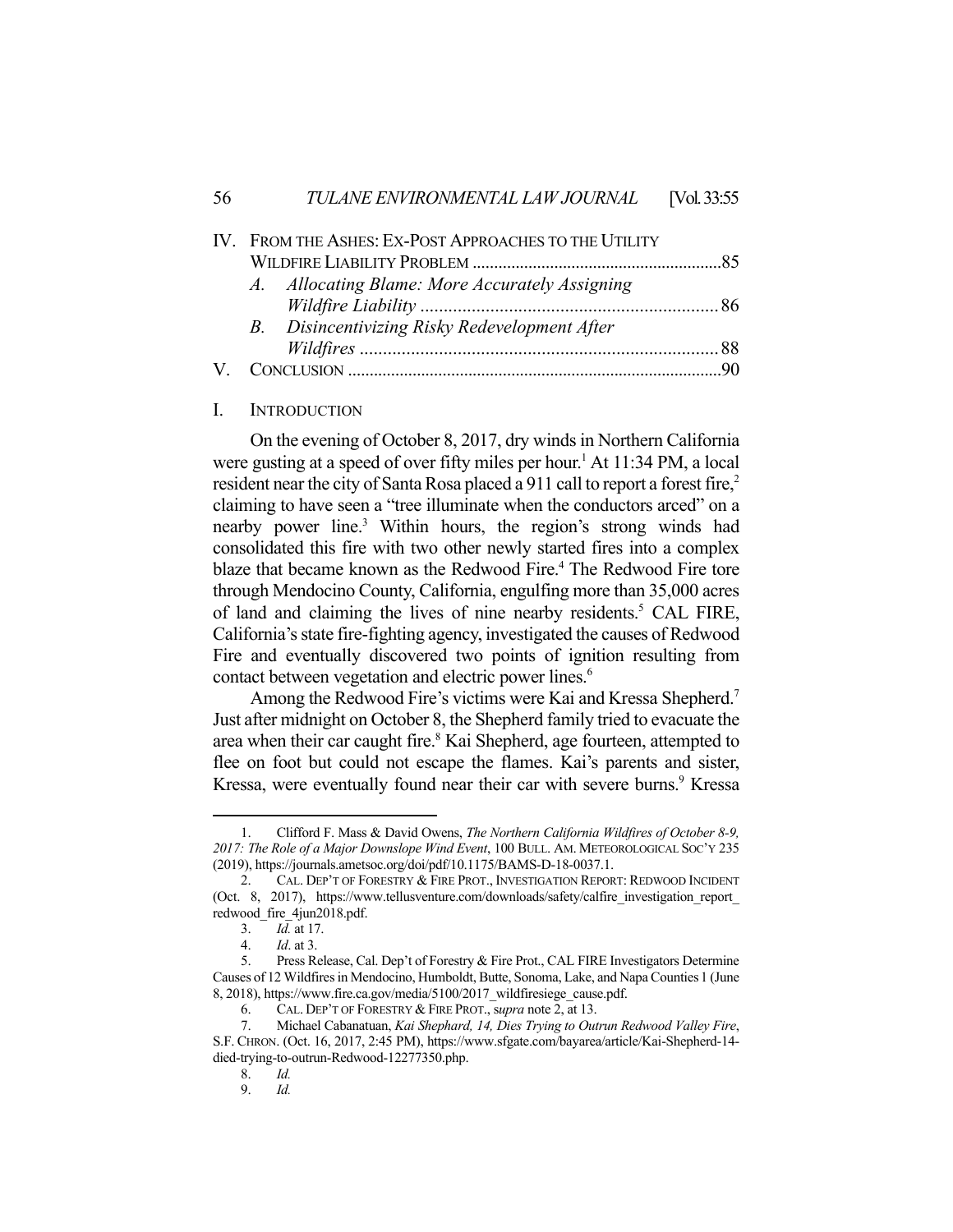passed away several weeks later as a result of her injuries. John and Sara Shepherd survived only to face the pain of burying their two children.

 The circumstances surrounding the Redwood fire are not unique to Mendocino County. Between October 8 and 9, 2017, twelve wildfires originating in Northern California were eventually blamed on utility equipment failure or vegetation contacting power lines.<sup>10</sup> The Tubbs fire, which also started on October 8, became the second deadliest fire in California's history, claiming twenty-two lives and damaging over 5600 homes. It is estimated that insurance companies paid \$12.5 billion for property damages stemming from these fires.<sup>11</sup> Later dubbed the "Fire Siege," these October fires scorched a total of 245,000 acres, requiring 11,000 firefighters from numerous states and countries.<sup>12</sup>

 Public outcry and controversy have followed in the aftermath of California's Fire Siege. Nearly one year after the disaster, CAL FIRE released its report on the Tubbs fire showing that a private homeowner's electrical system—and not utility equipment—caused that fire, which ultimately caused at least \$11 billion in property damage.<sup>13</sup> Nonetheless, the large California utility, Pacific Gas & Electric (PG&E), determined that its liabilities from other Fire Siege fires were insurmountable.<sup>14</sup> In early 2019, the massive utility company filed for bankruptcy, initiating what is likely to be the largest utility bankruptcy proceeding in U.S. history.

 Wildfires have long had significant economic, environmental, and political impacts throughout the West, but those impacts have grown substantially in recent years. Although countless factors are contributing to the growing costs of western wildfires, much of the financial burden is falling on electric utilities. As PG&E's recent bankruptcy filing shows, a strategy of largely relying on electric utilities to spread wildfire-related costs could have major adverse impacts on electricity markets in the West. However, ensuring that electric utilities internalize the costs of actions they

 <sup>10.</sup> CAL. DEP'T OF FORESTRY & FIRE PROT., s*upra* note 2.

 <sup>11.</sup> Nichola Gordon & Sharon Bernstein, *PG&E Cleared of Liability in 2017 California Wildfire, Bankruptcy Still Seen*, INS. J. (Jan. 28, 2019), https://www.insurancejournal.com/news/ west/2019/01/28/515910.htm; *see* CAL.DEP'T OF FORESTRY &FIRE PROT.,INVESTIGATION REPORT: TUBBS INCIDENT 15 (Oct. 8, 2017), http://www.documentcloud.org/documents/5693976-Cal-Fire-Tubbs-Fire-Investigation-Report-20190124.html.

 <sup>12.</sup> CAL. DEP'T OF FORESTRY & FIRE PROT., s*upra* note 2.

Press Release, Cal. Dep't of Forestry & Fire Prot., CAL FIRE Investigators Determine the Cause of the Tubbs Fire (Jan. 24, 2017), https://www.fire.ca.gov/media/5124/tubbscause1v.pdf.

 <sup>14.</sup> Ivan Penn, *PG&E's Bankruptcy Filing Creates 'a Real Mess' for Rival Interests*, N.Y. TIMES (Jan. 29, 2019), https://www.nytimes.com/2019/01/29/business/energy-environment/pgefile-bankruptcy.html.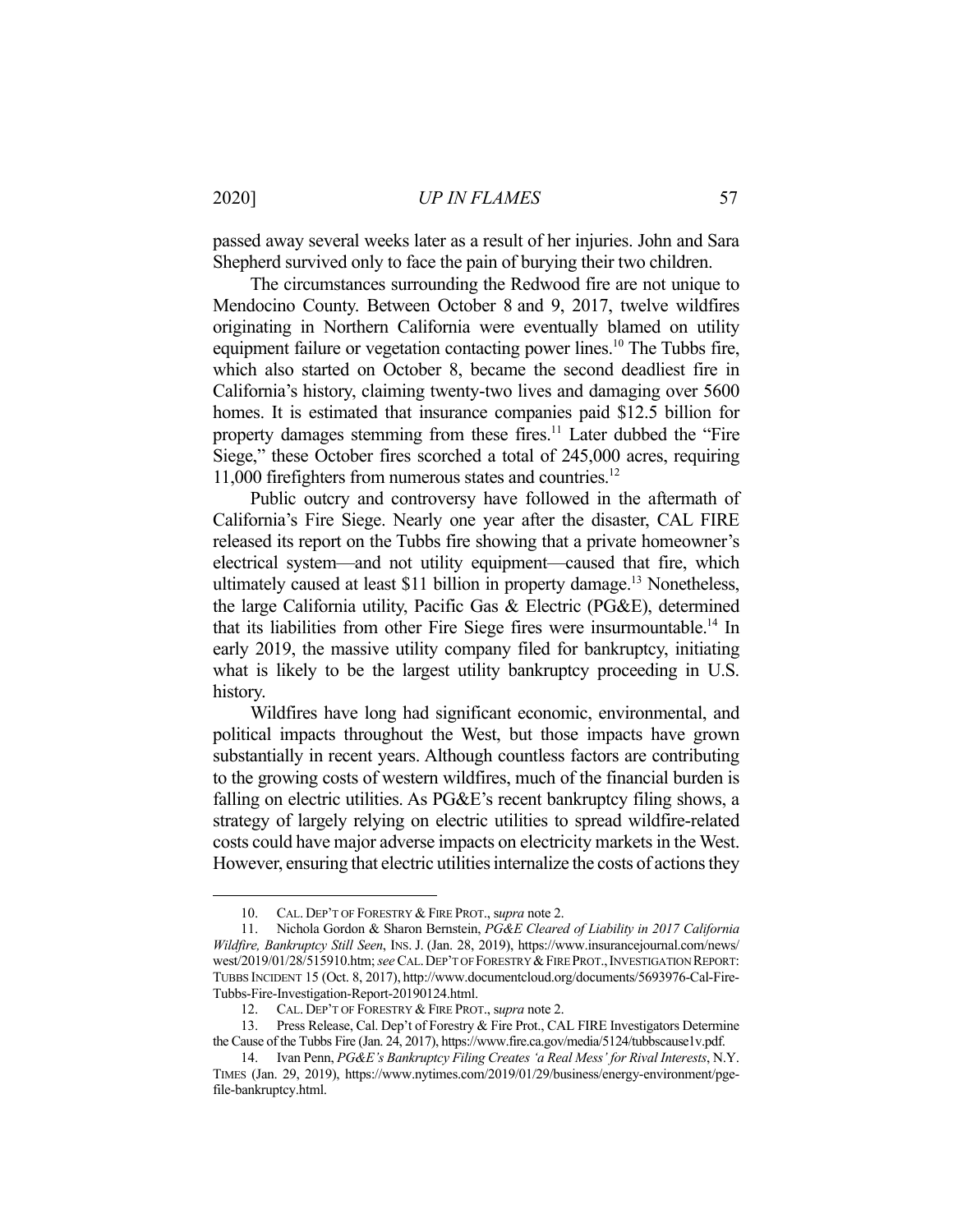take that contribute to forest fires is also crucial to addressing the West's growing wildfire problem.

 This Article highlights the growing connection between wildfire liabilities and electricity transmission and distribution in the West. It uses this data to suggest ways governments could more fairly and efficiently spread wildfire-related costs among contributors to the problem. Through bold and innovative policymaking, it is possible to compel those contributors to internalize more of the costs of their activities and to thereby slow the growth of wildfire liabilities and preserve the solvency of electric utilities in the West.

 Part II of this Article describes the general growth of wildfire costs in the western United States over recent years and how electric utilities are increasingly becoming overburdened by their share of these costs. Part III describes potential means of reducing wildfire costs in the West through a collaborative prevention system that relies on increased cooperation among private, state, and federal stakeholders. Part IV of this Article addresses how costs could be fairly apportioned after fires have occurred. If adopted, these proposals could provide significant relief to western utilities, reduce the overall impact of wildfires, limit property damage, and save lives.

#### II. GETTING FIRED UP

 Wildfires are increasingly common and costly throughout the western United States and are imposing unprecedented liability risks on the region's electric utilities. The U.S. Forest Service (USFS) reported that at least 345 fires were started between 2012 and 2013 by power lines contacting trees on land it oversees. Between 2012 and 2016, wildfires burned almost 2 million acres of federal land in California alone.<sup>15</sup> And the U.S. Department of Agriculture (USDA) reported that the USFS spent over \$2 billion, or 55% of its annual budget, on wildfire-related expenses in 2017.16 PG&E's financial dilemma is the most extreme illustration of how wildfires are crippling the private sector. For the first fiscal quarter of 2019, PG&E posted a profit of \$132 million.<sup>17</sup> Meanwhile, PG&E paid

 <sup>15.</sup> Every year, CAL FIRE releases details of intrastate fire incidents. *See Incidents Overview*, CAL FIRE, https://www.fire.ca.gov/incidents/ (last visited Aug. 12, 2019).

 <sup>16.</sup> Press Release, U.S. Dep't of Agric., Release No. 0112.17, Forest Service Wildland Fire Suppression Costs Exceed \$2 Billion (Sept. 14, 2017), https://www.usda.gov/media/press-releases/ 2017/09/14/forest-service-wildland-fire-suppression-costs-exceed-2-billion.

 <sup>17.</sup> J.D. Morris, *PG&E Profits Drop Drastically Because of Camp Fire, Bankruptcy*, S.F. CHRON. (May 2, 2019, 3:12 PM), https://www.sfchronicle.com/business/article/PG-E-profitsdrop-drastically-because-of-Camp-13813427.php?psid=hmgfQ.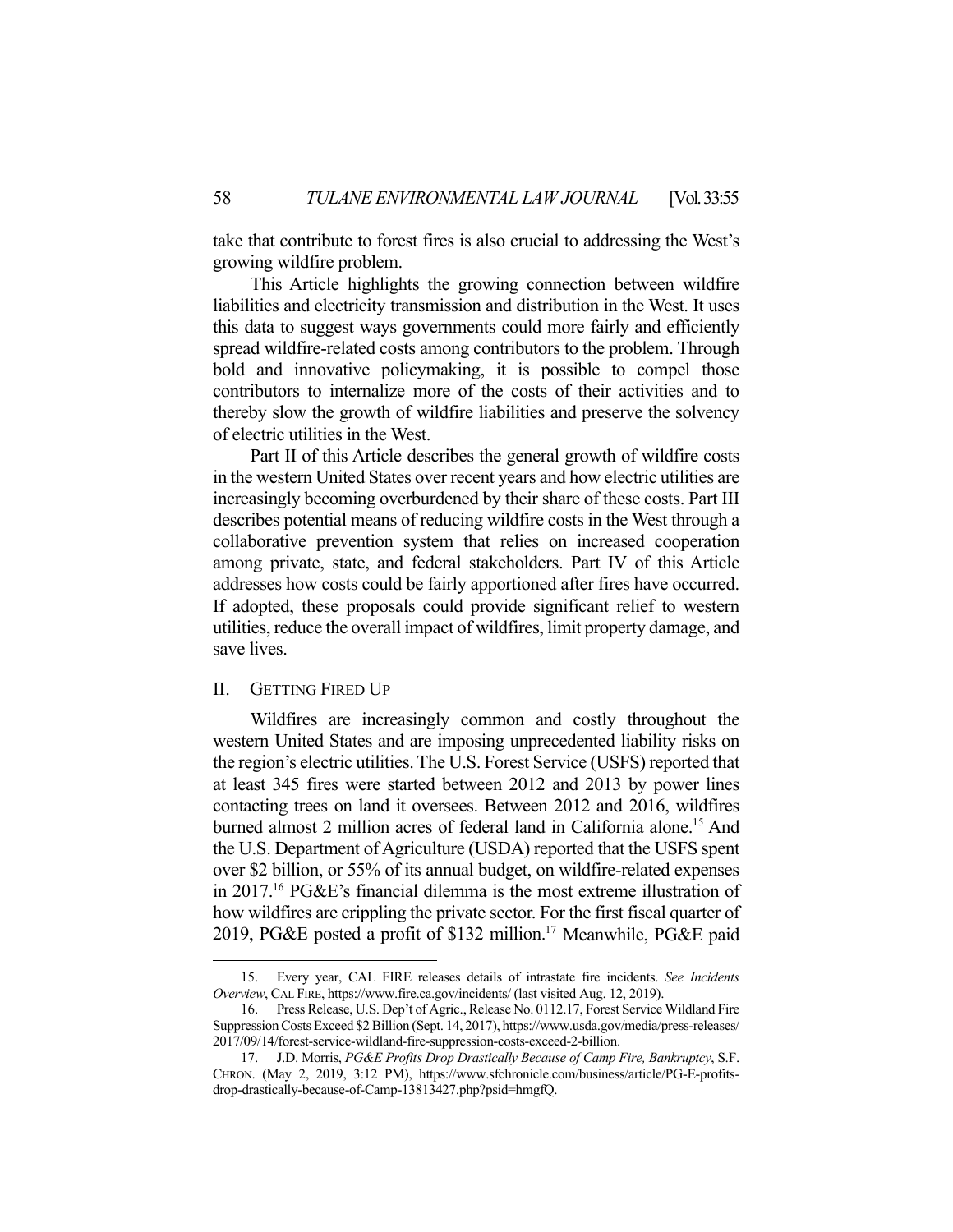approximately \$192 million towards Camp Fire damages during the same quarter. Indeed, wildfire-related costs and liabilities are increasingly consuming budgets and threatening the solvency of electric utilities throughout much of the West.

#### *A. Electricity Infrastructure in the West*

 Western utilities bear liability risks related to wildfires because their equipment is often responsible for igniting these fires.<sup>18</sup> Electrical infrastructure is continually expanding into remote corners of the West's vast wilderness. Pushing electrical equipment into these areas adds to the risk of igniting a catastrophic fire.

 Expanding electricity access into remote areas has long been an American priority. Prior to 1936, only 11% of rural areas received electrical service.19 But then, as part of President Roosevelt's New Deal, Congress sought to aggressively expand electricity in rural America by enacting the Rural Electrification Act of 1936 (REA).<sup>20</sup> The REA authorized the federal government to provide low cost loans for rural communities to organize nonprofit electric cooperatives and to take other steps to create a robust web of electrical systems throughout the nation.<sup>21</sup> Today, the REA lives on through the USDA's Rural Development

 <sup>18.</sup> The expansion of development into the Wildland User Interface increases the frequency of human caused fires (including powerlines). Additionally, the frequency at which powerlines are responsible for igniting wildfires has led to the California Public Utility Commission to designate many of these rural areas as "high fire threat areas." *See* Volker C. Radeloff et al., *Rapid Growth of the US Wildland-Urban Interface Raises Wildfire Risk*, PNAS (Mar. 27, 2018), https://www.pnas.org/content/pnas/115/13/3314.full.pdf (citing Jennifer K. Balch et al., *Human-Started Wildfires Expand the Fire Niche Across the United States*, PNAS (Mar. 14, 2017), https://www.pnas.org/content/pnas/115/13/3314.full.pdf)); *see also* Cal. Pub. Utils. Comm'n, Decision 17-12-024, Order Instituting Rulemaking to Develop and Adopt Fire-Threat Maps and Fire-Safety Regulations 5 (Feb. 5, 2018), docs.cpuc.ca.gov/PublishedDocs/Published/ G000/M207/K303/207303220.doc.

 <sup>19.</sup> Joel A. Youngblood, Note, *Alive and Well; the Rural Electrification Act Preempts State Condemnation Law:* City of Morgan City v. South Louisiana Electric Cooperative Ass'n, 16 ENERGY L.J. 489 (1995).

 <sup>20.</sup> *Rural Electrification Act*, NAT'L PARK SERV., https://www.nps.gov/home/learn/history culture/ruralelect.htm (last updated Apr. 10, 2015).

 <sup>21.</sup> *Id.*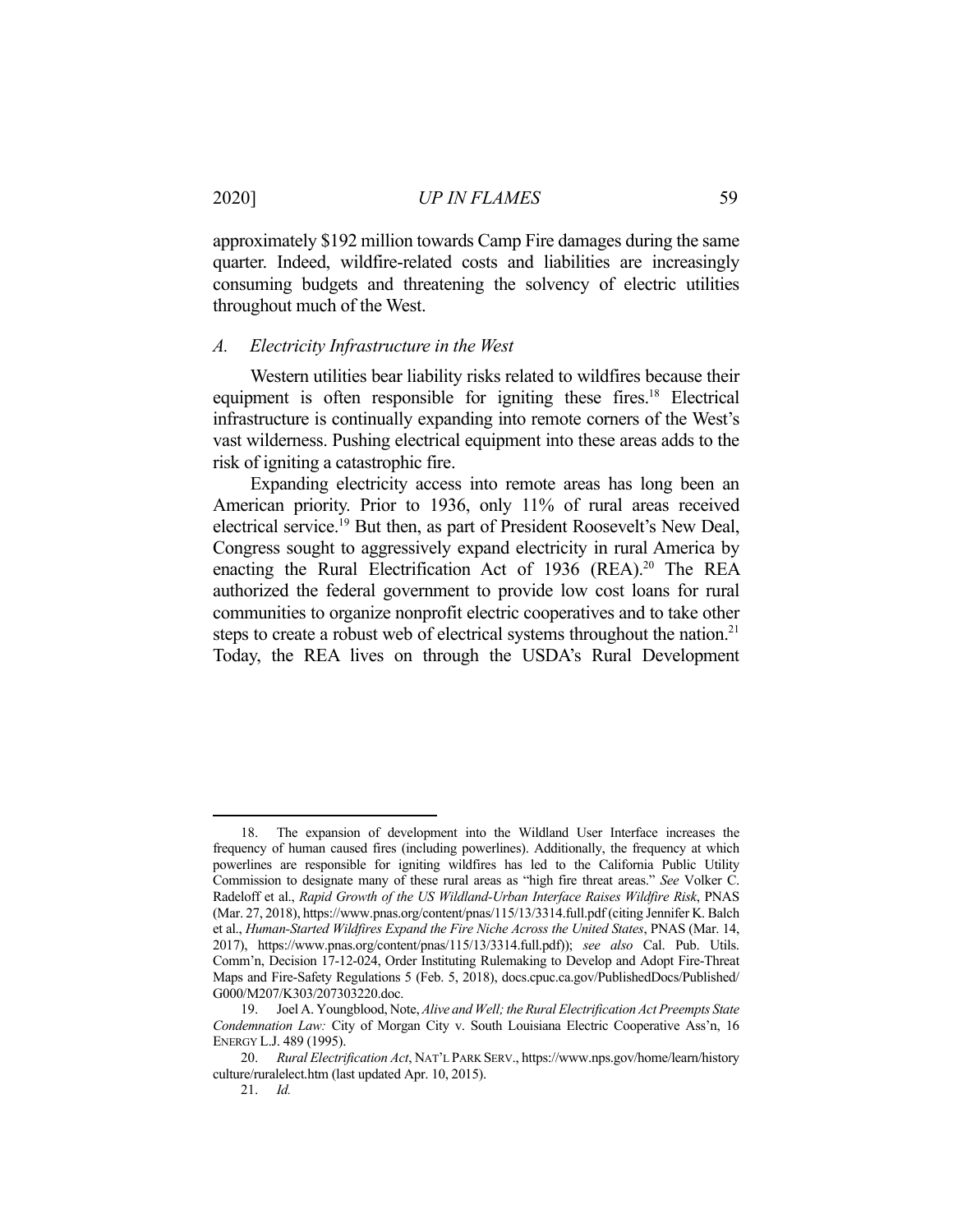agency, $^{22}$  and it is estimated that 99% of the U.S. population has access to electrical power.<sup>23</sup>

 To meet the West's complex electricity demands, utilities rely on the transmission of power across great distances. This power is often transmitted at a high voltage (between 110kV and 765kV) via massive transmission lines.<sup>24</sup> As high-voltage electricity nears a locale, it travels through a substation where transformer equipment steps it down to a lower voltage.25 From the substation, lower-voltage electricity travels through a grid of smaller distribution lines to reach retail customers.<sup>26</sup> U.S. power grids contain an estimated 180,000 miles of high voltage transmission lines and 5.5 million miles of distribution lines.<sup>27</sup> This extensive infrastructure system is continuously monitored by both state and federal regulators. The Federal Energy Regulatory Commission (FERC) is responsible for regulating wholesale, interstate electricity transactions and maintenance oversight through its enforcement agency, the North American Electric Reliability Corporation (NERC).<sup>28</sup> State governments also regulate utilities through public utility commissions or corporation commissions (PUCs). These PUCs oversee the siting of power lines, establish standards for maintenance and operation of electrical equipment, set the rates that utilities charge, and otherwise regulate utilities.<sup>29</sup>

 The West's electrical infrastructure is particularly complex because of its abundance of public lands. The federal government controls roughly

 <sup>22.</sup> The USDA's Rural Development agency administers the program through the Rural Utilities Service (RUS) division. The RUS administers the loans for the construction of distribution and transmission lines, as well as the construction of generation facilities. The program also supports "demand-side management, energy efficiency, and conservation programs, and on-and off-grid renewable energy systems." *Rural Utilities Service*, U.S.DEP'T AGRIC., www.rd.usda.gov/ about-rd/agencies/rural-utilities-service (last visited Oct. 31, 2019).

 <sup>23.</sup> Youngblood, *supra* note 19, at 489.

 <sup>24.</sup> *How the Electricity Grid Works*, UNION CONCERNED SCIENTISTS (Feb. 7, 2015), https://www.ucsusa.org/clean-energy/how-electricity-grid-works#references.

 <sup>25.</sup> *Id.*

 <sup>26.</sup> U.S. DEP'T OF ENERGY, OFFICE OF ELEC. DELIVERY &ENERGY RELIABILITY, DOE/OE-0017, UNITED STATES ELECTRICITY INDUSTRY PRIMER 13-16 (July 2015), https://www.energy. gov/sites/prod/files/2015/12/f28/united-states-electricity-industry-primer.pdf.

 <sup>27.</sup> A complete and accurate mileage number in western powerlines is difficult to ascertain because of a lack in uniformity in reporting and an overlap in agency reporting. The Department of Energy states that as of 2015, there were over 360,000 miles of *Transmission* lines, with over 180,000 miles of *high voltage lines*. *See id.*; *see also* Jennifer Weeks, *U.S. Electrical Grid Undergoes Massive Transition to Connect to Renewables*, SCI. AM. (Apr. 28, 2010), https://www. scientificamerican.com/article/what-is-the-smart-grid/ (stating the grid comprises 200,000 miles of high-voltage transmission lines and 5.5 million miles of distribution lines).

 <sup>28.</sup> Jeff Dennis, Fed. Energy Regulatory Comm'n,*Electric Transmission 101: Regulation*, https://www.eesi.org/files/070913\_Jeff\_Dennis.pdf (last visited Jan. 27, 2020).

 <sup>29.</sup> *Id.*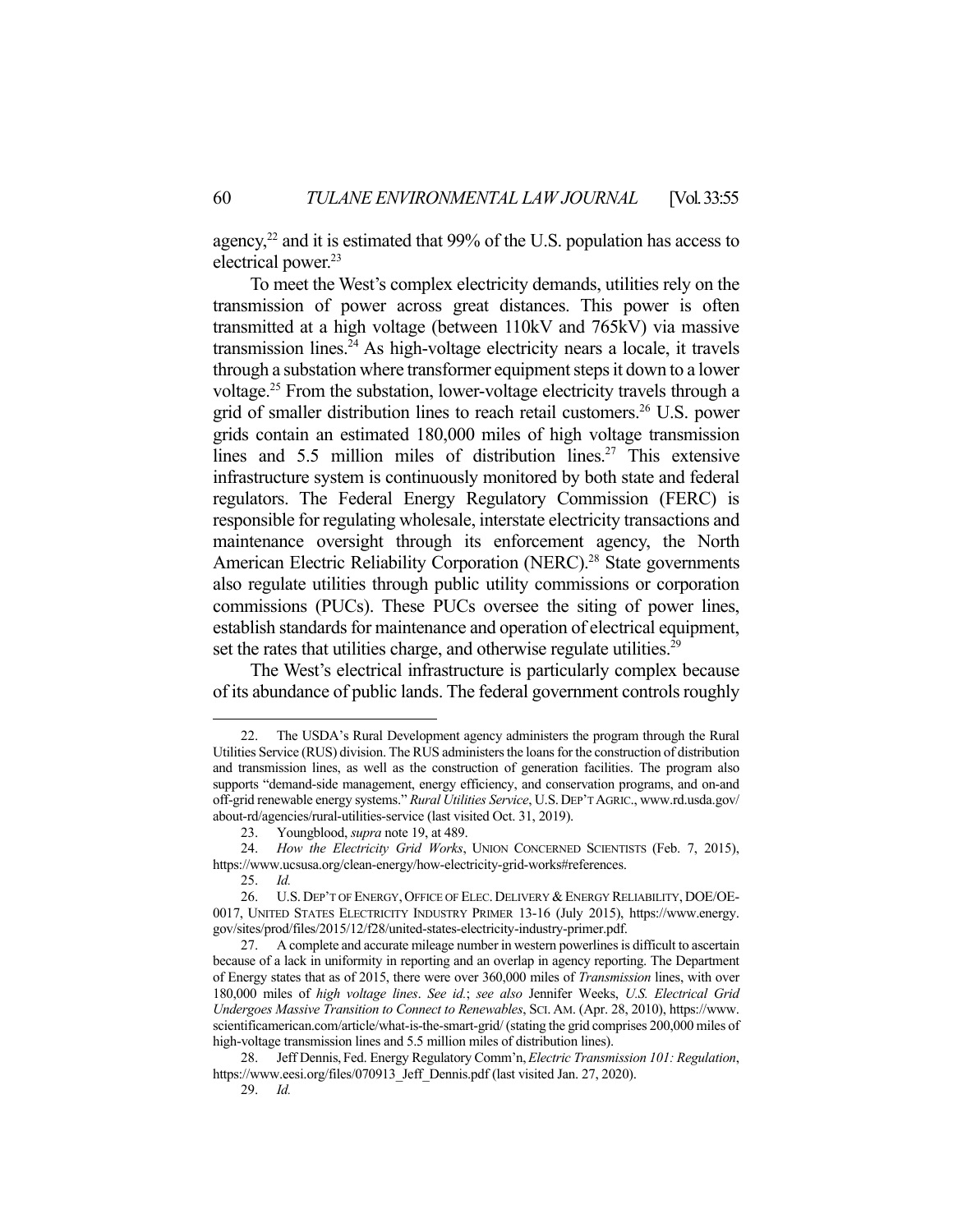#### 2020] *UP IN FLAMES* 61

47% of all land in the West.<sup>30</sup> In Oregon, Utah, and Nevada, a majority of all land is federally controlled.<sup>31</sup> Accordingly, much of the West's system of transmission lines crosses through federal public lands. Western utilities must secure federal authorization to operate equipment on those lands. Such authorizations are largely granted through easements or "rights-ofway" (ROWs). The majority of ROWs are granted by the Department of the Interior (DOI) and the USDA (through their various agencies) and are authorized by the Federal Land Policy and Management Act of 1976.<sup>32</sup> ROWs generally permit utility companies to construct and maintain the equipment necessary to service their customers. The USFS and Bureau of Land Management (BLM) alone have granted roughly 71,613 miles of transmission and distribution line ROWs, and lands under their control are home to roughly 3000 authorized electric transmission and distribution facilities.<sup>33</sup>

 Transmitting and distributing electric power has always been inherently risky. Most equipment capable of transmitting electricity, including lines, switches, and transformers, present significant fire hazards.<sup>34</sup> Electrical equipment is understandably well-suited to ignite wildfires. If something interferes with a power line's circuit or causes a component of the line to fail, sparks, arcs, or even flames can result.<sup>35</sup> Power lines can malfunction or contact nearby vegetation, causing the lines to fall and spark surrounding fuel sources. Tree branches, leaves, and other plant matter can contact a line and cause arcing, which is an expansive jolt of electricity forming a visible beam.<sup>36</sup> Conductors can heat rapidly, causing them to slap together and eject burning pieces of matter.<sup>37</sup> Lines can lose current, spewing sparks into the air. And load maintenance equipment can malfunction, causing electricity to be wildly thrust in all directions.<sup>38</sup> Given the vast number of power lines that exist throughout

 <sup>30.</sup> Quoctrung Bul & Margot Sanger-Katz, *Why the Government Owns So Much Land in the West*, N.Y. TIMES (Jan. 5, 2016), https://www.nytimes.com/2016/01/06/upshot/why-thegovernment-owns-so-much-land-in-the-west.html (stating the federal government owns 47% of all land in the West).

 <sup>31.</sup> *Id.*

 <sup>32.</sup> *See* Federal Land Policy and Management Act of 1976 § 501, 43 U.S.C. § 1761 (2011).

 <sup>33.</sup> H.R. REP. NO. 115-165, at 4-5 (2017).

 <sup>34.</sup> *How Do Power Lines Cause Wildfires?,* TEX. WILDFIRE MITIGATION PROJECT, https:// wildfiremitigation.tees.tamus.edu/faqs/how-power-lines-cause-wildfires (last visited Aug. 10, 2019).

 <sup>35.</sup> *Id.*

 <sup>36.</sup> FORESTER'S CO-OP, BARREN RIDGE RENEWABLE TRANSMISSION PROJECT WILDFIRE AND FUELS TECHNICAL REPORT 33 (2011), https://openei.org/w/images/f/f1/Barren\_Ridge\_FEIS-Volume\_III\_Wildfire\_Tech\_Rpt\_Final\_June\_2011.pdf*.* 

 <sup>37.</sup> *Id.* 

 <sup>38.</sup> *Id.* at 34.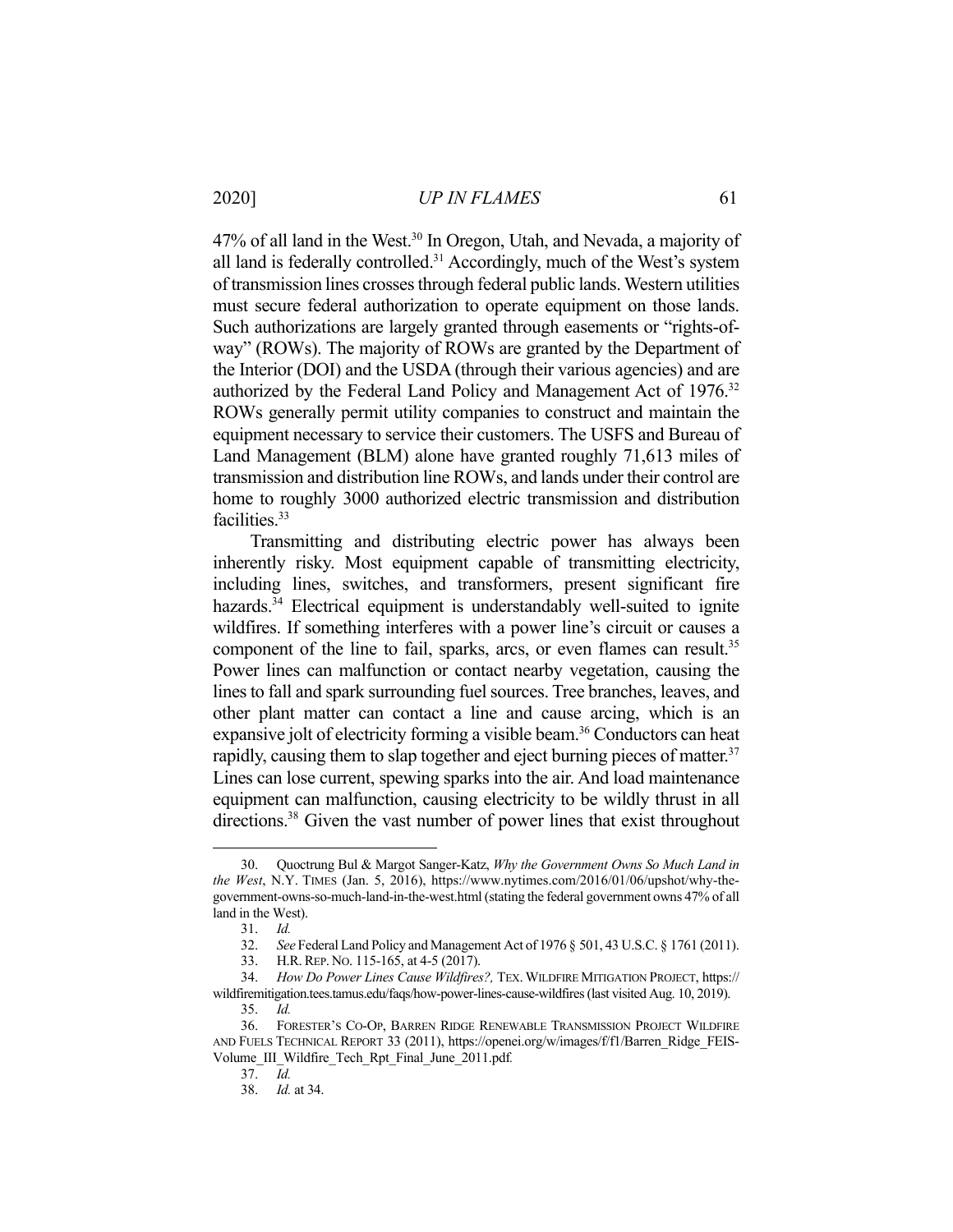the United States and the myriad of ways a power line can start a fire, utility equipment understandably presents a risk of causing wildfires.

 In addition to rural cooperatives, investor-owned utilities (IOUs) and local municipal utilities also provide electricity service throughout portions of the West.39 IOUs are quasi-governmental entities that enjoy a government-backed monopoly and are in some ways treated as extensions of the state.40 In exchange for undertaking duties to provide safe and reasonably priced power,<sup>41</sup> IOUs receive exclusive rights to distribute and sell power within specific geographic territories and are essentially guaranteed recoupment of their capital investments plus a reasonable return.42 This guaranteed return on equity is provided through a cost-based rate setting process based on a complex formula of variables and is intended to compensate investors "for the risk they bear for investing in new facilities."43 The rate setting process requires IOUs to open their financials to the relevant PUC and cooperate with the agency to determine revenue requirements. After the PUC determines what operating and capital expenses are reasonable and after an open public hearing process, those expenses are ultimately added to the rate base and the revenue requirements are set.<sup>44</sup> After the revenue requirements are set for the IOU, the PUC and the IOU work together to assign the percentages of the revenue requirement to different classes of customers based on consumption.45 The rates resulting from this process are seen by some as

 <sup>39.</sup> *Rural Utilities Service*, *supra* note 22.

 <sup>40.</sup> Barham v. S. Cal. Edison Co., 88 Cal. Rptr. 2d 424 (Cal. Ct. App. 1999) (stating that IOUs are considered public utilities for purposes of inverse condemnation proceedings).

 <sup>41. 29</sup> C.J.S. *Electricity* § 51 (2019).

 <sup>42.</sup> MARYAM GHADESSI, CAL. PUB. UTILS. COMM'N, UTILITY GENERAL RATE CASE—A MANUAL FOR REGULATORY ANALYSTS 4 (Nov. 13, 2017), http://www.cpuc.ca.gov/uploadedFiles/ CPUC\_Public\_Website/Content/About\_Us/Organization/Divisions/Policy\_and\_Planning/PPD\_Wor k/PPD\_Work\_Products\_(2014\_forward)/PPD%20General%20Rate%20Case%20Manual(1).pdf.

 <sup>43.</sup> *Differences Between Publicly and Investor Owned Utilities*, CAL. ENERGY COMM'N, https://www.energy.ca.gov/pou\_reporting/background/difference\_pou\_iou.html (last visited Jan. 27, 2020); *see also 2013 Energy Cost of Capital*, OFF. RATEPAYER ADVOC., http://www.public advocates.cpuc.ca.gov/COC.aspx (last visited Mar 21, 2019) (stating that in December 2012, CPUC approved the Rate on Equity for PG&E at 10.40%, SDG&E at 10.30%, Edison at 10.45%, and 10.10% for SoCalGas).

 <sup>44.</sup> Essentially, IOUs are entitled to collect reasonable operating and maintenance expenses plus the base rate. The base rate is the utility's net plant investment (accounting for depreciation) multiplied by an adopted rate by the commission. The "guaranteed profit" that is often thrown around with IOUs is really the return on the net plant investment. *See* GHADESSI, *supra* note 42, at 23.

 <sup>45.</sup> Think of this allocation of the IOU Revenue Requirement as slicing the pie. In California, CPUC allows this pie to be split up into four tiers: (1) residential, (2) commercial, (3) agricultural, and (4) streetlighting. *See What Is a General Rate Case Phase II?*, CAL.PUB.UTIL. COMM'N, https://www.cpuc.ca.gov/General.aspx?id=12141 (last visited Aug. 11, 2019).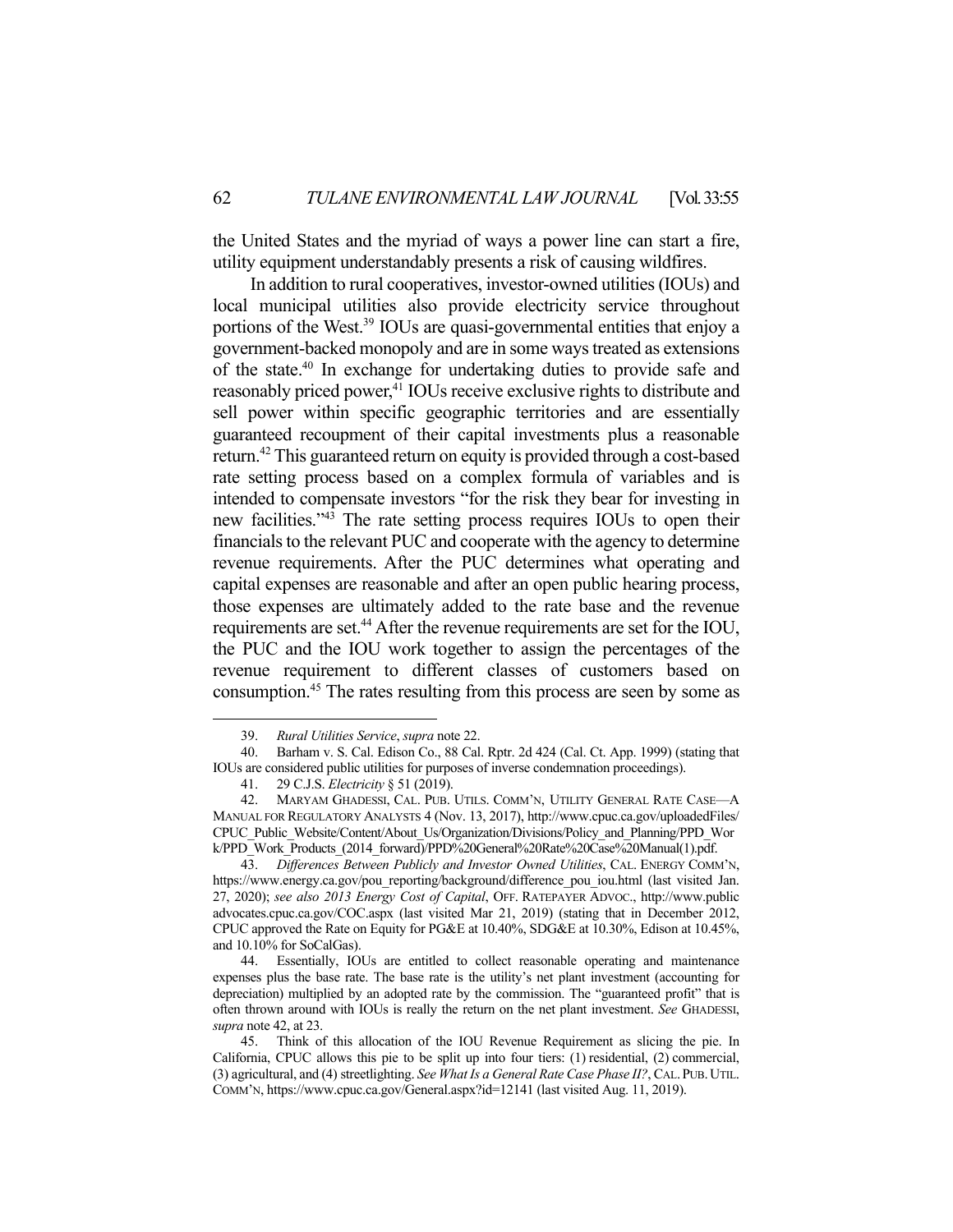providing utilities a nearly guaranteed profit, but if an IOU incurs large unexpected costs from wildfire lawsuits, then much of its profit can potentially be lost.46

#### *B. Increasing Wildfire Costs*

 As highlighted above, wildfires are growing more and more common in the American West. Although the West has long had a "fire season," this season has gradually extruded to the point that it is now practically yearround in some areas.<sup>47</sup> This growing incidence of fires is having a greater and greater financial impact on the region and is increasingly plaguing utilities, whose equipment is sometimes responsible for the worst blazes. Electric utilities have made substantial investments into efforts aimed at preventing fires from igniting, but large service areas and limited resources have limited these efforts' effectiveness. The following materials provide context into why fires are becoming more prevalent and into how utilities are financially burdened by increasingly fire-prone conditions.

### 1. Worsening Fire Seasons

 The West is dryer and hotter than ever before. Experts believe the region's fire season has grown in part because of higher temperatures, extended drought conditions, and increased human activities in remote, rural areas.<sup>48</sup> This confluence of factors has also made these fires a greater threat to people and property.<sup>49</sup> Today's blazes are simply destroying more land and structures and killing more people.<sup>50</sup> Fire suppression costs have also skyrocketed, consuming an ever-larger proportion of the budgets of state and federal agencies charged with addressing these issues.<sup>51</sup>

 <sup>46.</sup> GHADESSI, *supra* note 42, at 18.

 <sup>47.</sup> *See* David Baker, *Wildfires Will Push Up Your PG&E Bill, No Matter What*, S.F. CHRON. (Aug. 26, 2018), https://www.sfchronicle.com/business/article/Wildfires-will-push-upyour-PG-E-bill-no-matter-13182830.php?psid=h4hYt (noting that longer fire seasons and incurring liabilities have led to higher insurance premiums for utility companies and had a trickle-down effect to consumers).

 <sup>48.</sup> *Id.*

 <sup>49.</sup> *See* Hannah Norman, *PG&E Bills Likely to Rise Amid Wildfire Liability Debate*, S.F. BUS.TIMES (Aug. 27, 2018, 10:32 AM), https://www.bizjournals.com/sanfrancisco/news/2018/08/ 27/pg-e-bills-likely-to-rise-amid-wildfire-liability.html.

 <sup>50.</sup> *See* Lauren Tierney, Laris Karklis & Tim Meko, *Mapping the Camp and Woolsey Fires in California*, WASH. POST, https://www.washingtonpost.com/graphics/2018/national/californiawildfires-maps/?noredirect=on&utm\_term=.01421a5ed066 (last updated Nov. 25, 2018).

 <sup>51.</sup> Lindsay Schnell, *Battling Wildfires Year-Round Is Now the Norm. How Did We Get Here?*, USA TODAY (Aug. 03, 2018), https://www.usatoday.com/story/news/2018/08/08/californiafires-battling-wildfires-year-round-new-normal/930394002/.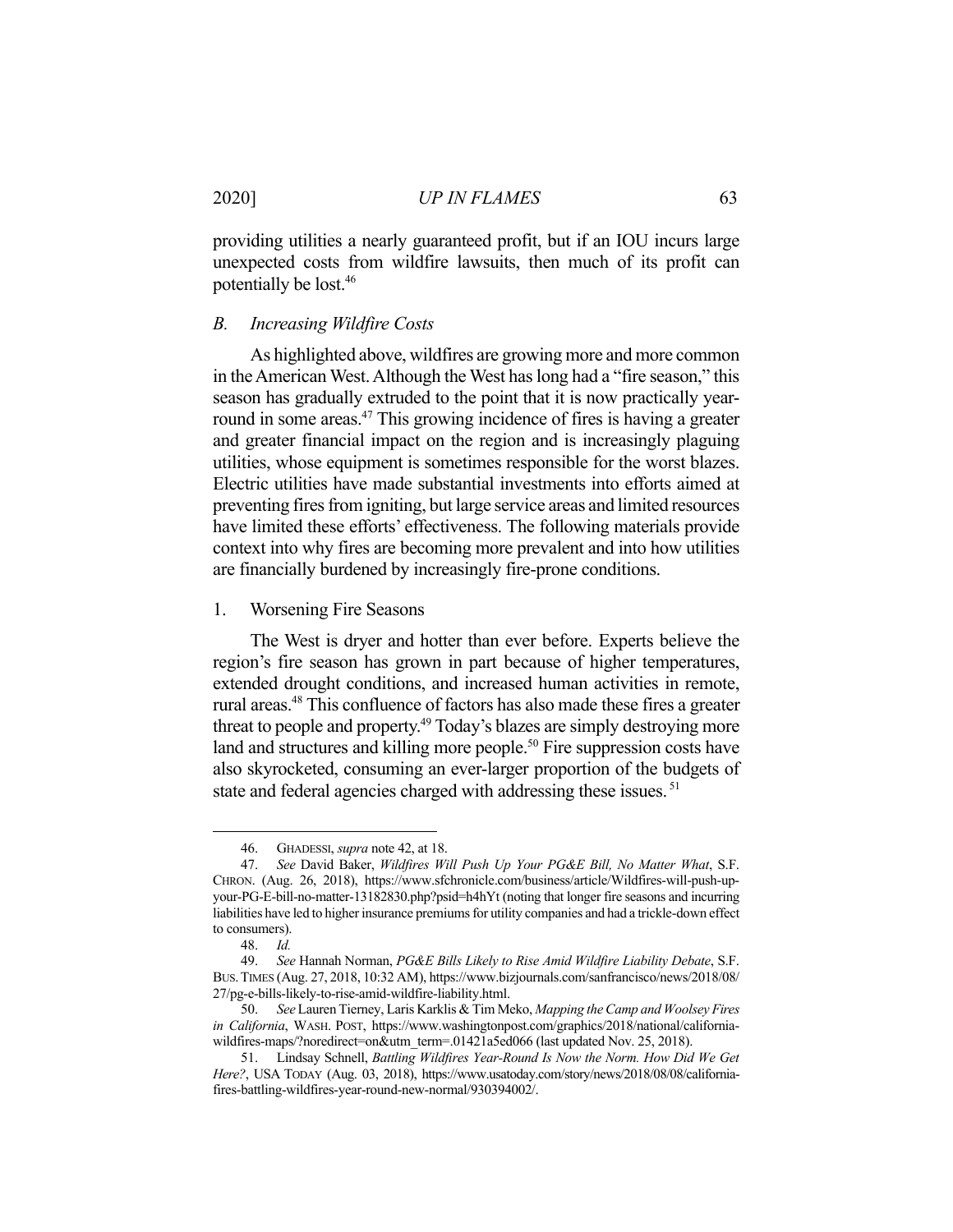Climate change may at least partly explain the West's worsening fire seasons. Hotter air is causing more trees to die or dry out, creating better fuel sources for fires.<sup>52</sup> Other fuel sources, such as nonindigenous plants, also have a growing presence in the West's ecosystems. Examples of these plant species include eucalyptus trees, which were brought from Australia in the 19th century,<sup>53</sup> and a unique African grass known as fountain grass, which was introduced in Arizona sometime in the 20th century.<sup>54</sup>

 It is also worth noting that longer and more severe fire seasons are likewise linked to other environmental problems. For example, intense fires during the winter have led to increased storm runoff and erosion.<sup>55</sup> This is problematic because it leads to an exposed snowpack in mountainous areas, causing earlier melt times in the spring such that less water can be captured and stored for use in the late summer months.<sup>56</sup> Early snowpack melt is directly related to water shortages and drier forests.57 These linked impacts ultimately affect drinking water supplies, the West's agricultural industry, and numerous other aspects of their economies.

# 2. Rising Costs for Utilities

 Utilities have long sought to prevent fires through various forms of "Utility Vegetation Management"58 (UVM). UVM is the process of eliminating protruding vegetation near power lines by trimming trees, removing bushes, spraying herbicides, and even stunting tree-growth.<sup>59</sup> While there is a wide variance in how much any given utility spends per year on UVM, IOUs collectively spend over \$250 million on UVM annually for their distribution systems alone. $60$  Due to longer fire seasons and more severe fires, utilities today are spending more and more money

 <sup>52.</sup> *Id.*

 <sup>53.</sup> Clay Thompson, *Koalas Are Cute, But They Don't Belong Here*, AZ CENT. (May 21, 2014, 5:59 PM), https://www.azcentral.com/story/claythompson/2014/05/23/clay-thompson-arizonahumor-eucalyptus-trees-koalas-australia/9398305/.

 <sup>54.</sup> *Fountain Grass*, NAT'L PARK SERV., https://www.nps.gov/sagu/learn/nature/fountaingrass.htm (last updated Feb. 24, 2015).

 <sup>55.</sup> S.B. 901, 2017-2018 Reg. Sess. (Cal. 2018).

 <sup>56.</sup> *Id.*

 <sup>57.</sup> *Id*.

 <sup>58.</sup> Brian S. Tomasovic, *High-Voltage Conflict on Blackacre: Reorienting Utility Easement Rights for Electric Reliability*, 36 COLUM.J. ENVTL. L. 1 (2011).

 <sup>59.</sup> *Id.*

 <sup>60.</sup> Elizaveta Malashenko, *Rethinking Utility Vegetation Management,* ELECTRIC LIGHT & POWER (May 01, 2018), https://www.elp.com/articles/2018/05/powergrid-cover-story-rethinkingutility-vegetation-management.html.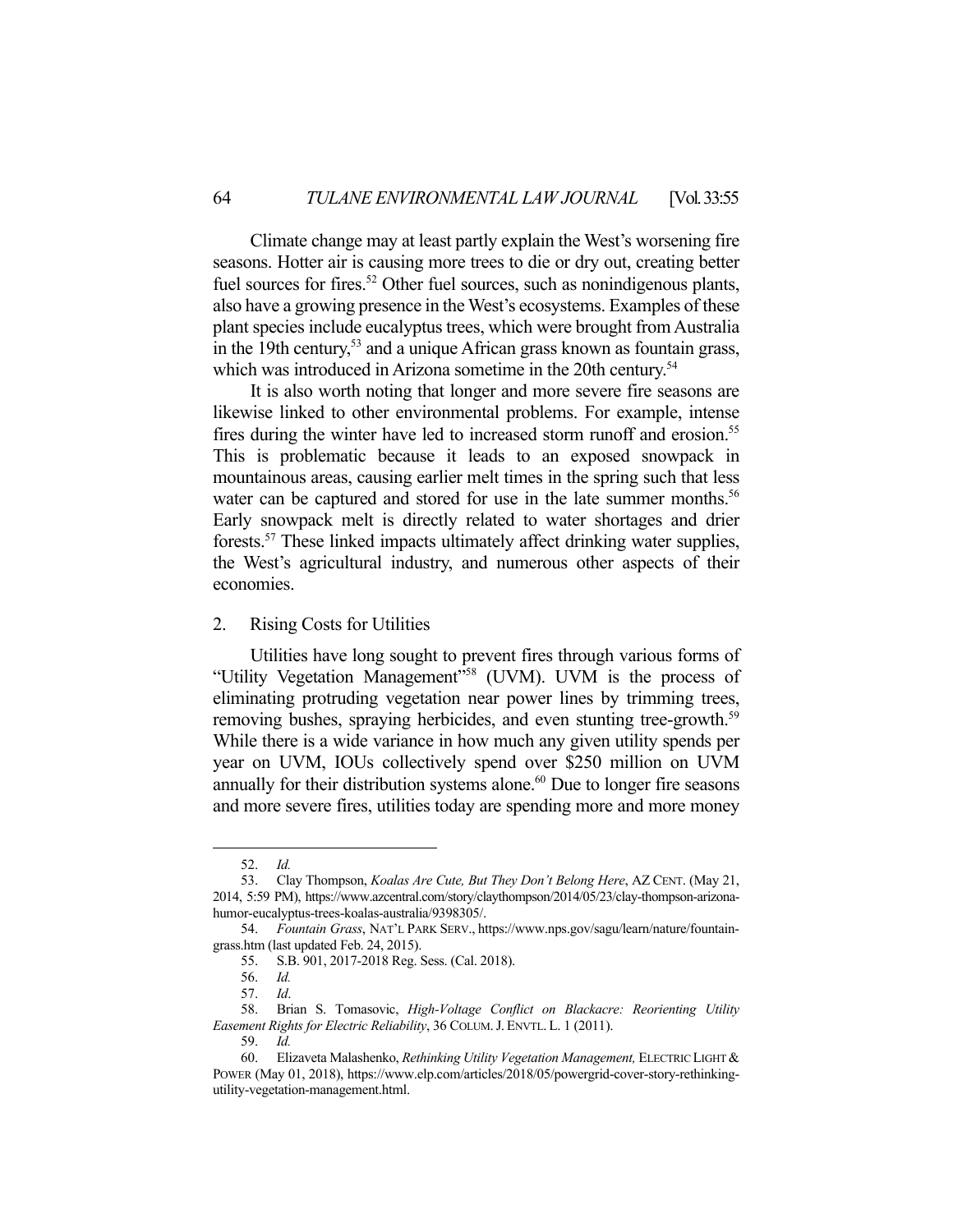on UVM.61 Higher retail electricity rates likely follow this upward trend in regions where wildfire risks are high, compelling retail ratepayers to eventually absorb most of these UVM costs.<sup>62</sup>

 Rising liability insurance premiums are another source increasing wildfire-related costs for electric utilities in the West. At present, it is somewhat unclear in California how much of a utility's insurance costs can be passed onto ratepayers, but a large proportion of this expense is capable of being passed onto ratepayers in many jurisdictions.<sup>63</sup> Naturally, as wildfire liability risks grow, the premiums that private insurers charge to insure utilities against these risks will continue growing as well.

 As mentioned above, many electric utilities earn a governmentprescribed rate of return on their capital improvement projects.<sup>64</sup> Accordingly, it is essential for these utilities to be able to borrow large amounts of capital to fund these improvements. In recent years, public scrutiny, numerous settlement agreements, and court judgments related to wildfire liability have led to credit downgrades for IOUs in California.<sup>65</sup> Unfortunately, these wildfire-driven financing challenges can potentially have broader impacts on retail customers, the nation, and the planet.<sup>66</sup> Western utilities are increasingly seeking to invest in sustainable energy projects to replace fossil-fuel-powered electricity generation, but their

 <sup>61.</sup> CAL. PUB. UTILS. COMM'N, CPUC FACT SHEET PG&E VEGETATION MANAGEMENT SPENDING, http://www.cpuc.ca.gov/uploadedFiles/CPUC\_Public\_Website/Content/Safety/PGE% 20Vegetation%20Management%20Spending.pdf (last visited Mar. 15, 2019) (stating that from 2012 to 2017, PG&E's approved spending from CPUC on vegetation management has incrementally increased from \$168 million to \$201 million); *see also* George V. Rancea, Evaluation of Methods for Control of Vegetation in Utility Corridors (May 5, 2014) (unpublished M.S. thesis, University of San Francisco) (on file with USF Scholarship Repository), ("Climatologists have predicted . . . due to global warming . . . the impacts from vegetation to transmission lines are expected to correspondingly increase . . . .).

 <sup>62.</sup> Jonathan J. Cooper, *California Approves Measure to Pass on Wildfire Costs*, U.S. NEWS (Sept. 1, 2018), https://www.usnews.com/news/best-states/california/articles/2018-08-31/ utility-union-benefits-from-california-wildfire-legislation.

 <sup>63.</sup> Norman, *supra* note 49.

 <sup>64.</sup> GHADESSI, *supra* note 42.

 <sup>65.</sup> Rebecca Choong Wilkins & Molly Smith, *California Utilities May Risk Junk-Debt Status as PG&E Unravels,* BLOOMBERG (Jan. 24, 2019), https://www.bloomberg.com/news/ articles/2019-01-24/california-utilities-may-risk-junk-debt-status-as-pg-e-unravels.

 <sup>66.</sup> Mike Florio, *A Former Commissioner's Open Letter on Recovering from the California Wildfires*, GREENTECH MEDIA (June 26, 2018), https://www.greentechmedia.com/ articles/read/a-former-commissioners-open-letter-on-recovering-from-the-california-wildfi#gs.D9 kHDI5l (noting that when financial markets worry about the financial status of power companies, the cost to borrow money and procure power go up, which ultimately leads to higher costs for the consumer).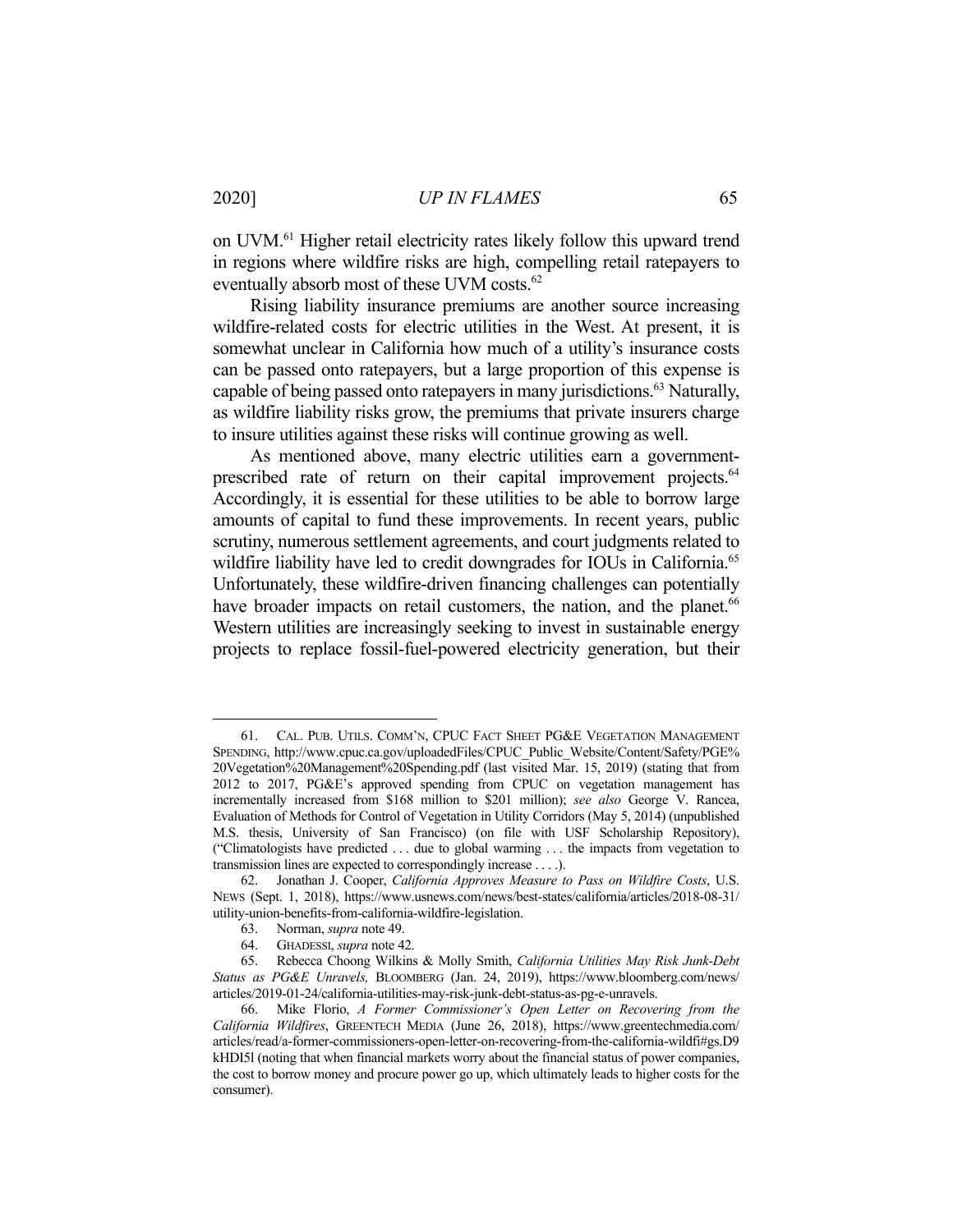growing costs of capitalizing these projects could ultimately slow the pace of such sustainable energy investment.67

 Western utilities' present wildfire woes are perhaps best illustrated by the potential \$30 billion charge that PG&E, California's largest utility, may face as a result of the Camp Fire.<sup>68</sup> As stated above, PG&E has responded to these challenges by filing a bankruptcy petition and seeking a controversial, complex corporate restructuring.<sup>69</sup> Although experts claim that retail electricity services will not be interrupted by PG&E's restructuring, ratepayers may ultimately be left to pay much of the utility's liabilities through higher retail electricity rates.<sup>70</sup> Additionally, public criticism over PG&E's restructuring plan has led to the public and government leaders calling for the transfer of the utility into the hands of state or local government. In that sense, the challenges and uncertainty facing western utilities related to wildfire liabilities indirectly face every Westerner who relies on grid-delivered electric power.

#### 3. Utility-Caused Wildfires and the Duty to Serve Rural Customers

Most western wildfires attributed to utilities start in rural areas.<sup>71</sup> Between 2012 and 2017, California averaged 4835 fires per year. From

 <sup>67.</sup> Drought, Bark Beetle infestations, and climate change have led to more fires and growing liabilities, which may be passable onto investors. This uncertainty has led to a domino effect on utilities incurring more costs to do business and potentially cutting renewable energy programs. *See* Fred Keeley, *If Utilities Don't Get Help on Wildfires, California Could Be in Another Energy Crisis*, SACRAMENTO BEE (July 30, 2018), https://www.sacbee.com/opinion/oped/soapbox/article215613430.html.

 <sup>68.</sup> In the aftermath of the Camp Fire, it was estimated that PG&E could be liable for up to \$30 billion in damage. Since then, PG&E has negotiated an \$11 billion settlement with insurance companies and pledged another \$8.5 billion. However, a bondholder group seeking control of the company has pledged \$13.5 billion. *See* Associated Press, *Camp Fire Survivors Fear Smaller Payouts from PG&E with Each Wildfire*, KTLA5 (Nov. 23, 2019, 1:01 PM), https://ktla.com/ 2019/11/23/camp-fire-survivors-fear-smaller-payouts-from-pge-with-each-wildfire/; *see also* David Faber, *California Utility PG&E Faces at Least \$30 Billion Fire Liability, Sources Say, CNBC* (Jan. 7, 2019, 9:13 AM), https://www.cnbc.com/2019/01/07/californias-pge-faces-at-least-30-billionfire-liability-sources.html.

 <sup>69.</sup> Penn, *supra* note 14.

 <sup>70.</sup> J.D. Morris, *PG&E in Trouble: Will the Lights Stay On? Will Customers Pay More?*, S.F.CHRON. (Jan. 7, 2019, 9:29 AM), https://www.sfchronicle.com/california-wildfires/article/PG-E-in-trouble-Will-the-lights-stay-on-Will-13515785.php.

 <sup>71.</sup> This Article focuses on utility-caused wildfires in the West. The National Interagency Fire Coordination Center monitors wildfires on a national level on federal lands. Of the federal lands that burned in 2018 (8,767,492 acres), nearly 21% (1,823,153.2 acres) occurred in California. California unfortunately runs away with this statistic, with Nevada ranking second (1,001,966 acres or 11%) and Oregon taking third (897,262.7 acres or 10%). *See* NAT'L INTERAGENCY FIRE COORDINATION CTR., NATIONAL REPORT OF WILDLAND FIRES AND ACRES BURNED BY STATE,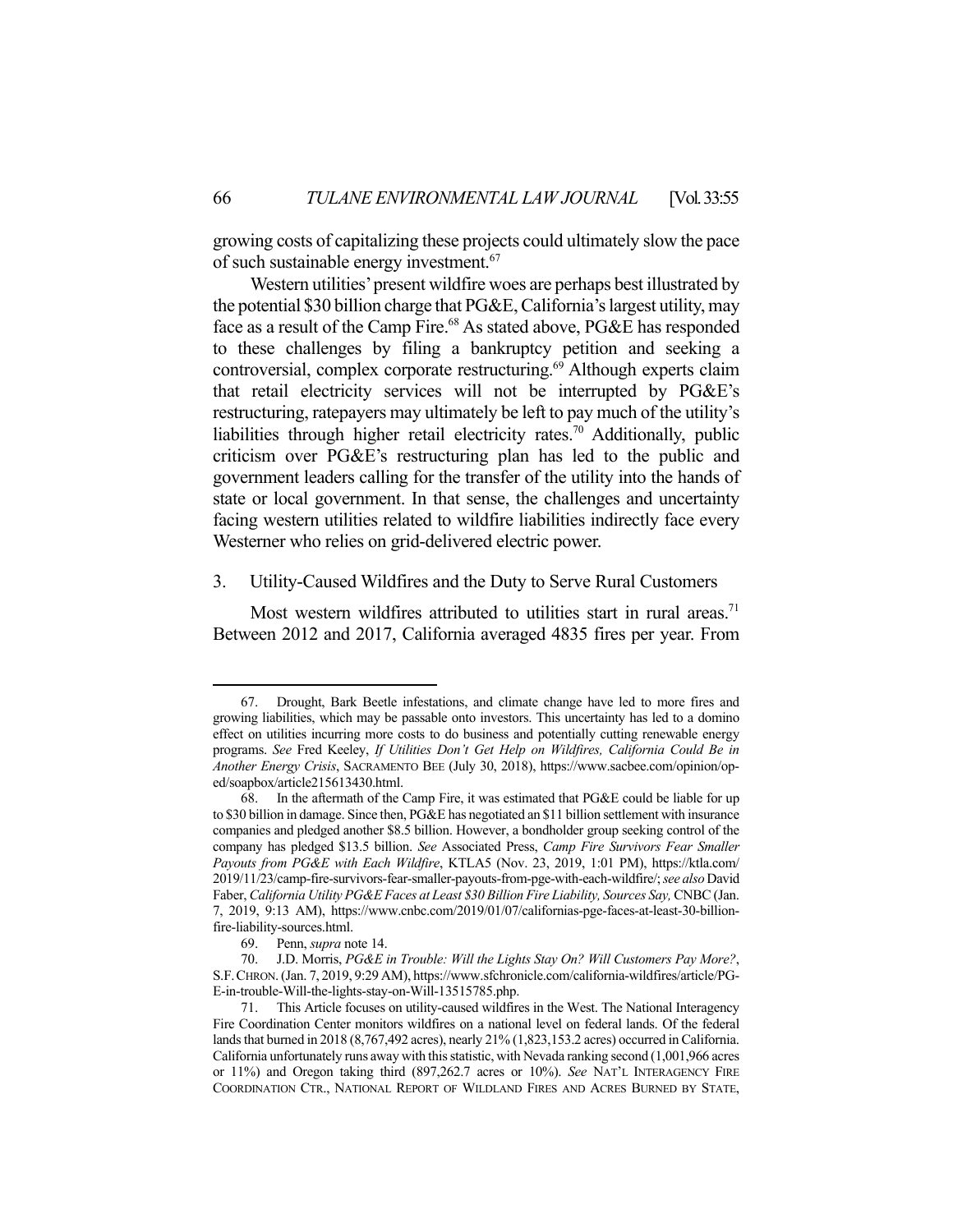2020] *UP IN FLAMES* 67

2014 through 2016, IOUs were found to be the cause of at least 1275 fires. Based on the five-year average, this would mean that  $IOUs<sup>72</sup>$  were directly responsible for at least 8.8% of the fires in California between 2014 and 2016.73 Additionally, of these 1275 fires, 967 of them had a point of origin in rural areas and 1012 of them were caused by power lines contacting objects or equipment failures in distribution lines.74 Because distribution lines are used for local power delivery, this means that most IOU-caused wildfires were the result of utilities' duty to serve retail customers living in rural areas.75 Moreover, since residential electricity rates within most regulated-generation jurisdictions are generally calculated based on aggregate consumption and do not vary by location, urban ratepayers often heavily subsidize the liabilities and obligations created by rural retail electricity users.76

#### *C. Comparing State Wildfire Liability Laws*

 As briefly described above, electric utilities can face liabilities totaling billions of dollars in the wake of a major wildfire.<sup>77</sup> Injured property owners can bring negligence actions against utilities whose equipment caused a fire, alleging that the utility failed to meet the appropriate standard of care. Other causes of action such as abatement or inverse condemnation, can also potentially be brought pursuant to state law. To provide a clearer context for the potential liability utilities face while delivering power, the following Sections highlight legal rules that govern wildfire liability in California and a few other Western states.

https://www.predictiveservices.nifc.gov/intelligence/2018\_statssumm/fires\_acres18.pdf (last visited Jan. 27, 2020).

 <sup>72.</sup> CPUC regulates the big three IOUs: Pacifica Gas & Electric (PG&E), Southern California Edison (SCE), and San Diego Gas & Electric (SDG&E). *See What Is a General Rate Case?,* CAL. PUB. UTIL. COMM'N, https://www.cpuc.ca.gov/General.aspx?id=10431 (last visited Aug. 11, 2019).

 <sup>73.</sup> Percentage was derived from the amount of IOU-attributed fires divided into three years of the five-year average. *See id.; see also Stats and Events*, CAL FIRE, https://fire.ca.gov/statsevents/ (last visited Aug 11, 2019).

 <sup>74.</sup> Statistics for origins and causes of IOU wildfires were derived from the big three IOUs in California. Also, it should be noted that CPUC overseas additional, smaller utilities which are unaccounted for. *See Wildfires*, CAL. PUB. UTIL. COMM'N, http://www.cpuc.ca.gov/CPUCNews Detail.aspx?id=6442454974 (last visited Jan. 27, 2020).

 <sup>75.</sup> *Id.* (noting statistics for origins and causes of IOU wildfires).

 <sup>76.</sup> *See What Is a General Rate Case Phase II?*, *supra* note 45.

 <sup>77.</sup> *See* Faber, *supra* note 68.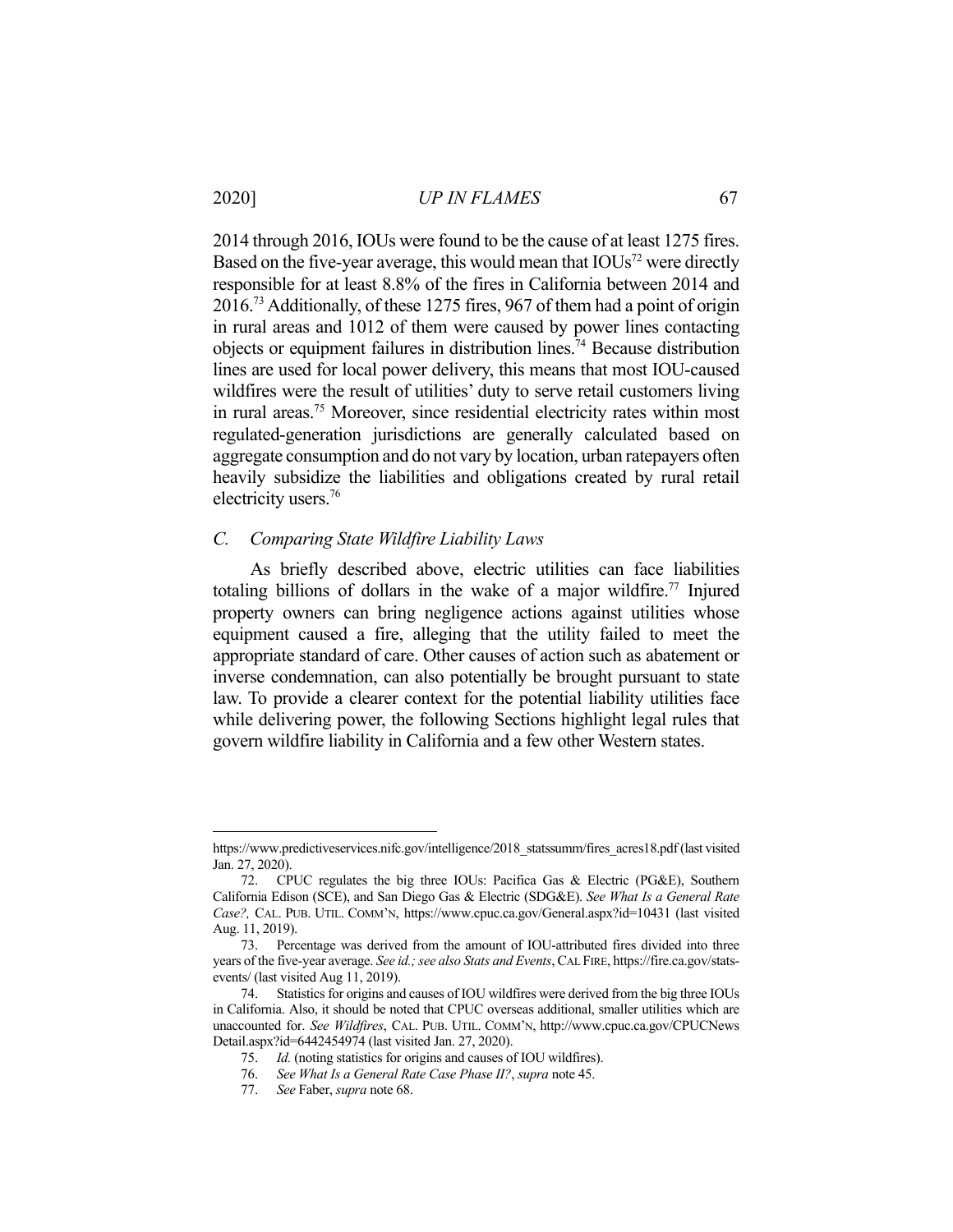# 1. California

 Under California law, property owners who suffer fire damages from utility equipment may file claims against utility companies for negligently allowing the fires to start.<sup>78</sup> California laws provide multiple avenues for injured landowners to potentially recover damages related to wildfires. A plaintiff may be able to recover for intangible environmental damage, $79$ reforestation costs, $80$  and even loss of profits from a damaged business.  $81$ 

 In addition to allowing negligence actions, California law has also historically allowed property owners to recover against utilities under an "inverse condemnation" theory.82 In *Barham*, the California Court of Appeals held that the doctrine of inverse condemnation could be applied to property damage stemming from a wildfire started by utility-owned equipment.<sup>83</sup> This California Supreme Court decision was based on California Constitution article 1, section 19. In reaching its holding, the *Barnham* court opted to treat utilities as state agencies because of their possession of eminent domain authority and the elaborate regulatory scheme surrounding them.<sup>84</sup> The court reasoned that the transmission of electricity was a public use and that property damage caused by utility equipment thus amounted to a taking. Treating utilities like a public agency is common, for purposes of eminent domain, but California's application of inverse condemnation for fire damage is unique to California and the utility companies who operate there. The holding in Barham, that utilities are governmental entities for purposes of inverse condemnation, is at least partially responsible for the financial woes of the IOUs in California.<sup>85</sup> The threshold to prevail under an inverse condemnation claim is lower and easier to satisfy compared to that of a negligence claim. To prevail on an inverse condemnation claim, property owners need only show that their property was damaged or "taken" in furtherance of a public use (providing the public with electricity). In contrast, negligence claimants must show that the utility owed a duty to

 <sup>78.</sup> CAL. HEALTH & SAFETY CODE § 13007 (West 2018).

 *<sup>79.</sup>* United States v. CB & I Constructors, Inc., 685 F.3d 827 (9th Cir. 2012).

 <sup>80.</sup> United States v. Union Pac. R.R., 565 F. Supp. 2d 1136 (C.D. Cal. 2008).

 <sup>81.</sup> McKay v. California, 8 Cal. App. 4th 937 (Cal. Ct. App. 1992).

 <sup>82.</sup> *See* CAL. CONST. art. I, § 19; *see also* Barham v. S. Cal. Edison Co., 74 Cal. App. 4th 744 (Cal. Ct. App. 1999).

 <sup>83.</sup> *Barham*, 74 Cal. App. 4th at 752.

 <sup>84.</sup> *Id.* at 430.

 <sup>85.</sup> David R. Baker, *The California Rule That Doomed PG&E: Inverse Condemnation*, BLOOMBERG (Jan. 15, 2019), https://www.bloomberg.com/news/articles/2019-01-15/the-californiarule-that-doomed-pg-e-inverse-condemnation.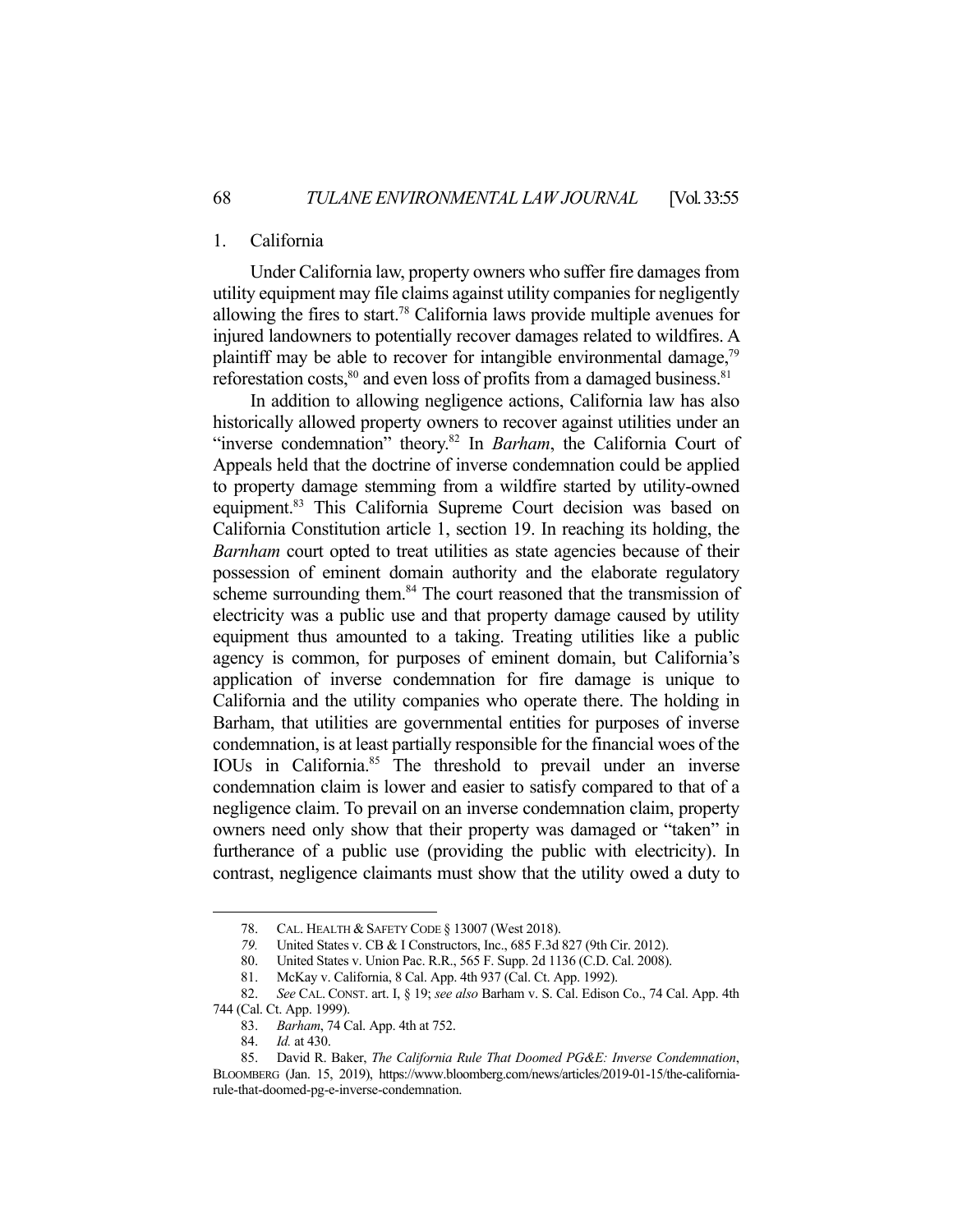2020] *UP IN FLAMES* 69

them, that the utility failed to reasonably carry out this duty, and that such failure was the proximate cause of the damage.

 It's worth noting that inverse condemnation actions have similarly been brought in the wake of other types of natural disasters. For instance, some property owners in Louisiana filed inverse condemnation actions against the United States after Hurricane Katrina caused catastrophic flooding throughout coastal areas. In particular, many claimed that the government's failure to adequately maintain a federal navigation project, the Mississippi River-Gulf Outlet (MRGO), resulted in an increased storm surge that amounted to a compensable taking.<sup>86</sup> In *St. Bernard Parish Government v. United States*, the property owners sought compensation from the government because MRGO caused increased flooding on their property, which arguably constituted a flowage easement.<sup>87</sup> The court in *St. Bernard* ultimately held that the property owners could not prevail on a takings theory because the government could not be liable for inaction.<sup>88</sup> Specifically, the court held that government actors are shielded from liability when they simply decide not to act, even if the inaction results in dramatically increased flooding.

 Whether the holding in *St. Bernard* regarding inaction is fully consistent with the holding in *Barham* is not entirely clear. One could argue that the court's approach in *Barham* effectively punishes utilities for inaction because it imposes liability even when a utility simply fails to adequately maintain overhead electrical equipment and that equipment causes a wildfire. In contrast, the court in *St. Bernard* explicitly disallowed takings claims for the government's failure to act. On the other hand, the utilities' "action" in *Barham* was arguably its construction of electric lines in fire-prone areas. The relevant wildfire from that case would never have started without such construction, whereas much of the flooding in Louisiana arguably would have still occurred had there been no MRGO. Regardless, the similarities between the claims brought after Hurricane Katrina and the burgeoning set of wildfire-related claims in California highlights the growing liability risk facing governments and quasigovernmental entities such as utilities in connection with natural disasters. Climate change is likely to only increase this risk further in the coming years. Meanwhile, the application of the inverse condemnation doctrine to

 <sup>86.</sup> *See* St. Bernard Par. Gov't v. United States, 887 F.3d 1354, 1358 (Fed. Cir. 2018); *see also* Nicholson v. United States, 77 Fed. Cl. 605, 606 (Fed. Cl. 2007).

 <sup>87.</sup> *Id.* at 1359 (citing Ark. Game & Fish Comm'n v. United States, 568 U.S. 23 (2012)).

 <sup>88.</sup> *Id*. at 1360 (explaining how government inaction could form the basis for a federal torts claim, but such inaction could not impose liability under the Fifth Amendment).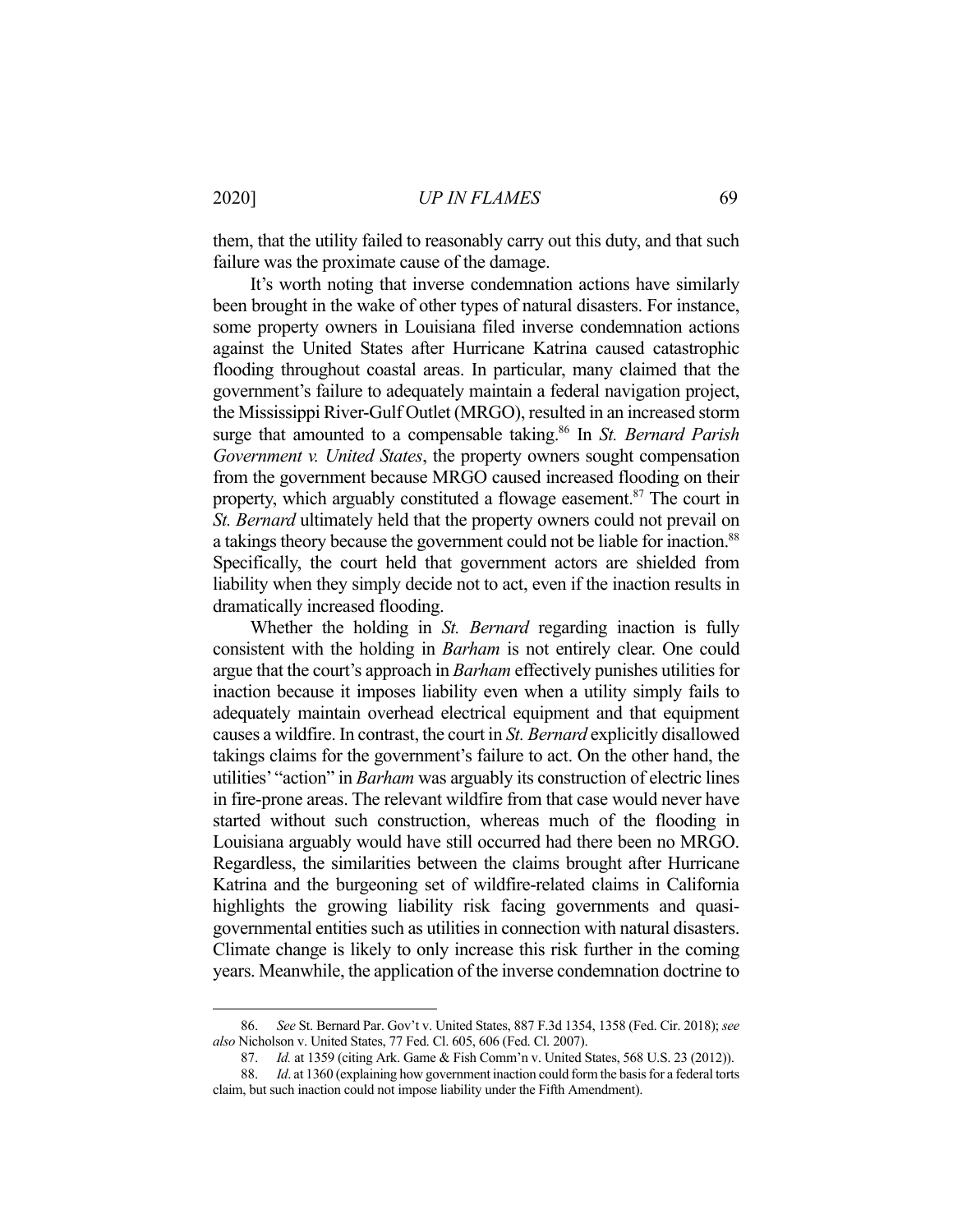wildfire damages in California effectively means that IOUs in that state can be held strictly liable for conduct resulting in wildfires—a legal rule that some suggest is the primary reason California IOUs are facing such significant financial constraints.<sup>89</sup>

#### 2. Other Western States

 All other western states apply some version of negligence to utilitycaused wildfire liability. California's approach, resulting from the *Barham* decision, is truly unique among western states in that it allows for the application of inverse condemnation for fire damage. The following paragraphs briefly describe how laws in other western states approach utility liability for wildfires.

 In Oregon, a utility held responsible for a forest fire must reimburse the costs of "suppressing" or putting out the fire. Utilities in the state can also be held civilly liable for any destruction of property or injury arising out of a wildfire.<sup>90</sup> If a utility is found to have acted negligently in a way that caused a fire, plaintiffs may be awarded economic and property damages arising out of that fire. If a utility is found to have acted grossly negligent, recklessly, willful, or with malice, then the damages may be doubled.91 Unlike in California, causes of action against utilities in Oregon in the wake of wildfires are limited to tort, and plaintiffs may not bring takings claims.<sup>92</sup> In addition to civil liability, utilities may be subject to fines from the Oregon Public Utility Commission for any established safety violations.<sup>93</sup>

 In Washington, those who negligently start a fire or create an extreme fire hazard, are liable for property  $\log^{94}$  and suppression costs.<sup>95</sup> Unlike Oregon, Washington does not expressly limit causes of actions available after a wildfire. However, Washington is similar to Oregon in that it does not allow for inverse condemnation claims to be brought against utilities after wildfires. The Washington Administration Code does classify electric companies as "public service companies" but limits the inverse

 <sup>89.</sup> J.D. Morris, *California's Strict Wildfire Liability Rule Hangs over Bankrupt PG&E*, S.F. CHRON. (Feb. 10, 2019), https://www.sfchronicle.com/business/article/California-s-strictwildfire-liability-rule-13604239.php.

 <sup>90.</sup> *See* OR.REV. STAT. § 477.089 (2018).

 <sup>91.</sup> *Id.*

 <sup>92.</sup> *Id.* 

 <sup>93.</sup> *See id.* § 757.990 (stating that violations are subject to a fine between \$100 and \$10,000 for each day).

 <sup>94.</sup> *See* WASH.REV. Code § 76.04.495 (2019).

 <sup>95.</sup> *See id.* § 76.04.475.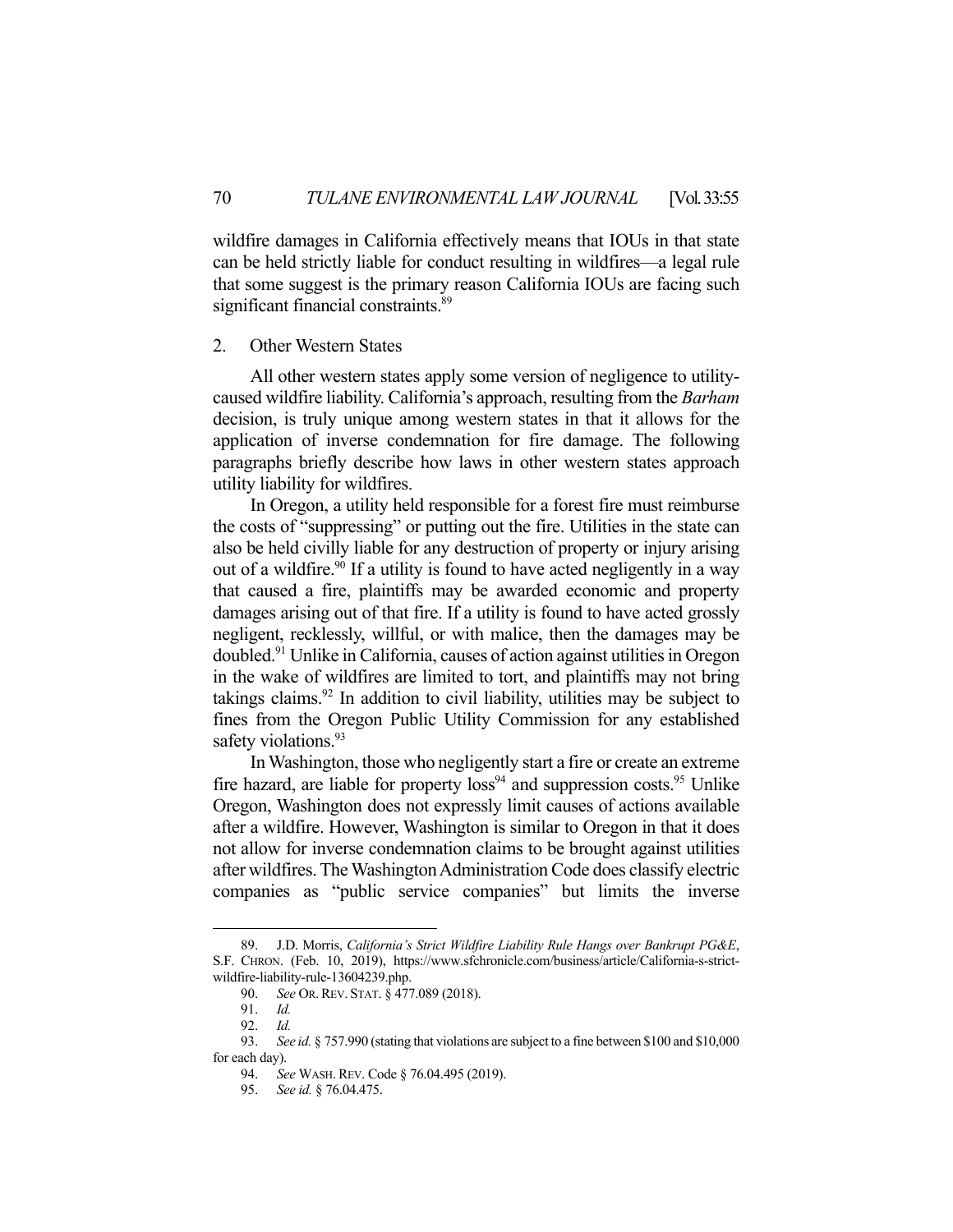condemnation doctrine to governmental actions, and courts in the state have held that utilities' ordinary activities are not governmental actions under the doctrine.<sup>96</sup> The code also imposes no specific UVM management obligations on electric utilities but does require utilities to make efforts that are reasonable under the circumstances to avoid interruptions in electricity service, which could conceivably include  $UVM.<sup>97</sup>$ 

 Statutory laws in Idaho allow for civil remedies against any person, legal entity, state, or political subdivision for a forest or range fire caused by a negligent or unintentional act. $98$  Treble damages are available if the fire is started willfully.<sup>99</sup> Although Idaho has adopted the federal standards for electricity reliability and safety, it has no administrative code provisions that specifically seek to punish utilities for failing to maintain these standards.100 Unlike in California, Idaho laws also do not allow for inverse condemnation proceedings for property damage from a utilitycaused forest fire.<sup>101</sup>

 Montana law also allows for recovery of suppression costs and economic damages to property when a fire is unintentional or negligently started.<sup>102</sup> However, unlike in Idaho, an inverse condemnation claim in Montana is broader and could conceivably result from a utility-caused wildfire because it can arise without the physical appropriation of

 <sup>96.</sup> *See* Lakey v. Puget Sound Energy, Inc., 296 P.3d 860 (Wash. 2016) (citing Phillips v. King Cty.*,* 968 P.2d 871, 929 (Wash. 2013)) (holding that inverse condemnation liability may lie against a *governmental entity* only if the entity has "appropriat[ed] the land, restrict[ed] its use through regulation, or caus[ed] damage by constructing a public project to achieve a public purpose").

 <sup>97.</sup> *See* WASH. ADMIN.CODE § 480-100-148(2)(d).

 <sup>98.</sup> *See* IDAHO CODE § 38-107 (2019).

 <sup>99.</sup> *See id.* § 6-202.

 <sup>100.</sup> *See* IDAHO ADMIN.CODE § 31.11.01.101 (2019).

 <sup>101.</sup> *See* IDAHO CONST. art. I, § 14; *see also* ADA Cty. Highway Dist. v. Brooke View, Inc.*,*  395 P.3d 357 (Idaho 2017) (holding that a damaged wall adjacent to a condemned portion of property did not qualify as a taking; the damaged wall associated with the condemned property retains its remedy in tort).

 <sup>102.</sup> *See* MONT.CODE ANN. § 50-63-104 (2019).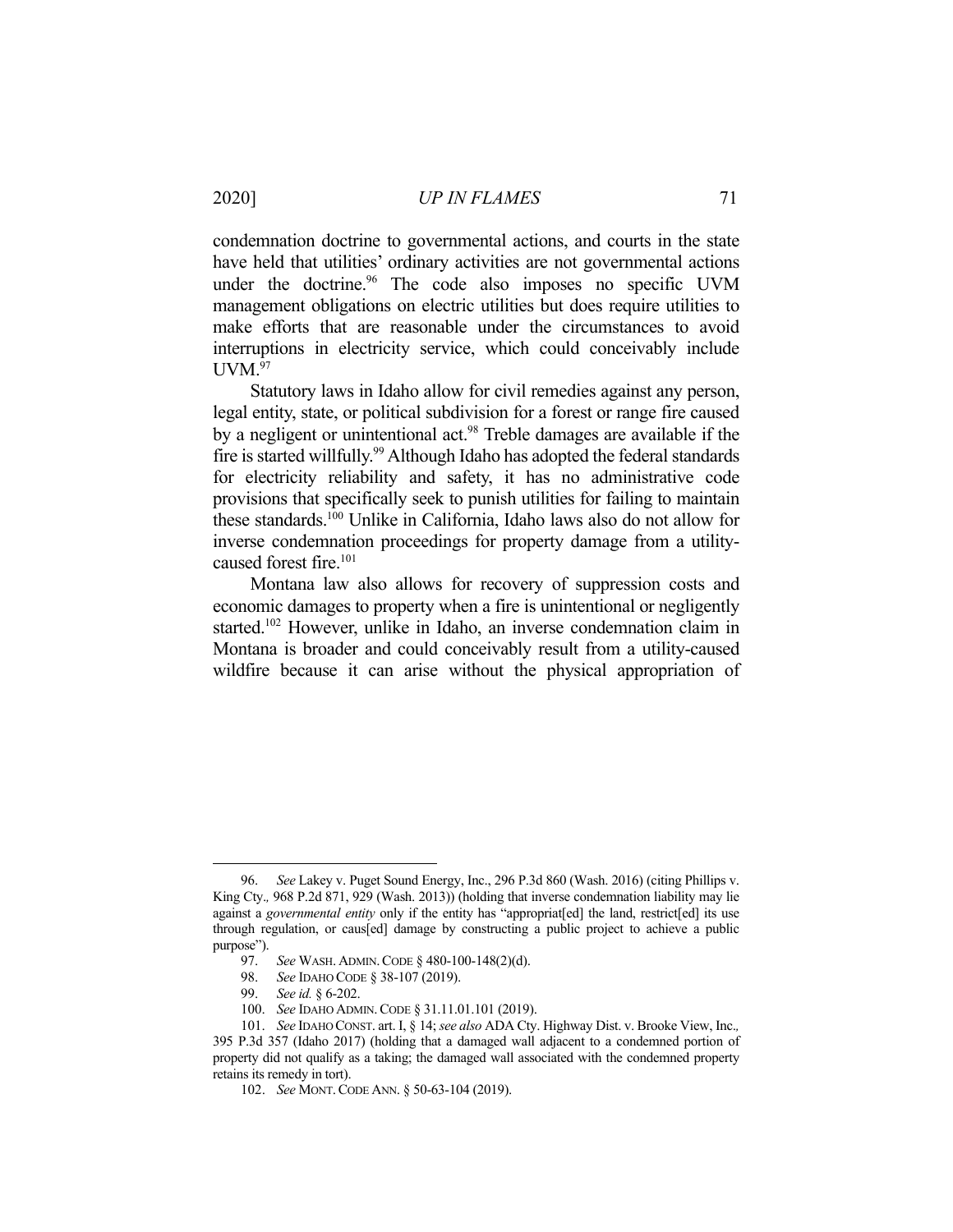property.103 State regulators in Montana can penalize utility companies for safety code violations but not for mere negligence.<sup>104</sup>

 In Utah, anyone who negligently, recklessly, or intentionally causes or spreads a wildfire is liable for suppression costs, regardless of where the fire starts.105 However, inverse condemnation claims can only be brought when they are a direct and necessary consequence in the construction or operation of use,106 and it is unclear whether utility caused wildfires are direct enough to satisfy this requirement. The Utah Public Service Commission does regulate utility safety through the Utah Administrative Code, but it also does not specifically prescribe fines for failures in maintenance.<sup>107</sup>

 In Nevada, any person, firm, association, or agency that willfully or negligently sets fire to property is potentially liable to owners for resulting damages, and if the fire threatens human life, suppression costs are also recoverable.108 Like many other western states, Nevada has statutory laws specifically requiring that utilities produce power in a safe and reliable manner,<sup>109</sup> but those laws do not set forth specific penalties for utilities that fail to do so. Inverse condemnation claims for utility-caused fires are not possible in Nevada because the state's doctrine requires a physical appropriation of property and does not allow for recovery for mere property damage.

 Arizona regulated utilities have an express responsibility to ensure safety in the delivery of power, $110$  and the regulators in the state have power to investigate accidents on the property of utility companies that

 <sup>103.</sup> *See* Jim Nugent, City Att'y Office, 2004-023, Legal Opinion (2004); *see also* Knight v. City of Missoula, 827 P.2d 1270, 1276 (Mont. 1992) ("A property owner may recover in an inverse condemnation action where actual physical damage is proximately caused to his property by a public improvement as deliberately planned and built."). For a landowner to prevail on an inverse condemnation claim in Montana, the claimant must show that (1) the damage, if reasonably foreseeable, would have entitled the owners to compensation; (2) likelihood of public works not being engaged in because of unforeseen and unforeseeable direct physical damage to realty is remote; (3) direct physical damage was sustained as proximate result of the public works as deliberately planned and carried on; (4) the cost of the damage can better be absorbed by the taxpayers and (5) the owner, if uncompensated, would contribute more than his proper share to the public undertaking. Rauser v. Toston Irrigation Dist., 565 P.2d 632, 638 (Mont. 1977).

 <sup>104.</sup> *See* MONT.CODE ANN. § 69-4-205 (prescribing punishment for Safety violations); *see*  also MONT. CODE ANN. § 69-4-201 (West 2019) (adopting safety standards).

 <sup>105.</sup> UTAH CODE ANN. § 65A-3-4 (West 2019).

 <sup>106.</sup> *See* Farmers New World Life Ins. Co. v. Bountiful City, 803 P.2d 1241 1245 (Utah 1990).

 <sup>107.</sup> *See* UTAH ADMIN.CODE § 746-310-5 (West 2019).

 <sup>108.</sup> *See* NEV.REV. STAT. ANN. § 472.530 (2019).

 <sup>109.</sup> *See id.* § 704.001.

 <sup>110.</sup> *See* ARIZ. ADMIN.CODE § R14-2-208 (2019).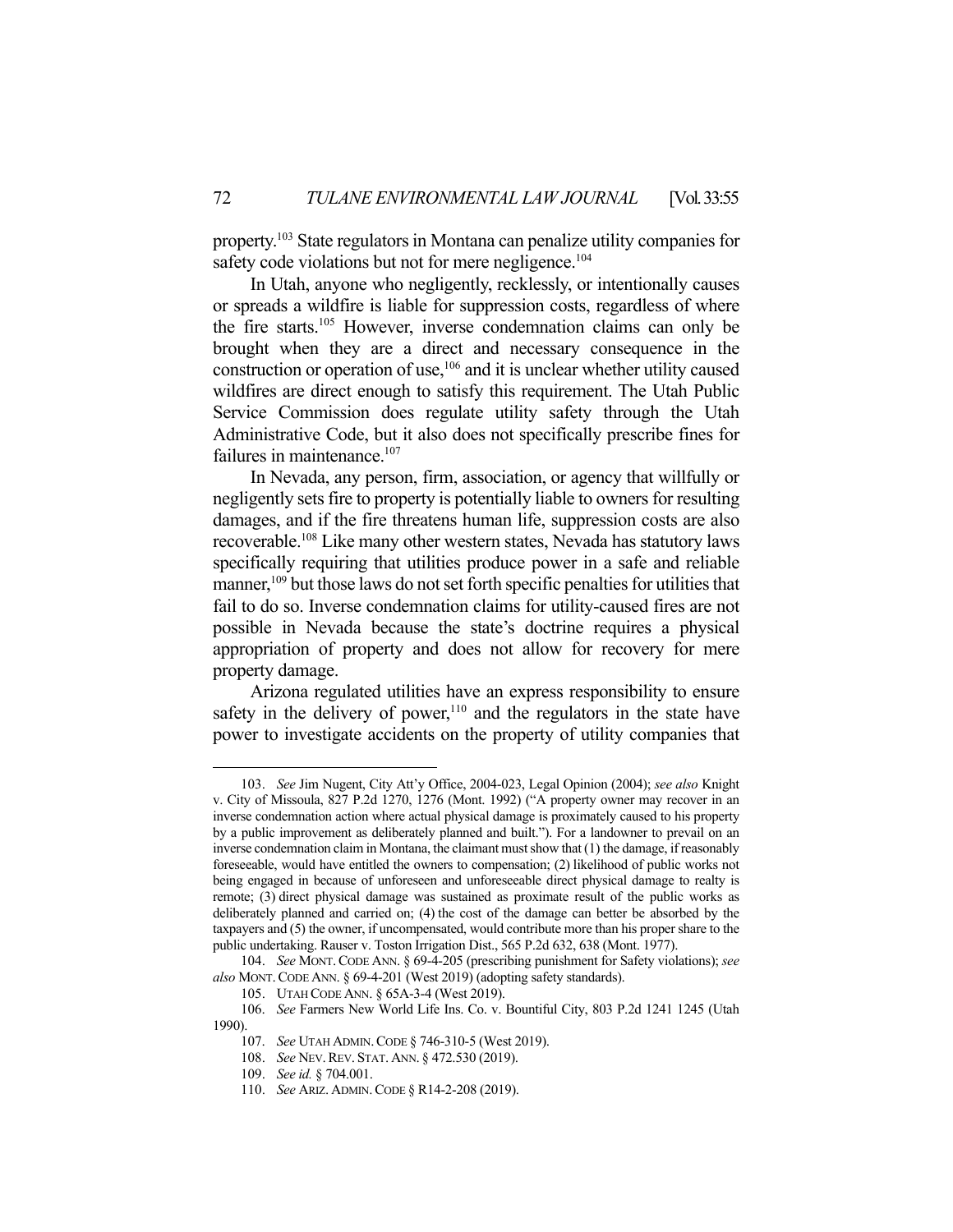#### 2020] *UP IN FLAMES* 73

result in injuries to persons or property that directly or indirectly arise from their maintenance of the property.111 A property owner may bring a cause of action to recover damages from all losses associated with a forest fire if the utility's violation of state law led to the fire, $112$  and exemplary damages may be awarded if the violation was willful.<sup>113</sup> However, the state's inverse condemnation doctrine is too narrow in scope to be relevant in the context of IOU-caused wildfires because it limits inverse condemnation actions to those arising of *government* entities and thus would preclude IOUs.<sup>114</sup>

 In summary, utilities in all western states can potentially be liable for fires caused when their equipment causes the initial spark. However, California's unique inverse condemnation theory for wildfire damage is an outlier and is affecting utilities in that state much differently than those in other western states. In the majority of western states, utility liability is limited to recovery of suppression costs, penalties for violating state regulations, and tort claims brought by landowner or ratepayers. Only in California is there a significant risk of inverse condemnation claims for fires started by IOUs or co-op utilities. Applying inverse condemnation to "quasi-public" entities can make a utility liable for wildfire damage even if the utility has acted nonnegligently. Holding a privately owned company responsible, without evidence of negligence, runs akin to holding an IOU to a strict liability standard. Such a strict liability standard can be crippling for utilities and is arguably inconsistent with laws in many jurisdictions holding that utility companies must be held to a negligent standard in tort and that strict liability does not apply.<sup>115</sup>

 <sup>111.</sup> ARIZ.REV. STAT. ANN. § 40-338 (2019).

 <sup>112.</sup> *Id*. § 40-423.

 <sup>113.</sup> *Id.*

 <sup>114.</sup> *See id.* § 40-341 (noting that "[p]ublic service corporation" means any person or corporation that provides electric or telecommunication service to the public by means of electric or communication facilities); *see also* A Tumbling-T Ranches v. Flood Control Dist., 217 P.3d 1220, 1230 (Ariz. Ct. App. 2009) ("To prevail, a plaintiff must prove a governmental entity constructed or developed a public improvement that substantially interfered with the plaintiff's property right.").

 <sup>115.</sup> *See* Aversa v. Pub. Serv. Elec. & Gas Co., (N.J. 1982) ("While being transmitted, liability is controlled by standards of negligence and not strict liability, since any injury sustained as a result thereof is causally connected only to the transmission or transportation service and is unrelated to the ultimate sale of the product."). The court cites many other jurisdictions that hold strict liability, but they do not apply to utility power transmission. *Id.*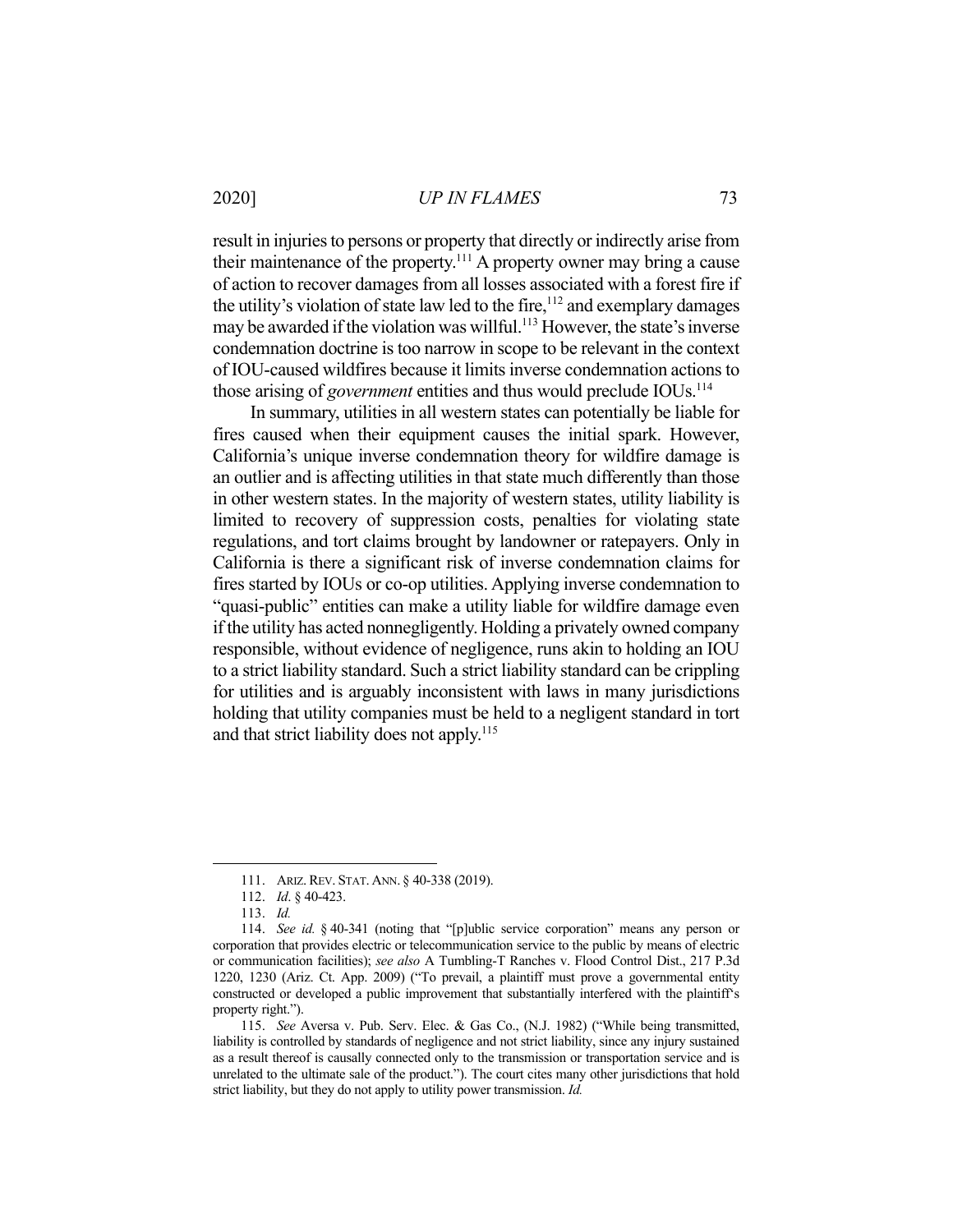# III. BEFORE THE BLAZE: EX-ANTE APPROACHES TO ADDRESSING THE UTILITY WILDFIRE LIABILITY PROBLEM

 An important way to reduce wildfire risk in the West is to prevent utility equipment from causing fires to ignite. Part III provides a legal framework to increase coordination and involvement among states and private parties through an "ex-ante" approach to addressing utilities' wildfire cost problem.<sup>116</sup> Because of the vastness of the American West, fire prevention is particularly difficult and expensive in the region. However, it is likely that many types of investments in wildfire prevention could ultimately pay for themselves and reduce net wildfire costs to property owners, utilities, and governments.

#### *A. Greater Collaboration in Wildfire Prevention Plans*

 Increasing collaboration in UVM is one potentially powerful means of helping to reduce total wildfire costs in the West. The current policy framework for fire prevention places much of the responsibility on utilities to conduct UVM. A more efficient and effective approach would involve not just utilities but state utility regulators, public land managers, and firefighting agencies. A more aggressive fire prevention system with formal, integrated mitigation plans, stronger vegetation management systems, and efficient land management could help reduce the financial burden on utilities without sacrificing accountability.

 California's recent fire woes led its state legislature to enact complex new statutory laws aimed at reducing fire damages through specific mitigation plans.<sup>117</sup> The mitigation plan aims to involve the Forestry Department in an advisory capacity and require approval from the PUC.<sup>118</sup> It also provides a mechanism for utilities to de-energize lines, during highfire-risk periods with reasonable notice.<sup>119</sup> The statute, likewise, requires the utilities to create a protocol for conducting UVM and inspections.<sup>120</sup> Among other things, utilities must map out risk areas within their service territory and include any topographical characteristics of their service area that may promote fire risk. Because reasonable costs for creating the mitigation plan and performing necessary inspections can be recovered in rates, utilities have adequate incentives to create the most effective

 <sup>116.</sup> THOMAS W. MERRILL & HENRY E. SMITH, PROPERTY PRINCIPLES AND POLICIES 50 (Robert C. Clark et al. eds., 3d ed. 2017).

 <sup>117.</sup> *See* CAL. PUB. UTIL.CODE § 8386 (West 2019).

 <sup>118.</sup> *See id.* § 8386(b).

 <sup>119.</sup> *See id.* § 8386(c)(6).

 <sup>120.</sup> *See id.* § 8386(c)(8)-(9).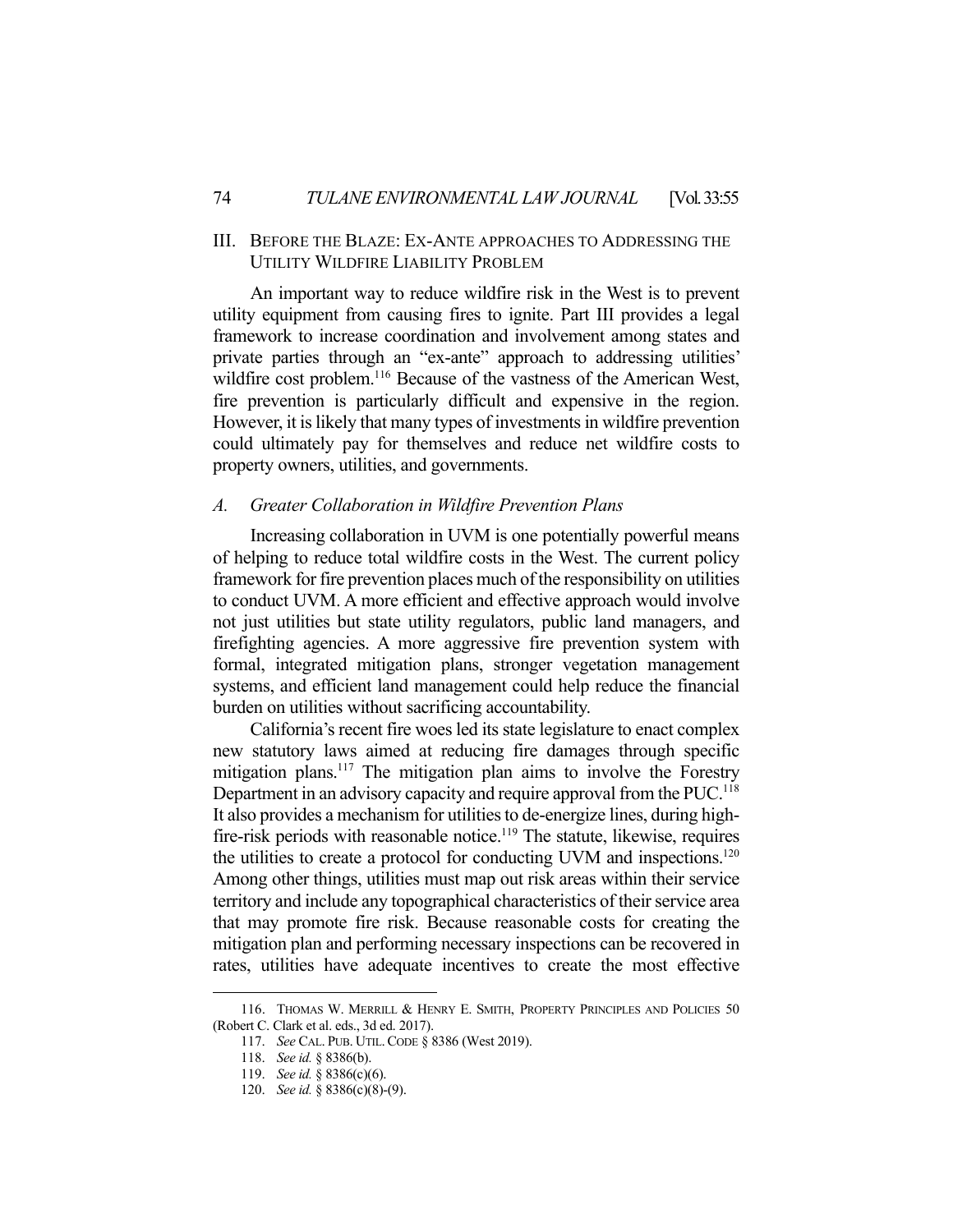prevention strategies.121 Currently, no other state has enacted a similar statutory requirement for fire-mitigation plans. In the coming years, other states in the West should follow California's lead and adopt similar provisions as California's to help reduce fire risks.

 One potentially valuable addition to California's new fire prevention system would be mandatory oversight by a state firefighting agency. This oversight could include random inspections of noted "problem lines," where UVM is most necessary. If a utility were compliant with its mitigation plan and state safety standards, then inspection costs would be recoverable with rates. However, a firefighting agency will step into the shoes of a utility and conduct UVM if a utility is noncompliant with established mitigation standards, requiring the utility to compensate the agency for those services and not allowing the utility to include those costs in rate-setting calculations. Allowing firefighting agencies to conduct UVM on the utility's behalf when needed would allow those agencies to devote more attention to wildfire prevention and would help to ensure that utilities are held to a standard of care.

 Since it is such an important aspect of wildfire management in the West, any new preventative system should allow utilities to recover reasonable UVM costs through their retail rates. UVM is the most effective tool in preventing wildfires caused by electric equipment, but it can also be very expensive. Even before California enacted its new mitigation plan legislation, utilities in that state were already incurring these costs.122 With elongated fire seasons, UVM is as essential as ever. The gradual encroachment of real estate development into fire-prone rural areas has significantly contributed to the West's growing wildfires problem, but existing policies in many states fail to require landowners in these rural areas to bear the full costs of their receipt of electricity service. Special fees assessed in areas where UVM costs are greatest could potentially help ratepayers in those communities to internalize more of those costs.

 The sheer vastness of the western United States imposes significant logistical challenges for federal government agencies charged with managing public lands and reducing fire risks in the region.<sup>123</sup> One

 <sup>121.</sup> *See id.* § 8386(h)(3).

 <sup>122.</sup> CAL. PUB. UTILS. COMM'N, s*upra* note 61.

 <sup>123.</sup> In addition to the sheer amount of land creating logistical issues, land management has been lacking due to budgets being shifted from prevention to suppression. From 1995 to 2015, the Forest Service went from spending 16 percent of its budget to 52 percent of its budget fighting fires. *See* James Rainey, *California Is Managing Its Forests—but Is the President Managing Its*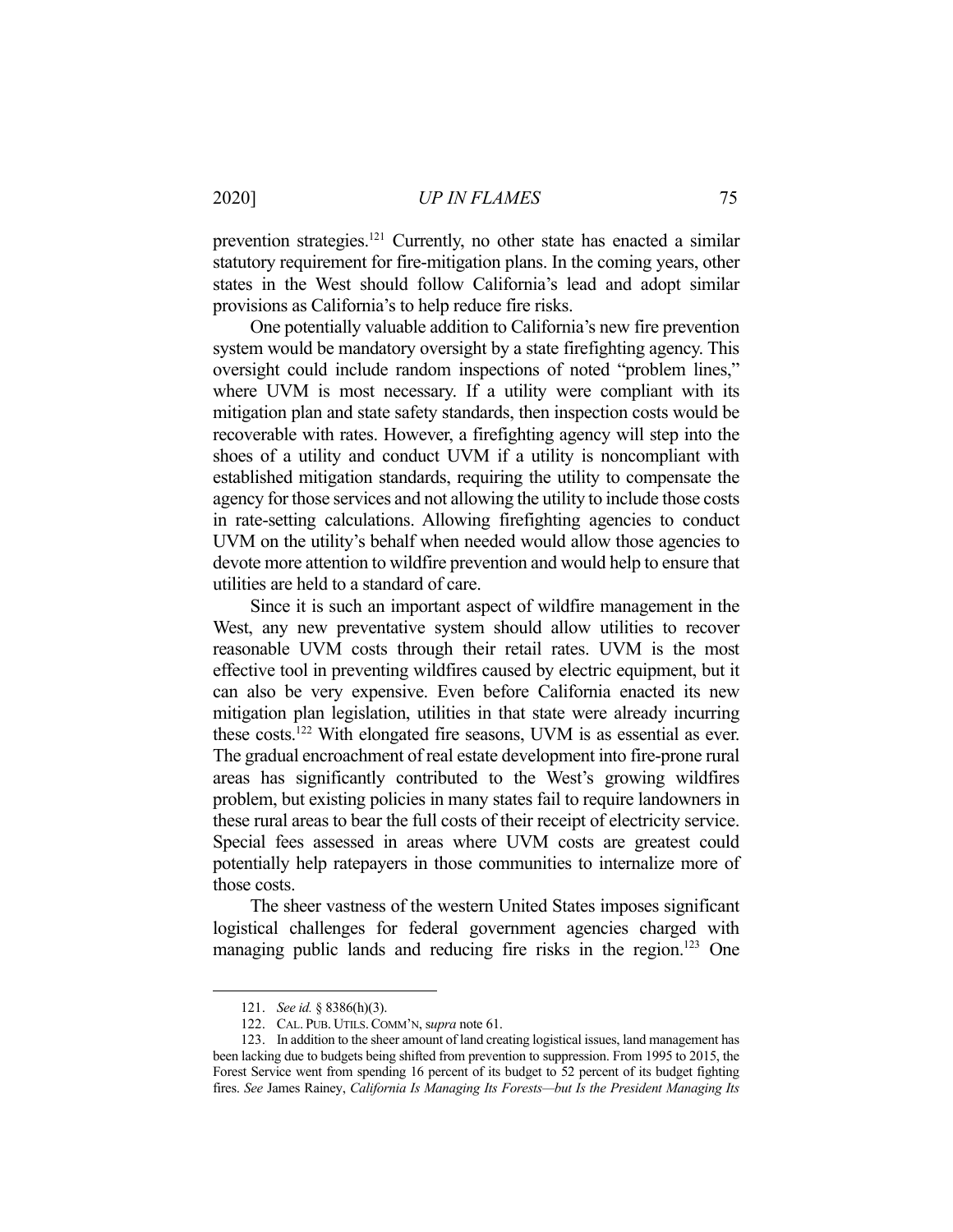possible means of better addressing his challenge would be for states and federal agencies to collaborate to create bifurcated land management systems allowing state agencies to step in and assist the federal government in conducting fire prevention activities on federal public lands. Of course, state governments will likely be unwilling to accept this additional responsibility without receiving something in return. Among other things, states will likely demand assurances that their fire prevention activities will not create significant additional liability for themselves. Fortunately, such assurances may be available under the doctrine of derivative sovereign immunity, where an agent of the federal government assumes protection from litigation.124 States will also require financial compensation to offset the costs of any fire prevention activities they engage in on federal lands, but federal-state collaborations occurring after California's devastating fires suggest that such reimbursement arrangements may actually be feasible.<sup>125</sup>

 The collaborative system just described would help to addresses many deficiencies currently hindering effective wildfire prevention in the West. By reducing the number and severity of fires, such changes could reduce total fire damages and utility liability risks throughout the region.

### *B. Smarter Sharing of Duties Between Federal Agencies and States*

 Another important consideration in constructing a collaborative fire prevention system featuring multiple levels of government is how to allocate authority for oversight of that system. At the federal and state levels, FERC and PUCs already require utilities to patrol their right-ofway easements (ROWs) and inspect their poles. Given that transmission grid infrastructure is maintained primarily at a national level and extends across state lines through federal land, one might argue that oversight of fire prevention efforts should be done primarily by the federal government. On the other hand, one could argue that states are better equipped to serve this role as they already heavily regulate most electric utilities, more directly deal with many of the consequences of utility-

*Federal Lands*, NBC NEWS (Dec. 2, 2018), https://www.nbcnews.com/news/us-news/californiamanaging-its-forests-president-managing-its-federal-lands-n942581.

 <sup>124.</sup> *See* 91 C.J.S. *United States* § 330 (2019).

 <sup>125.</sup> Rainey, *supra* note 123. U.S. Agriculture Secretary, Sonny Perdue, gave a tour of Paradise, California, which was destroyed by the Camp fire. During the tour, he discussed the new, pending Farm Bill, which would allow harvested timber in forest thinning to be used to rebuild the City; and that there were agreements in place to allow the State to use its resources to perform some of the brush removal on federal land. *Id.*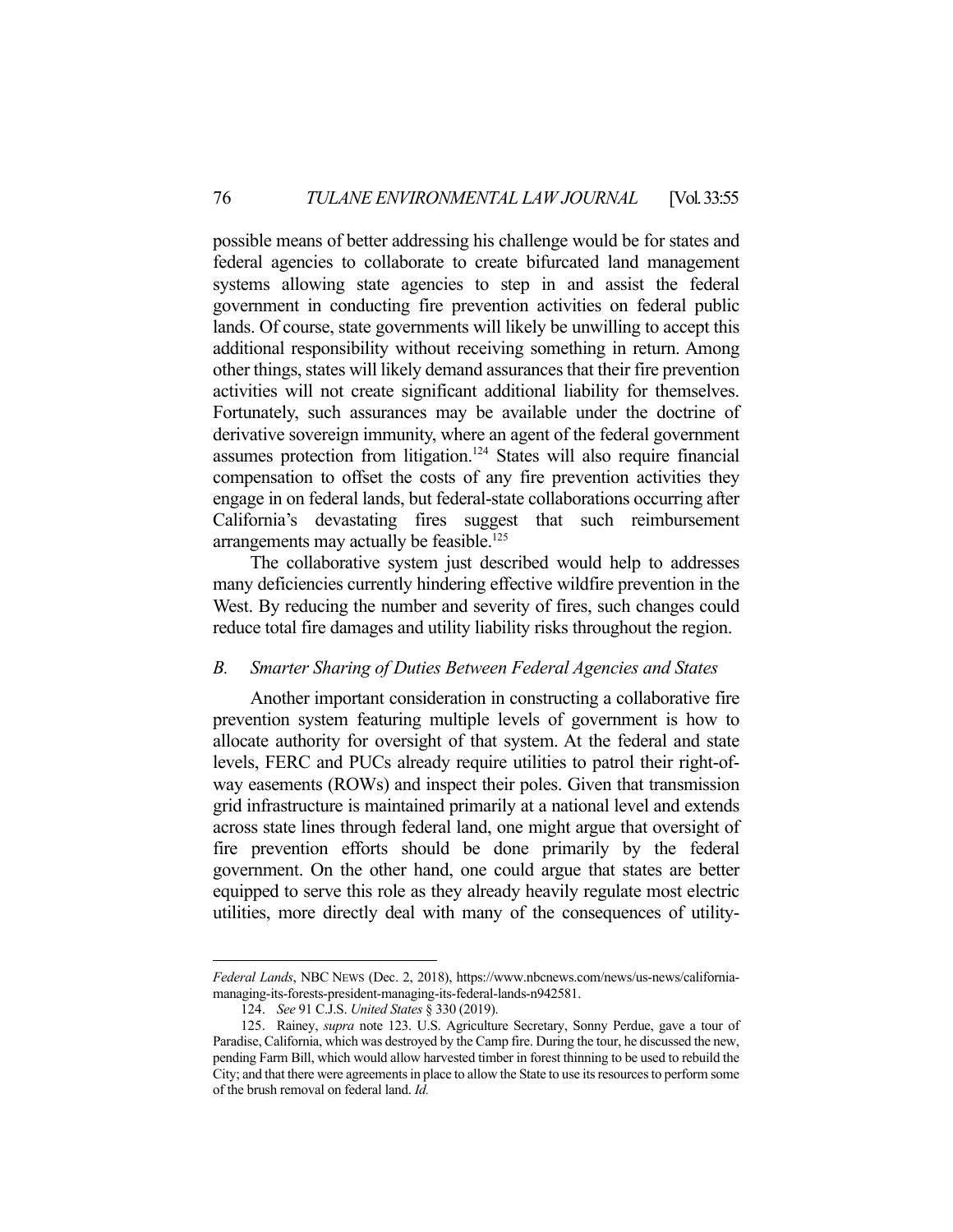caused wildfires, and are potentially better suited to make decisions affecting individual communities.

 At the federal government level, entities that manage federal forest lands and aspects of interstate transmission systems could be good candidates to help lead utilities' wildfire prevention efforts. The DOI's management of most western land makes it a potential suitor.<sup>126</sup> The DOI already negotiates and grants to utilities the ROWs they need for new transmission line projects.127 Additionally, as part of its responsibilities to protect federal land, the DOI is already actively engaged with land use planning, preserving the ecology of the land, and brush removal. 128 FERC is another potential candidate to lead a coordinated wildfire prevention scheme since it already regulates bulk suppliers of energy<sup>129</sup> and delegates the promulgation and enforcement of transmission line clearance requirements to NERC.130 On the other hand, the federal government is often cited as ineffective and slow; thus, interjecting them into the management of another state affair would be unproductive.<sup>131</sup>

 Allowing individual states to take the reins in coordinating wildfire prevention efforts also has some advantages. States largely already monitor their own lands and provide their own disaster relief and fire suppression function.<sup>132</sup> Additionally, each state's PUC is responsible for ensuring the monopoly powers conferred to the utilities are carried out in

<sup>126.</sup> CAROL VINCENT ET AL., CONG. RESEARCH SERV., R32446, FEDERAL LAND OWNERSHIP: OVERVIEW AND DATA (2017).

 <sup>127.</sup> Federal Land Policy and Management Act of 1976 § 501, 43 U.S.C. § 1761 (2011).

 <sup>128.</sup> *Who We Are and What We Do*, BUREAU LAND MGMT., https://www.blm.gov/ about/our-mission (last visited Jan. 26, 2020).

 <sup>129.</sup> *Cyber & Grid Security*, FED. ENERGY REG. COMMISSION, https://www.ferc.gov/ industries/electric/indus-act/reliability/cybersecurity.asp (last visited Jan. 26, 2020).

 <sup>130.</sup> *About NERC,* NORTH AM.ELECTRIC RELIABILITY CORP., https://www.nerc.com/About NERC/Pages/default.aspx (last visited Jan. 26, 2019); *see also* Diane Fitzgerald, *Vegetation Management Standard FAC-003-4 to Become Effective October 1, 2016*, TRC SOLUTIONS, https://www.trcsolutions.com/resources/regulatory-update/vegetation-management-standard-fac-003-4-to-become-effective-october-1-2016 (last visited Feb. 1, 2019) (noting that NERC FAC-003-4 sets standards and enforces utility vegetation management practices).

 <sup>131.</sup> *See* Bill McAllister, *FEMA Officials Admit Response to Hugo Was Slow*, WASH. POST, (Oct. 6, 1989), https://www.washingtonpost.com/archive/politics/1989/10/06/fema-officials-admitresponse-to-hugo-was-slow/b9e3fe16-6515-40b2-8caa-bd958c0989cb/?utm\_term=.b01a65fb546a; *see also* Chuck DeVore, *California's Devastating Fire Are Man-Caused—But Not in the Way They Tell Us*, FORBES (July 30, 2018, 6:11 PM), https://www.forbes.com/sites/chuckdevore/2018/07/30/ californias-devastating-fires-are-man-caused-but-not-in-the-way-they-tell-us/#43f1efe770af (detailing how excessive fuel stores are not necessarily due to ineffective federal land managers in 2017, but began prior to 2005, when a collapsing timber market along with bureaucracy of federal and state government made it more expensive and difficult to obtain harvesting permits).

 <sup>132.</sup> *See About Cal. Fire*, CAL.FIRE, https://www.fire.ca.gov/about-us/ (last visited Aug. 12, 2019).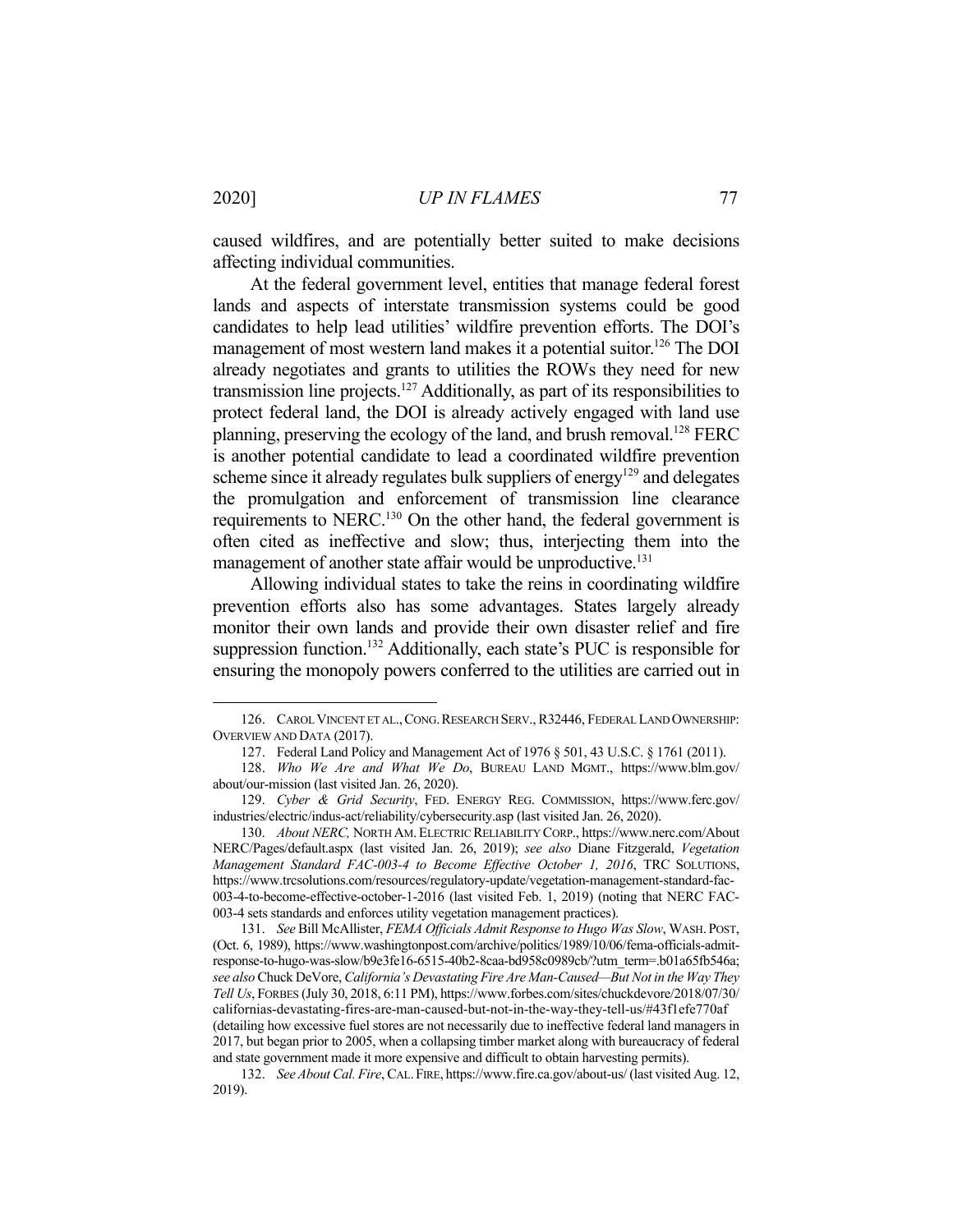a way that protects land and the ratepayer in their jurisdiction. For example, in California, after a wildfire, CAL FIRE investigates and determines the source of ignition. If it is determined that ignition occurred from a power line, CPUC assesses if the utility had complied with regulations.133 If the company is found to be noncompliant, CPUC has the authority to fine the utility or deny its ability to pass the costs onto customers.134 Moreover, California Public Utilities Commission (CPUC) mandates its own UVM clearances, UVM frequency, and patrolling guidelines on the utilities within their purview.135

 Allocating more federal wildfire prevention dollars to states would help to enable states to better pursue prevention goals in ways that might ultimately save the federal government money as well. Federal agencies are experiencing large budgetary constraints because of rising suppression costs. The budgets of the agencies have significantly shifted from fire prevention to fire suppression and are additionally facing budget cuts under the new current administration.<sup>136</sup> To spread the costs of this endeavor, Congress would disburse more funds to states, which would use the money to fund inspections on federal lands. The costs of this monitoring could be supplemented through fines imposed for noncompliance, sharing of revenue from tree and brush removal, and collections on liquidated damage provisions in new ROW agreements.<sup>137</sup>

 <sup>133.</sup> *Wildfires, supra* note 74.

 <sup>134.</sup> S.B. 901, 2017-2018 Reg. Sess. (Ca. 2018) (amending California Public Utilities Code § 451.1 to allow investor owned utilities to apply for recovery of costs in connection with catastrophic wildfires). Factors considered in application approval include among others: (1) the nature and conduct of the electrical corporation and its officers, employees, contractor, and other entities with which the electrical corporation forms a contractual relationship; (2) whether the electrical corporation disregarded indicators of wildfire risk; (3) whether the electrical corporation failed to design, operate, or maintain its assets in a reasonable manner; (4) whether the electrical corporation's practices to monitor, predict, and anticipate wildfires, and to operate its facilities a reasonable manner based on information gained from its monitoring and predicting of wildfires; (5) the extent to which the costs and expenses were in part caused by circumstances beyond the electrical corporations control. *Id.*; *see also Electric Safety Citations Issues*, CAL. PUB. UTIL. COMM'N, https://www.cpuc.ca.gov/General.aspx?id=1965 (last visited Aug. 12, 2019).

 <sup>135.</sup> *See*CAL. PUB. UTILS.COMM'N,CPUC FIRE SAFETY REGULATIONS (Feb. 2019), https:// www.cpuc.ca.gov/uploadedFiles/CPUC\_Public\_Website/Content/Safety/Safety%20proceedings %20-%202-27-19.pdf.

 <sup>136.</sup> President Trump, in tweeting about the aftermath of a forest fire, announced that the federal government needs to cut trees. This effort's success seems improbable as he has also insisted on cutting the USFS budget by tens of millions of dollars. *See* Emily Cadei & Kate Irby, *Trump Wants to Clear More Trees to Halt Fires. The Feds Need to Spend More, Experts Say,*  SACRAMENTO BEE (Aug. 7, 2018), https://www.sacbee.com/news/politics-government/capitolalert/article216160995.html.

 <sup>137.</sup> Rancea, *supra* note 61, at 5.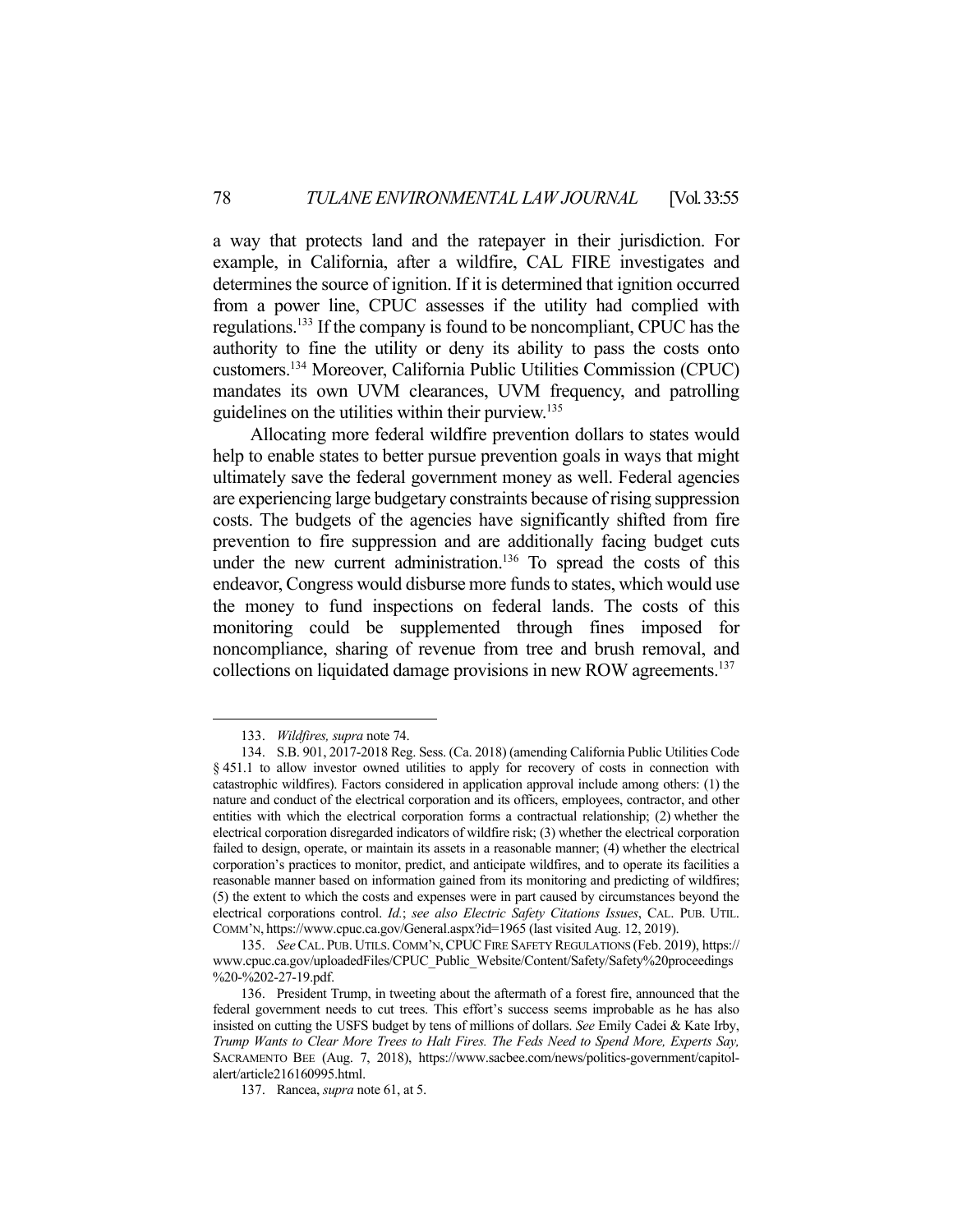# 2020] *UP IN FLAMES* 79

#### *C. Allocating Risk: The Moral Hazard Problem and Wildfires*

 Land use development patterns also play an important role in wildfire prevention that would have to be accounted for in any new comprehensive utility wildfire prevention scheme. As land development extends deeper and deeper into rural areas on the outskirts of metropolitan centers in the West, utilities are forced to extend electrical equipment deeper into communities with dense vegetation. Unsurprisingly, utility equipment is more likely to cause fires in these areas. Unfortunately, the wildfire-related costs of this sprawl are seldom fully internalized by residents who seek to move there. In California, the state's unusual inverse condemnation standard for utility-caused wildfires only exacerbates this problem, causing more property owners to remain in high fire-risk locations. Policymakers can greatly reduce wildfire's financial burdens by simply forcing risk-taking citizens who opt to develop land in densely vegetated areas in the West to internalize more of the costs associated with those risks.

#### 1. Incentivizing Landowners in Fire-Prone Areas to Invest in UVM

 For utilities in the western United States, compensating landowners for damage resulting from utility-caused wildfires is becoming a major cost of electricity delivery.138 Because of these liability costs, the total cost of providing electricity service can be significantly higher in fire-prone areas than in other areas, even though often customers living in these areas do not pay significantly higher retail rates.139 As discussed in more detail in Part IV below, PUCs throughout the West would ideally quantify fire risk across geographic areas and designate zones on a spectrum of lowest to highest risk of fire damage as California has done.<sup>140</sup> Utilities should then be allowed to raise extra capital by surcharging customers in higher risk areas. These additional funds could be used to conduct UVM, depletion of fuel stores, or any other method of fire prevention.

 Arguably, land development in fire-prone areas suffers from moral hazard problems because rural property owners are often at least partly

 <sup>138.</sup> S.B. 901.

 <sup>139.</sup> *See* discussion *supra* Section II.B.3.

 <sup>140.</sup> *See* Cal. Pub. Utils. Comm'n, Rulemaking 15-05-006, Decision 17-12-024, Order Instituting Rulemaking to Develop and Adopt Fire-Threat Maps and Fire-Safety Regulations (Dec. 14, 2017) (decision adopted a categorization of "high fire-threat areas" into three different tiers); *see also infra* text accompanying note 169.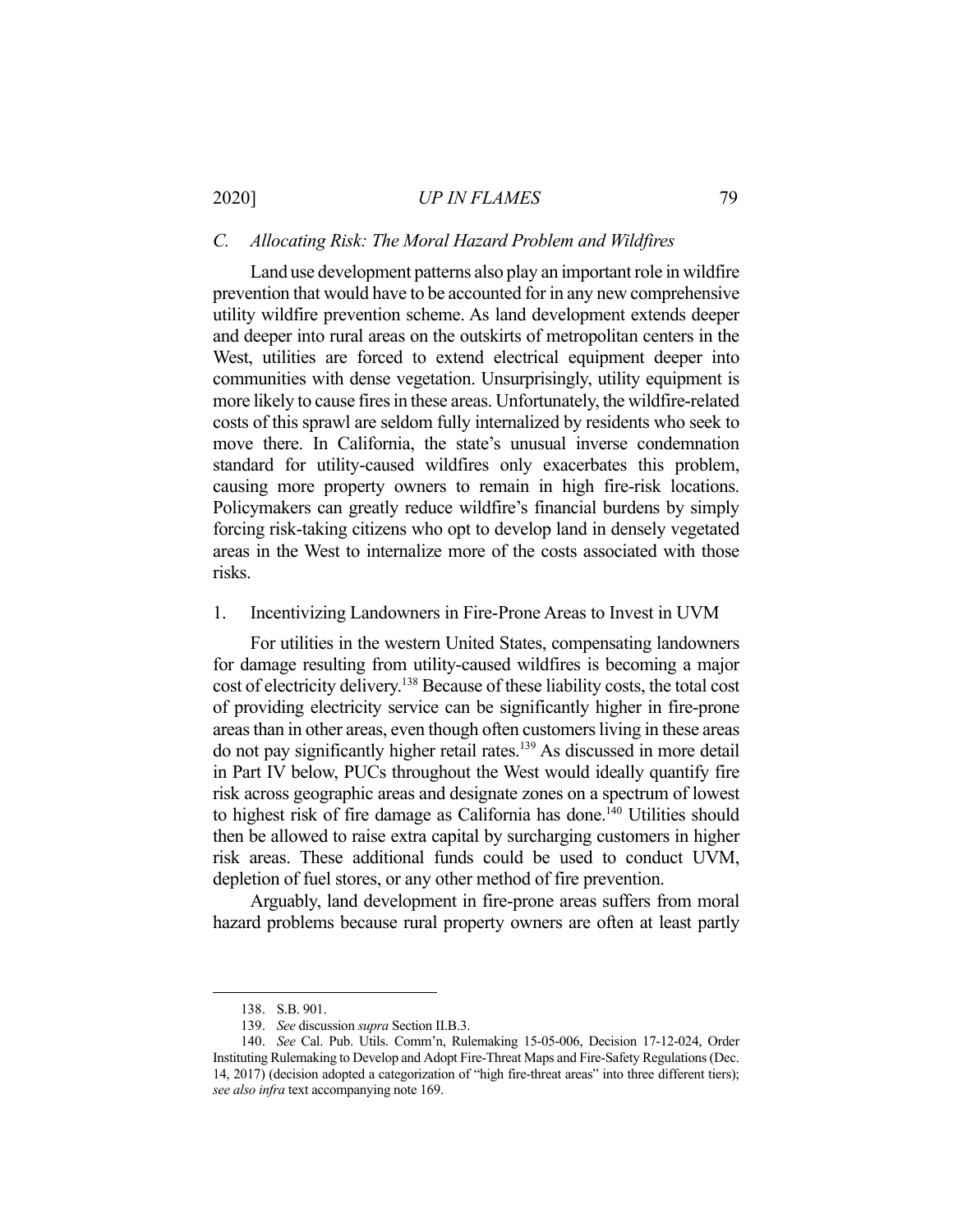insulated from wildfire-related risks.<sup>141</sup> Despite elevated risks of wildfire property damage, rural owners can offset potential costs because electricity rates do not account for the increased risk.<sup>142</sup> Instead, existing laws provide avenues for rural owners to recover damages when their property is affected by utility-caused fires. Unfortunately, such policies ultimately cause utilities to build out electricity distribution infrastructure in high-fire-risk areas despite increasing costs and threat of fire and discourage landowners from doing vegetation management on their own land or otherwise taking actions to reduce utility-caused wildfire risks.

 This moral hazard problem is arguably strongest in California because owners can effectively recover damages against a utility company without having to prove negligence.<sup>143</sup> And as mentioned above, federal agencies are often also protected from liability even when fuel stores on federal lands play a large role in the exacerbation of wildfires.<sup>144</sup> State parties are similarly insulated in their own forestry management departments. Meanwhile, utilities are often forced to bear much of the cost when their equipment causes a wildfire. Indeed, because there generally are no comparative negligence rules for wildfire damages, moral hazard problems exist for all parties who may be partially responsible for any amount of damages.<sup>145</sup>

### 2. Eliminating California's Inverse Condemnation Standard

 The moral hazard problems just described in relation to rural land development and wildfire risk are arguably even worse in California,

 <sup>141.</sup> We use the term "rural sprawl" to create a visual of development encroaching on forests. Scientists and land managers refer to this overlap of development and the forest as the "Wildland-Urban Interface" (WUI). Between 1990 and 2010, the number of houses in the WUI grew from 30.8 million homes to 43.4 million homes, or 41% increase. *See* Volker et al., *supra*  note 18.

 <sup>142.</sup> After Revenue Requirements are set by a PUC and the utility, the next phase in a General Rate Case (creating a baseline rate) involves the utility and CPUC to allocate the Revenue Requirement to four categories based on consumption (residential, commercial, agricultural, and streetlights). We are advocating for an additional layer to be placed on each one of those categories based on identified high-fire risk districts. *See What Is a General Rate Case Phase II?*, *supra* note 45; *see also CPUC Fire Safety Rulemaking Background,* CAL. PUB. UTIL. COMM'N, https://www. cpuc.ca.gov/FireThreatMaps/ (last visited Feb. 25, 2020).

 <sup>143.</sup> *See* discussion *supra* Section II.C.1.

 <sup>144.</sup> *See* DeVore, *supra* note 131.

 <sup>145.</sup> In researching utility-caused wildfires, we have only found one case where the federal government was brought in as a cross-claimant. *See Jury: Utilities 95% to Blame for Los Conchas Fire*, SANTA FE NEW MEXICAN (Oct. 28, 2015), https://www.santafenewmexican.com/news/local\_ news/jury-utilities-to-blame-for-las-conchas-fire/article\_d2883506-7ac1-51ff-8e94-653c704434d 7.html.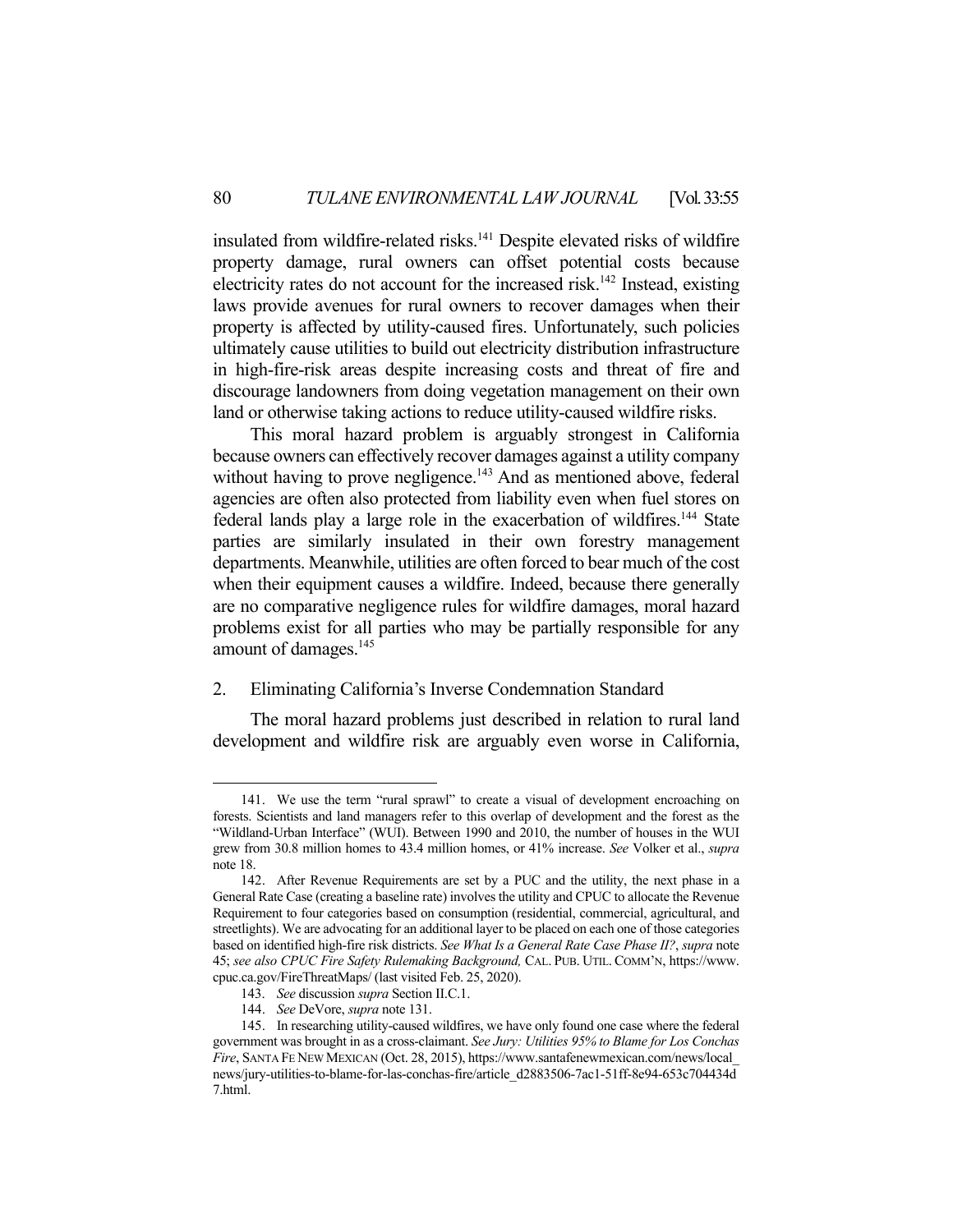where the state's inverse condemnation laws overly protect landowners in this context. As previously highlighted, California applies a takings theory called inverse condemnation to compensate property owners for utilitycaused damages.146 This standard can punish a utility even when it acts in compliance with state law and CPUC regulations.

 Although it would require a constitutional amendment to overturn a California Supreme Court decision based in constitutional law, California should find a way to rid itself of this inverse condemnation standard and limit property owners to negligence actions when they are injured by wildfires. In the wake of the Camp fire and PG&E's bankruptcy, California amended its utility code granting CPUC the authority to decide if IOUs can pass on damages from catastrophic wildfires. CPUC in their sole discretion can allow the utility to recoup the costs of a wildfire if the costs are reasonable and the utility can prove their mitigation efforts and actions at the outset of the fire were reasonable.<sup>147</sup>

 Some critics may argue that removal of strict liability for wildfires in California under existing inverse condemnation rules would provide a liability cushion for utilities, incentivizing them to engage in riskier fire management strategies. However, this ignores the fundamental policy considerations behind inverse condemnation and confuses the doctrine with strict liability.<sup>148</sup> Inverse condemnation laws seek to spread the externalities incurred from projects designed to benefit the community; not to act a deterrent in preventing harm. Further, when a private citizen is harmed by the government, the government has the luxury of ultimately spreading those costs to the taxpayer. IOUs do not have that same opportunity. Until recently, IOUs in California could not pass on many wildfire-related costs to retail ratepayers. Even today, IOUs can only pass on costs of wildfire to ratepayers if it can prove to CPUC that it acted nonnegligently.149 This additional barrier is contrary to the policy behind

149. A.B. 1054.

 <sup>146.</sup> In California, a person may file a "takings" type claim for property damaged by government in furtherance of a public project. This scope of liability was expanded to IOUs in *Barham. See supra* note 85.

 <sup>147.</sup> *See* A.B. 1054, 2019-2020 Reg. Sess. (Cal. 2019).

 <sup>148.</sup> *Compare* Barham v. S. Cal. Edison Co., 74 Cal. App. 4th 744, 752 (Cal. Ct. App. 1999) ("The fundamental policy underlying the concept of inverse condemnation is to spread among the benefitting community any burden disproportionately borne by a member of that community."); *with* Aversa v. Pub. Serv. Elec. & Gas Co., 451 A.2d 976 (N.J. Super. Ct. Law Div. 1982) ("While being transmitted, liability is controlled by standards of negligence and not strict liability, since any injury sustained as a result thereof is causally connected only to the transmission or transportation service and is unrelated to the ultimate sale of the product." (citing many other jurisdictions that hold strict liability but do not apply to utility power transmission)).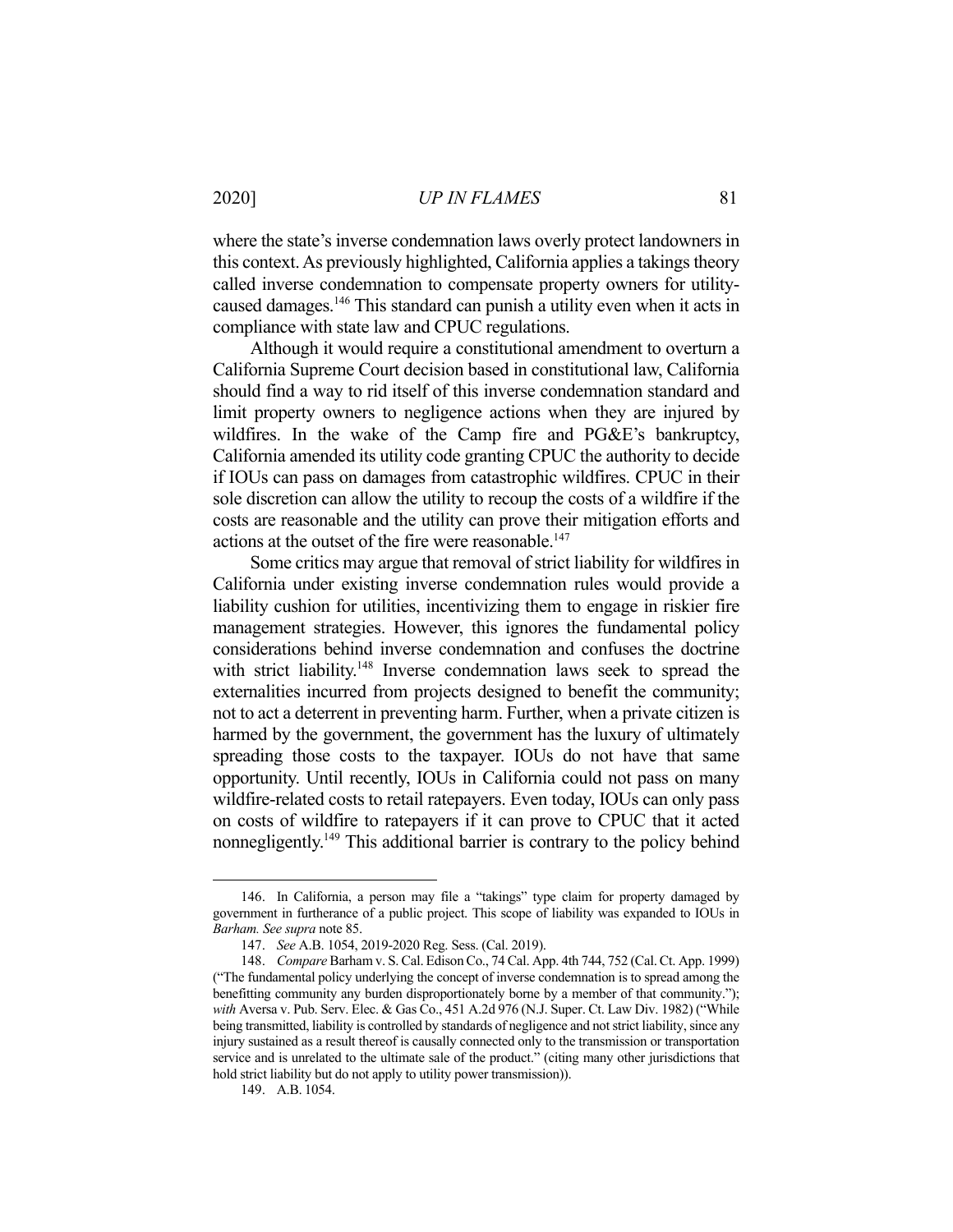inverse condemnation as the externalities are not spread across the community and are merely shifted from one entity to another.

 In addition, the sheer magnitude of damages against PG&E under California's inverse condemnation approach demonstrates how growing liabilities can endanger a utility's ability to operate. PG&E recently announced its plan to file a bankruptcy petition after early estimates of the Camp Fire suggested that the utility could be liable for more than \$30 billion in damages.<sup>150</sup> Meanwhile, the state's unique set of legal rules is allowing rural landowners to excessively ignore the wildfire-related risks of their development into rural communities requiring the extension of power lines into those areas.

### *D. More Streamlined Permitting for UVM and Related Activities*

 Less bureaucratic management of wildfire prevention activities among federal, state, and local governments could also do much to reduce utility-related wildfire risk. The nation's grid of transmission and distribution lines runs through federal, state, and privately owned land. PUCs oversee the siting, construction, and maintenance of state and privately owned lands, while individual government agencies manage the federal ROWs. In addition to minimum maintenance and UVM requirements mandated by federal and state agencies,<sup>151</sup> obligations and preventative maintenance procedures are often proscribed in these ROWs.152 Additionally, some federal agencies require a special use permit for a utility to perform routine line maintenance.<sup>153</sup> In recent years, this latter type of permit has created tension between the federal land managers and the utility.154 Back to back record-breaking years for utility-caused

 <sup>150.</sup> *See* Faber*, supra* note 68.

 <sup>151.</sup> NERC, through its delegated powers from the Federal Regulatory Commission, sets the standard minimum clearance between vegetation and powerlines and other inspection requirements. *See* NERC, FAC-003-4, Transmission Vegetation Management, https://www. ferc.gov/industries/electric/indus-act/reliability/vegetation-mgt/fac-003-4.pdf?csrt=21843094244 16623473.

 <sup>152.</sup> Language in early ROWs were often in perpetuity and gave a broad range of permissible activities. Advancements in environmental science and sophistication between parties have led to more detailed agreements and cover UVM maintenance. *See* Rancea, *supra* note 61, at 8, 16.

 <sup>153.</sup> *See id; see also* BUREAU LAND MGMT., IM 2018-070, EDISON ELECTRIC INSTITUTE MEMORANDUM OF UNDERSTANDING,VEGETATION MANAGEMENT IN ELECTRIC UTILITY CORRIDORS (July 19, 2018) (noting that BLM does not require prior permission for inspection and smaller operations including "minor trimming, pruning, and removing of vegetation" and larger, emergency conditions including falling "hazard trees").

 <sup>154.</sup> In hearings before the Senate Committee on Energy and Natural Resources, Mark Hayden cited as an example Benton Rural Electric Association's (BREA) ROW, which had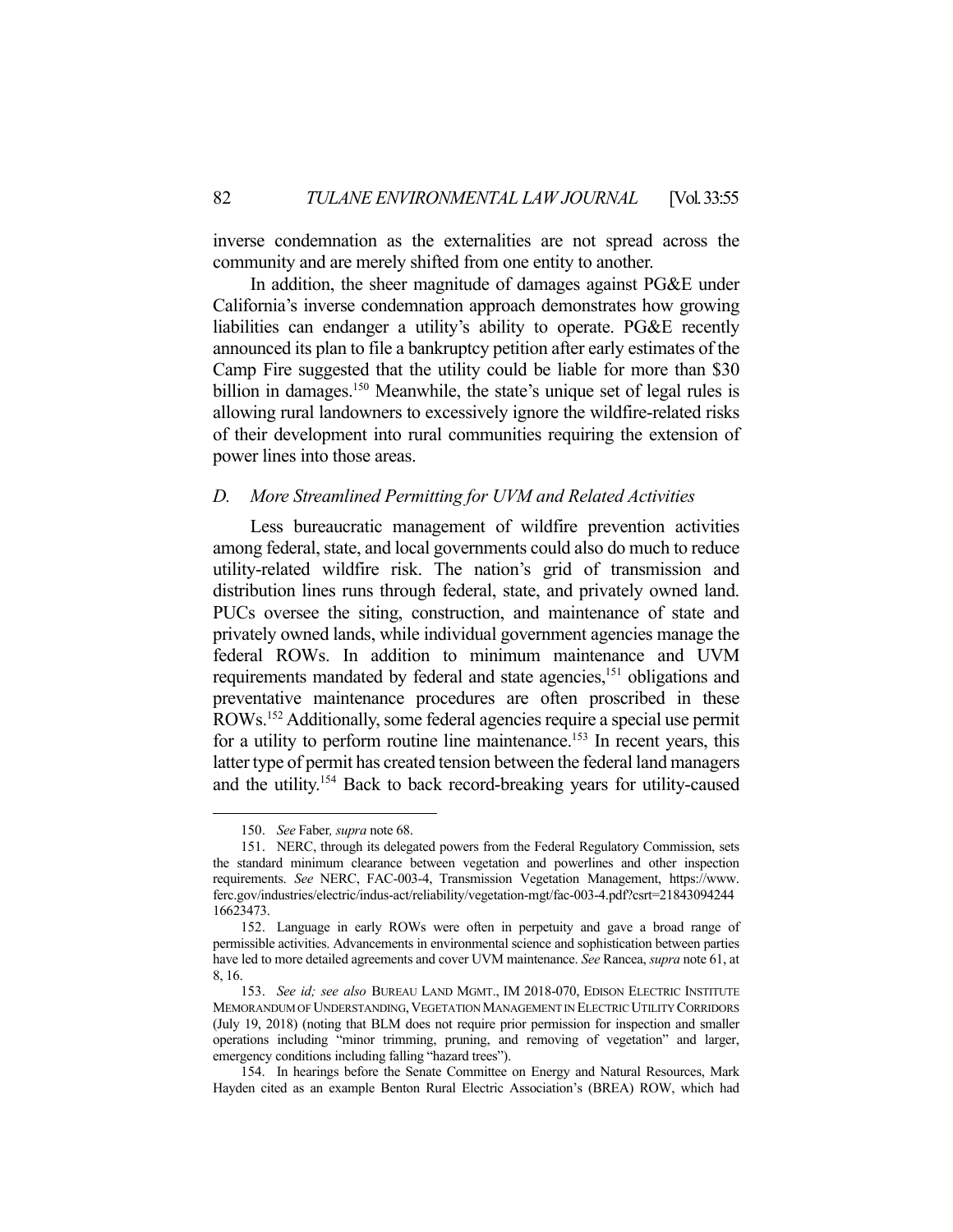wildfires have brought tensions between the competing concerns of observing permitting procedures and preventing wildfires to center stage.155 To better reduce the frequency of utility-caused wildfires, federal agencies need to better streamline the permitting process for line maintenance activities so that utilities have the property rights necessary to prevent their utility equipment from becoming an imminent fire threat.

### 1. Expedited UVM Permitting

 Some of utilities' greatest wildfire prevention challenges relate to their need to constantly seek approvals from federal land managers to conduct UVM along their lines. Despite the need for expediency, utilities are often dependent on the slow bureaucratic actions by federal agencies. Agency land managers are tasked with ensuring that the activities on the ROW comply with the National Environmental Policy Act (NEPA) and other applicable regulation. Depending on the location of ROW, wildlife in the surrounding area, and nature of work to be performed, lengthy environmental studies may be required before a use permit is issued.<sup>156</sup> These requirements can put federal land managers between a proverbial "rock and hard place" in balancing their obligations to care for all aspects of land while potentially being blamed for utility-caused wildfires. Meanwhile, utilities can understandably worry that delays from these government agencies will result in them incurring liability.157

 Historically, permission to conduct UVM on federal lands has been granted on a case-by-case basis, and currently, there are no mandated completion times for the agency's approval or denial. This special permitting process is guided only by general code provisions and Memoranda of Understanding (MOUs).<sup>158</sup> In March 2018, Congress enacted a law to help alleviate these permitting tensions by allowing utilities to preemptively file UVM plans, conduct UVM on an emergency

expired. In application renewal, the process took fifteen months and was contingent on a new environmental study, which would cost over \$100,000 in an area that had been established for seventy years. He cites these delays as examples of how utilities could be unfairly liable for wildfire damage that was the result of excessive government delays in permitting. *See Vegetation Management Requirements for Electricity Assets Located on Federal Lands, Hearing Before the S. Comm. on Energy & Nat. Res.*, 115th Cong. (2017) (statement of Mark Hayden, General Manager, Missoula, Montana Electric Cooperative).

 <sup>155.</sup> *Id.*

 <sup>156.</sup> *See* Rancea, *supra* note 61, at 4.

 <sup>157.</sup> *See* NERC, *supra* note 151, at 23-24.

 <sup>158. 43</sup> U.S.C. § 1772(c)(4)(iv) (2018) ("[T]o the maximum extent practicable, a prompt [plan] review and approval process not to exceed 120 days."); *see also* BUREAU LAND MGMT., *supra* note 153.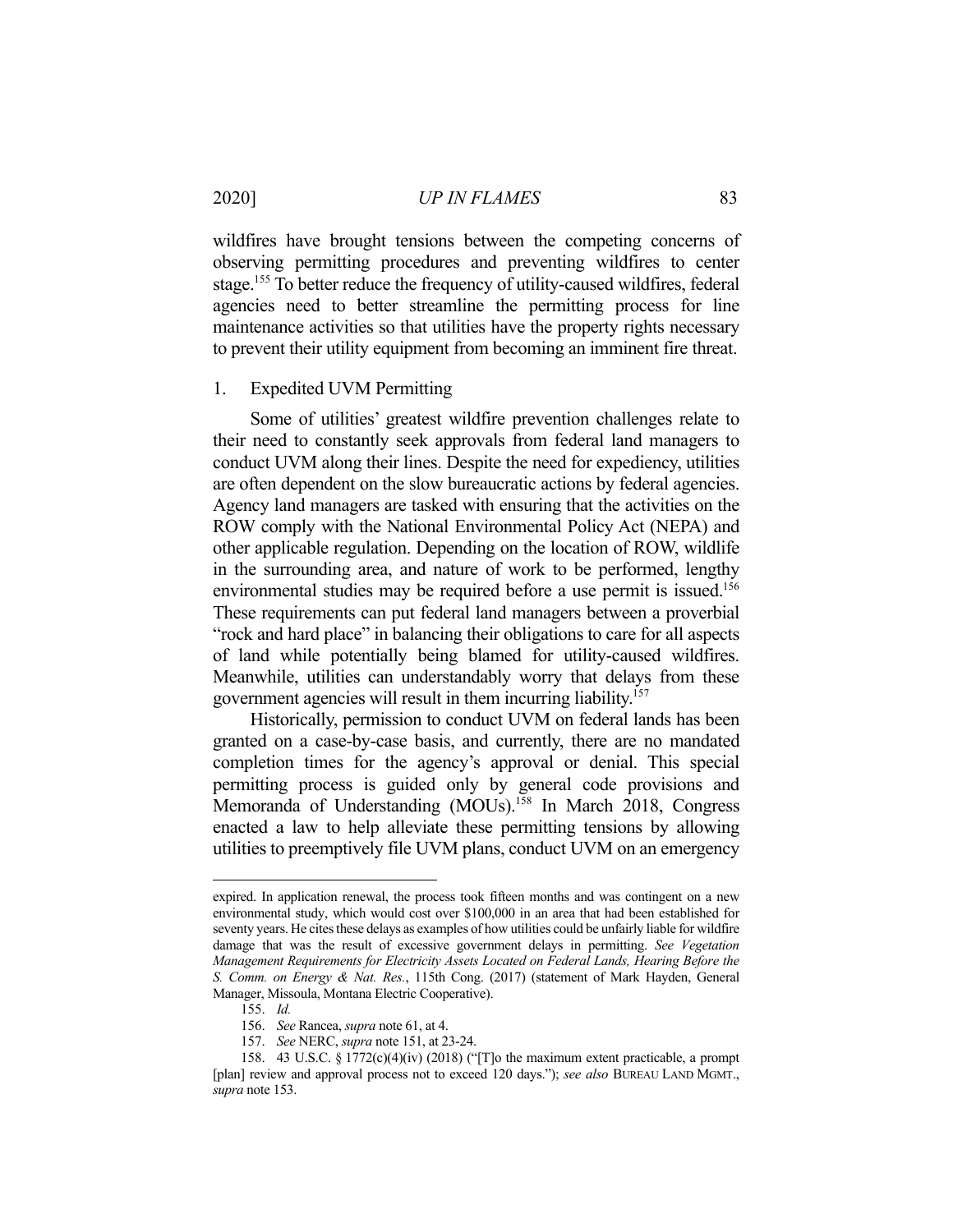basis when a hazard tree poses an imminent threat, and agree to waive strict liability damages in such emergency conditions.159 While this Act made strides in alleviating the tensions, utilities could still be liable to their PUCs and ratepayers from a failure of utility equipment during an unanticipated delay. Accordingly, to better promote the goals of wildfire reduction and equitable cost spreading the federal government should codify specific permit processing time limits and be required to indemnify utilities when a catastrophic fire is caused due to permitting delays. Codifying maximum permit processing times would create uniformity and efficiency in UVM scheduling. Also, the threat of indemnification by the federal government would ensure that permits were issued as practicably possible and the utility can conduct ROW maintenance.

#### 2. Better Monitoring of UVM Work

 More coordinated patrolling of UVM activities is yet another change that could reduce the incidence of utility-caused wildfires in the West. Presently, utility companies are solely responsible for patrols and ensuring UVM plans are followed through. NERC mandates that all ROWs are patrolled each calendar year, with no more than eighteen months elapsing between each patrol.<sup>160</sup> Meanwhile, state and federal land management agencies are also directed to protect the lands they oversee and to ensure their preservation for future generations.<sup>161</sup> To carry out these duties, land managers routinely engage in land use planning, disposal of hazardous fuels, fire preparedness, timber harvesting, and brush disposal.<sup>162</sup> However, it appears that the DOI does not presently house any agency dedicated to monitoring and patrolling for power line safety issues and regulatory compliance. Additionally, while NERC monitors generation and has created regulations concerning UVM standards and frequency, they have done relatively little actual patrolling of compliance with UVM requirements.163 Congress could conceivably help to fill this gap by

 163. NERC has delegated this oversight function to regional operations. Regional entities are responsible for auditing and enforcing NERC regulations. Audits include onsite inspections of generation and substations, but we cannot find any documentation that they perform inspections of

 <sup>159. 43</sup> U.S.C. § 1772.

 <sup>160.</sup> NERC, *supra* note 151, at 31.

 <sup>161.</sup> *See* 43 U.S.C. § 1761 (2011).

 <sup>162.</sup> The NFS budget for FY2108 included \$33,000,000 for Land Management Planning; \$174,400,000 for Vegetation and Watershed Management; \$16,000,000 for Brush Disposal, and \$1,339,620,000 for Wildland Fire Preparedness. *See* U.S. DEP'T OF AGRIC., FISCAL YEAR 2018 BUDGET OVERVIEW, app. B-1 (2017), https://www.fs.fed.us/sites/default/files/usfs-fy18-budgetoverview.pdf.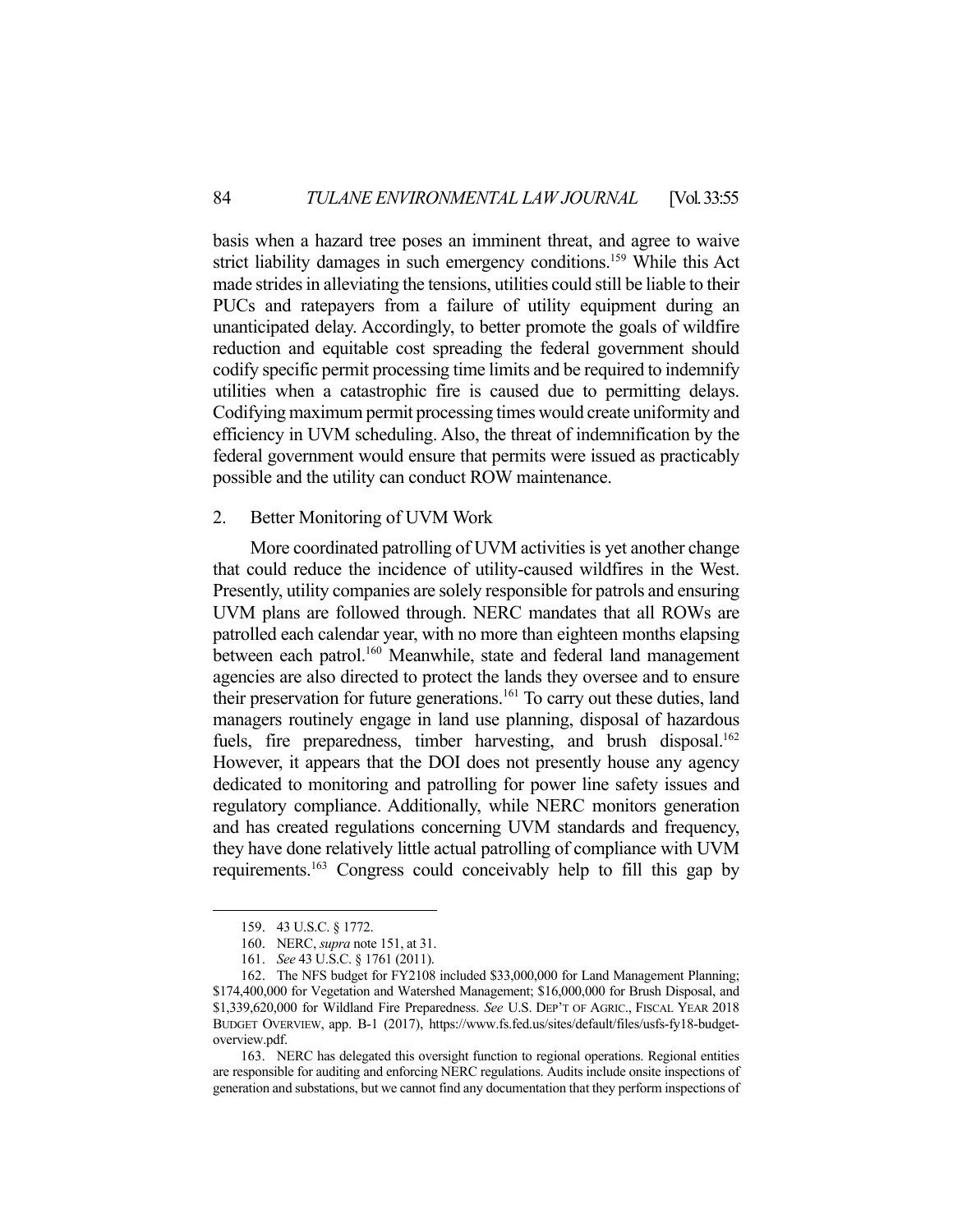creating a ROW monitoring unit that patrols and enforces the utilities' obligation to maintain safe ROWs.

 Similarly to electric utilities, oil and gas companies are required to monitor, maintain, and perform vegetation management of the ROWs in which their pipelines run. Unlike electric utilities, oil and gas companies know that a proactive regulatory agency, the Department of Transportation (DOT), actively patrols pipeline ROWs for noncompliance and safety issues. The DOT through its Pipeline and Hazardous Materials Safety division spends roughly \$89 million per year on its program that monitors and inspects 2.7 million miles of pipelines.<sup>164</sup> This existing oversight of oil transportation companies shows that comprehensive supervision of equipment on ROWs is feasible.

 Ideally, this new ROW monitoring entity would patrol and compel utilities to correct any problems. If a utility is immediately responsive in remedying the problem, the utility would simply pay a compliance fine. However, if the utility ignores the demand of the agency, the agency would have the power to conduct its own UVM and remove the hazard. This cost of the removal would then be billed to the utility along with a larger penalty. Funds raised from assessed fines would be used to further fund monitoring activities.

 Opponents to this scheme might argue that it imposes a burden on governmental actors to act when its resources are already stretched thin. However, the perceived burden placed on the government is minimal as the fines partially finance the additional resources required through enforcement. By using this oversight structure, additional resources for ROW and UVM inspection, another layer of protection is placed upon federal lands, utility companies are held accountable to maintain reliability and safety standards, and the threat of wildfire is reduced.

# IV. FROM THE ASHES: EX-POST APPROACHES TO THE UTILITY WILDFIRE LIABILITY PROBLEM

 In addition to enhancing wildfire prevention, addressing the West's growing wildfire problem and its impacts on electric utilities will require more efficient rules to allocate responsibility for utility-caused fires. Presently, a party found directly responsible for a fire's ignition is

ROWs on a routine basis. *See Compliance Assurance,* NORTH AM. ELECTRIC RELIABILITY CORP., https://www.nerc.com/pa/comp/Pages/AboutComplianceOperations.aspx (last visited Apr. 5, 2019).

 <sup>164.</sup> U.S. DEP'T OF TRANSP., PIPELINE AND HAZARDOUS MATERIALS SAFETY ADMINISTRATION BUDGET ESTIMATES FISCAL YEAR 2018 (2017), https://cms.dot.gov/sites/dot.gov/ files/docs/mission/budget/281166/phmsa-fy-2018-cj-budget.pdf.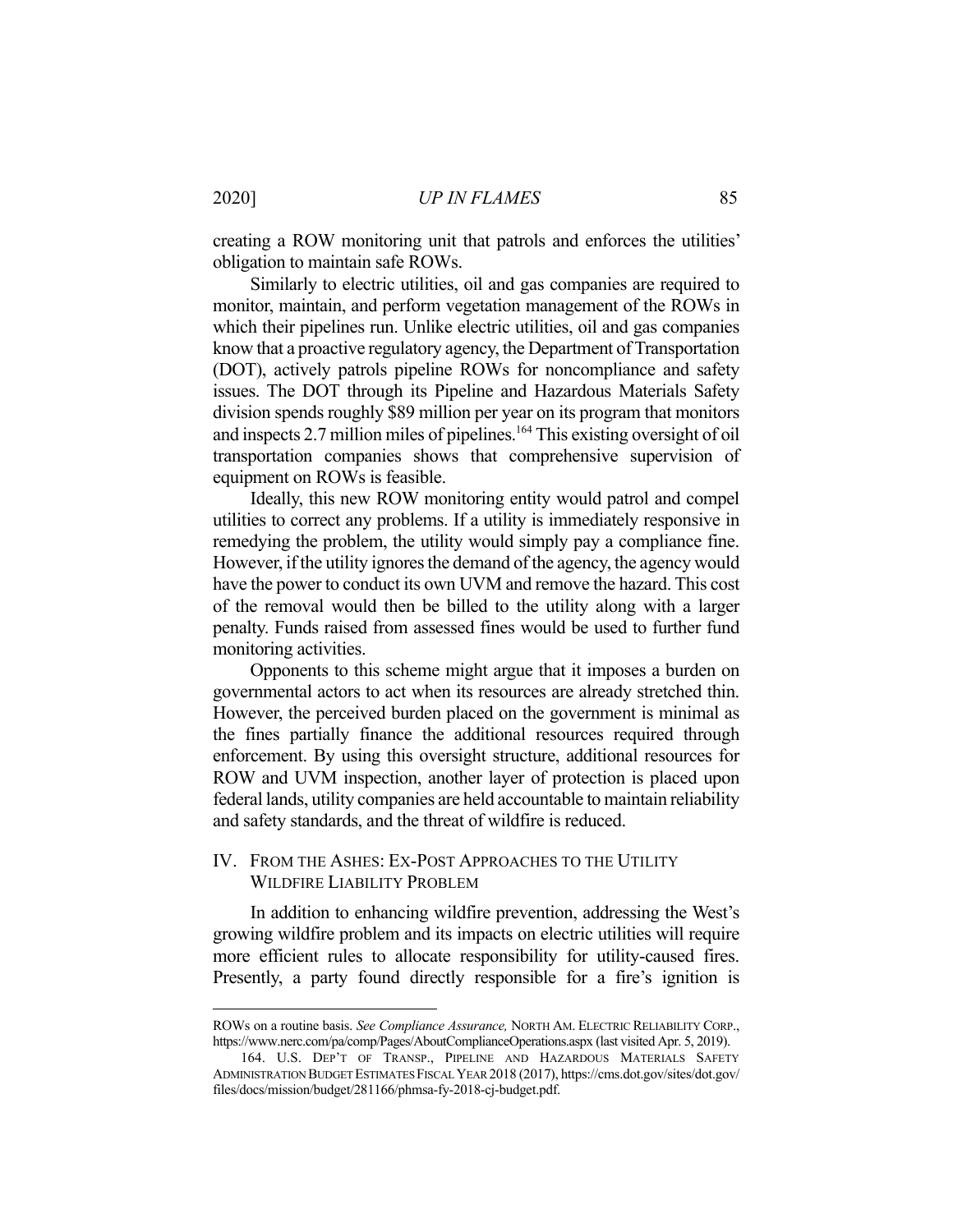generally liable for all damage the fire causes. Unfortunately, this approach fails to account for other parties whose actions are indirectly contributing to the fires and to the scope of their destruction. Among other things, rural ratepayers living in high-fire-risk areas often do not fully bear the risk or internalize the cost of doing so because they often pay electricity rates comparable to those of lower-risk urban ratepayers. Such ratepayers are often even further insulated from risk because they are often entitled to compensation for fire damage to their own property.

# *A. Allocating Blame: More Accurately Assigning Wildfire Liability*

 Utilities are often held liable for wildfire damage when their equipment or infrastructure causes a fire, even if other factors outside their control significantly contributed to the ultimate size of the blaze. Once a fire has been contained, state and federal firefighting agencies begin investigating to identify where and how a fire was ignited and then produce a chronological timeline of the fire's path. To incentivize more optimal behavior among all parties contributing to the West's growing wildfires problem, a more comprehensive investigation by firefighting agencies is needed that more fully considers contributing factors in a fire's ignition and in the scale of its destruction.<sup>165</sup> Ideally, that investigation would more fully examine whether any parties other than utilities were comparatively negligent or somehow aggravated the severity of the fire.

 An approach to wildfire liability that more closely resembles a comparative fault regime could help to ensure that more indirect contributors to wildfire damage absorbed the costs associated with their actions. For instance, if federal land managers were to negligently maintain brush fuel stores in a particular area of federal land, thus enabling a utility-caused fire to greatly expand, then that federal agency should arguably be held liable for at least some of resulting property damage.<sup>166</sup> Existing fire investigative reports focus primarily on weather conditions at the point of ignition, associated victims, relevant equipment, and the

 <sup>165.</sup> The fire report prepared for the Redwood Incident is a clear example of a firefighting agency identifying a fire's origin and how it spread. In its analysis of the point of origin, the agency reports how surrounding vegetation helped spread the fire but did not address if nearby landowners contributed to spreading the fire through built up fuel stores. *See* CAL. DEP'T OF FORESTRY & FIRE PROT., *supra* note 2.

 <sup>166.</sup> In some jurisdictions this type of brush clearing mandate is enforced on homeowners living near the Wildland-Urban Interface and enforced by the city. When properly enforced, the mandate creates a fire break, limiting the spread of fire. *See* Adam Nagourney & Thomas Fuller, *In California, Mixed Results for Regulations Meant to Stop Fires*, N.Y. TIMES (Dec. 11, 2017), https://www.nytimes.com/2017/12/11/us/california-widlfires-prevention-regulations.html.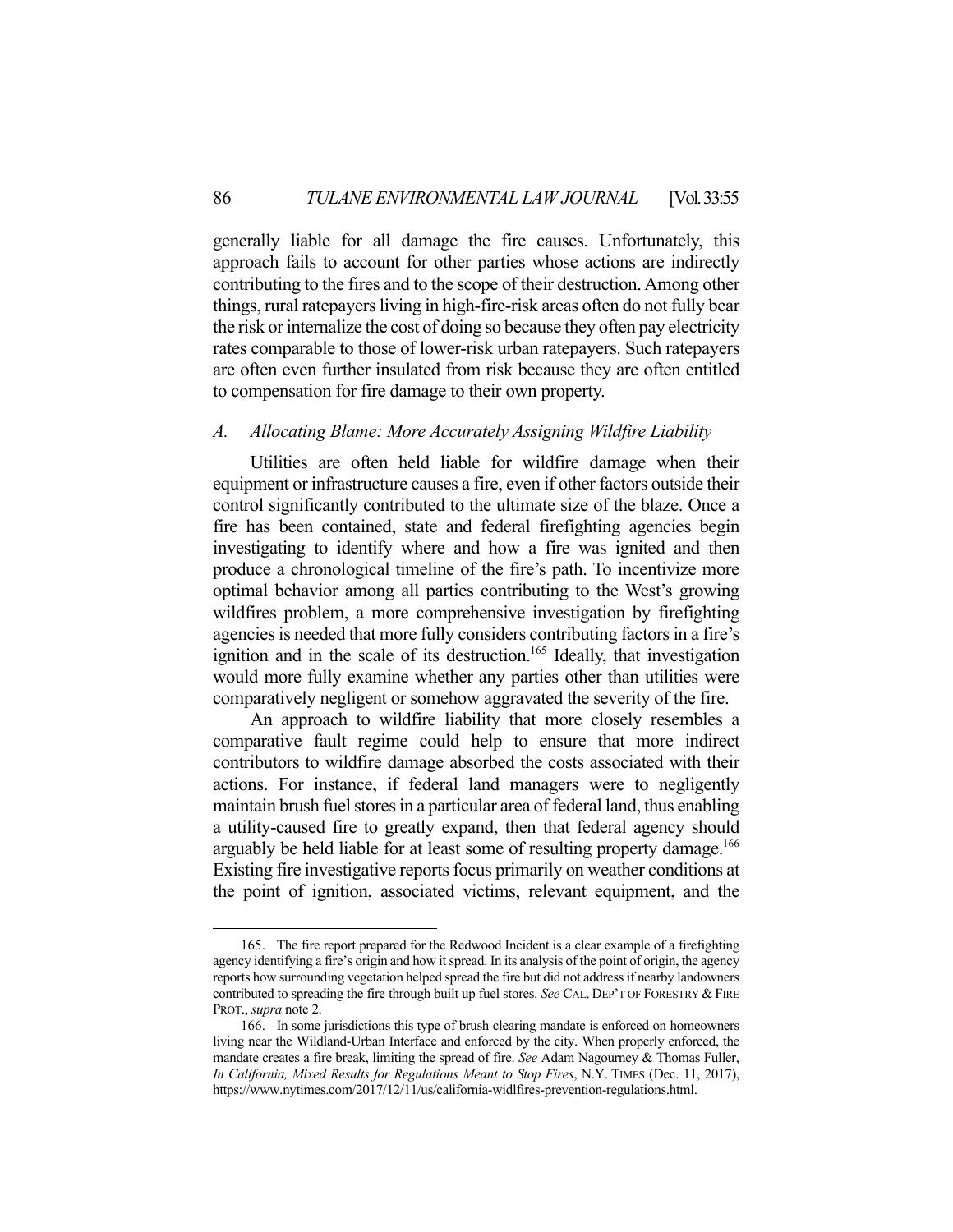ignition itself.<sup>167</sup> Revising this approach to more fully expand the range of potentially responsible parties could allow costs to be more accurately spread among actual contributors to a destructive blaze, preventing utilities from internalizing more than their share of a fire's total costs.

 Moreover, utilities should be able to pass along more of their liability costs to ratepayers who live in high-fire-risk areas when a fire in such an area breaks out. Recently, California passed legislation that allows nonnegligent utilities to pay out damage claims through the state's Wildfire Fund.<sup>168</sup> This fund is replenished through fees assessed to everyone in the service area. Again, this runs afoul to the moral hazard problem discussed above, as the urban users are paying costs, which should be internalized by rural ratepayers. When high-voltage transmission lines designed primarily to deliver power between major load centers pass through a rural forested area and cause a wildfire, if the utility has not acted negligently, customers within the utility's entire service area should arguably shoulder some of the costs of the resulting damage. In contrast, if a low-voltage distribution line delivering power locally to a home in a forest community sparks a wildfire, ratepayers living in that community or similar communities should arguably bear more of the cost.

 California has already created geographic fire-risk designations, which could be used to implement zone-based pricing from fires started by local distribution lines.<sup>169</sup> Such an approach would surely be unpopular among locals in rural forested communities, but it would compel those customers to internalize more of the total cost of delivering electricity to them. Implementing zone-based pricing and fee assessments overnight on existing homes and businesses might raise constitutional issues, but zonebased fees or rate adjustments could be implemented gradually over time so as to respect existing landowners' reasonable investment-backed expectations. For newly built homes, electricity rates could be based, in part, on geographic fire-risk designations. Utilities could use funds raised through this approach that could help cover their wildfire-related liabilities.

 <sup>167.</sup> *See* CAL. DEP'T OF FORESTRY & FIRE PROT., *supra* note 2.

 <sup>168.</sup> *See* A.B. 1054, 2019-2020 Reg. Sess. (Cal. 2019).

 <sup>169.</sup> In addition to the potential of using fire risk designations to more equitably spread cost of power delivery, California currently uses the designations to impose more strict building codes on developers wishing to build within the wildland-urban interface. *See Wildland Hazards & Building Codes*, CAL FIRE, https://osfm.fire.ca.gov/divisions/wildfire-prevention-planningengineering/wildland-hazards-building-codes/ (last visited Aug. 14, 2019).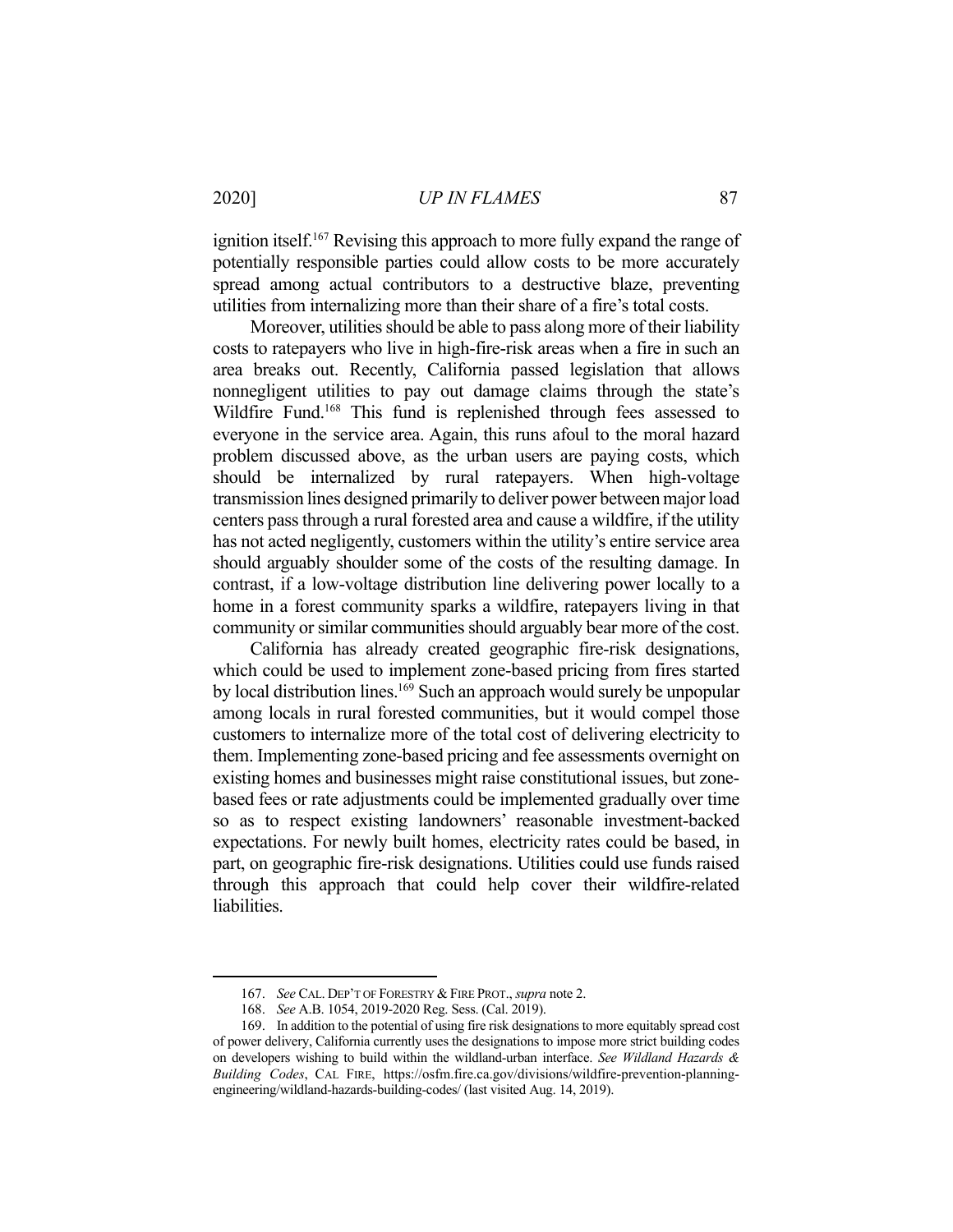#### *B. Disincentivizing Risky Redevelopment After Wildfires*

 Ensuring that developers of land in fire-prone areas internalize some of the cost of such development is another critical element of any plan to more efficiently and equitably address the wildfire problems affecting utilities in the West. On October 14, 2018, roughly two weeks before California's deadliest fire in history, PG&E de-energized lines to 60,000 homeowners in northern California when a local weather forecast called for low humidity and wind gusts up to sixty miles per hour.<sup>170</sup> Power was restored by 8:00 a.m. the next day, but because of their decision to cut the power off for safety concerns, PG&E faced sharp criticism from ratepayers and local government officials in affected communities.<sup>171</sup> Locals argued that they were particularly dependent on power because many had only one road to their homes and argued that cutting power would result in them not having any notice if an evacuation were to occur.172 Some ratepayers even submitted claims against PG&E for food loss, property damage, and other economic losses resulting from the intentional brownout.<sup>173</sup> This backlash may have been a factor when PG&E decided, two weeks later and under similar forecast conditions, not to de-energize the same area. Ultimately, a damaged transmission line in that community was determined to be the likely cause of the devastating Camp Fire.<sup>174</sup> As this example showed, western utilities are too often stuck between a proverbial "rock and a hard place" when it comes to deenergizing rural areas. Their choice, even when made with the best intentions, is likely to detrimentally affect at least some ratepayers living in high-fire-risk portions of their service area. Using property tax premiums, electricity rate premiums, or similar policies to discourage development in such places in the first place is one potential means of mitigating this problem.

 Utilities also must rebuild infrastructure after devastating wildfires and could be incentivized to do so in ways that reduce future wildfire risks. For example, one potential means of reducing wildfire risk in remote areas is to allow such communities to generate and distribute power

 <sup>170.</sup> Taryn Luna, *California Fire: PG&E Canceled Planned Power Shut-off in Paradise Area Just Before Camp Fire Broke Out,* L.A. TIMES (Nov 17, 2018), https://www.latimes. com/politics/la-pol-ca-power-shutoffs-wildfires-utilities-20181116-story.html.

 <sup>171.</sup> *Id*.

 <sup>172.</sup> *Id.*

 <sup>173.</sup> PATRICK HOGAN, PG&E PUBLIC SAFETY POWER SHUTOFF REPORT TO THE CPUC 12 (Oct. 31, 2018), https://www.pge.com/pge\_global/common/pdfs/safety/emergency-preparedness/ natural-disaster/wildfires/PSPS-Report-Letter-10.31.18.pdf.

 <sup>174.</sup> Luna, *supra* note 170.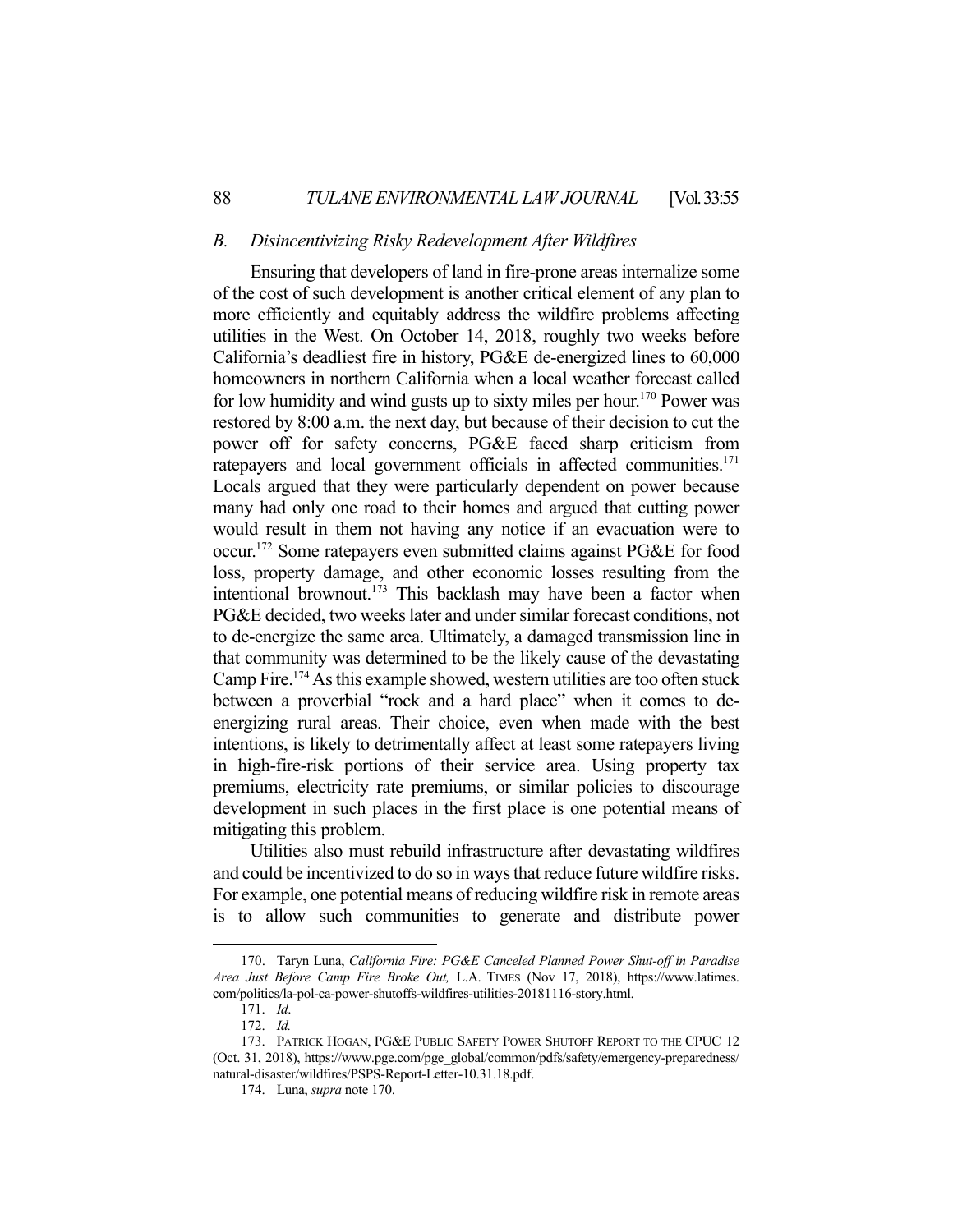independently of the larger grid using distributed energy generation and storage technologies and microgrid systems. Microgrids have been around for decades and have traditionally been used as a backup method of power delivery when the connection to the main power grid is lost, but microgrids can also be operated as independent networks or islands. Microgrids can utilize a variety of fuel sources for power generation, including diesel, solar, micro-hydro, biomass, and wind.<sup>175</sup>

 Establishing generating stations for small rural locales used to be perceived as economically infeasible, but technological advances and cost reductions in renewable energy generation, battery storage, and other infrastructure equipment are beginning to make such approaches more plausible.176 For example, a joint venture project using solar energy, storage technologies, and microgrid elements now provides power to 2500 full-time residents of Borrego Springs, California.<sup>177</sup> The clean slate created in the aftermath of a catastrophic wildfire creates an opportunity to replicate this approach in other communities and thereby reduce the total amount of risky transmission and distribution line infrastructure winding through dry rural areas of the West.

 Microgrids and related infrastructure are still quite expensive, so stakeholders would need to commit significant amounts of capital to embrace this approach to wildfire prevention. However, in communities with municipalized power, development impact fees and special property tax assessments or fees could potentially help to generate these funds. Impact fees are a well-established tools that municipalities use to offset the costs of infrastructure development. Developers who seek building permits in high-fire-risk areas could be assessed fire prevention impact fees based on factors such as type of use (commercial, industrial, agricultural, residential) and square footage. Localities could similarly offer credits on these fees for improvements that complement their commitment to distributed energy generation such as rooftop solar panels or home energy storage systems. Such fees would compel developers in

 <sup>175.</sup> DANIEL SCHNITZER ET AL., MICROGRIDS FOR RURAL ELECTRIFICATION: A CRITICAL REVIEW OF BEST PRACTICES BASED ON SEVEN CASE STUDIES 1-5 (2014), https://rael.berkeley.edu/ wp-content/uploads/2015/04/MicrogridsReportEDS.pdf.

 <sup>176.</sup> Sammy Roth, *California's Wildfire Threat Could Be an Opportunity for Clean-Energy Microgrids*, L.A. TIMES (Mar. 14, 2019), https://www.latimes.com/business/la-fi-microgridswildfires-power-shutoffs-20190314-story.html (showing joint efforts between IOUs, the Department of Energy, and people of Borrego Springs in the establishment of a microgrid have been made feasible due to, in part, technological advances in batteries and infrastructure equipment).

 <sup>177.</sup> *Id.*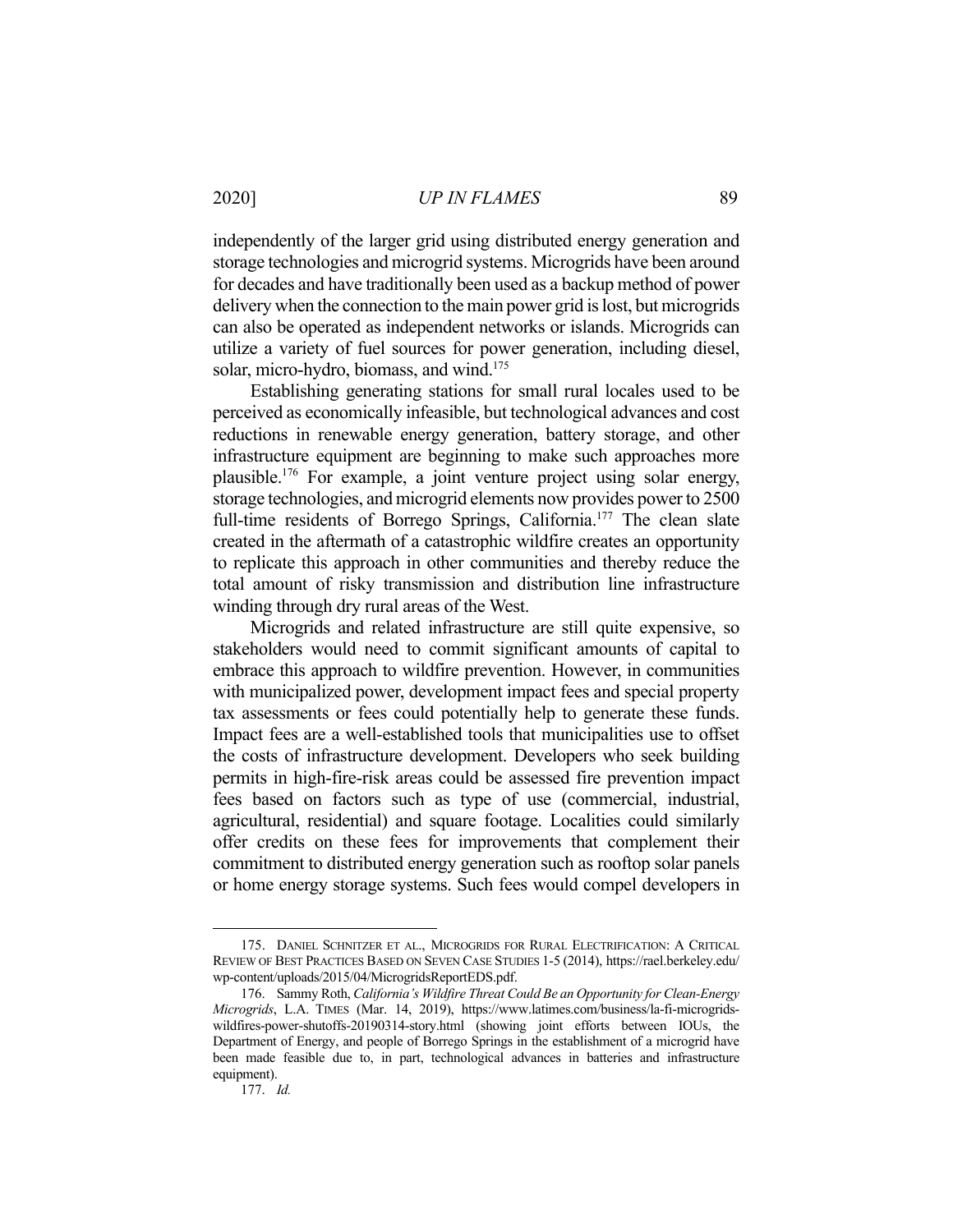high-fire-risk communities to internalize more of the wildfire-related costs of providing power to such areas, slowing the sprawl into fire-prone rural areas and raising funds to help further address the problem.

 The use of impact fees to fund microgrid infrastructure in rural communities with municipalized power is likely constitutional as well. The U.S. Supreme Court held monetary impact fees to be permissible and constitutional in *Koontz v. St. Johns River Water Management District.*<sup>178</sup> The *Koontz* Court held that monetary impact fees were constitutional so long as there was a "nexus" between the fee and the government's regulatory purpose and the fee was "roughly proportional" to the prospective impact of allowing the development. So long as the fee is based on objective and reasonable measures, such as the type of land use, square footage, and any sustainable energy improvements, it would likely survive scrutiny under the standard set forth in *Koontz.*

#### V. CONCLUSION

 Utility-caused fires are increasingly threatening the financial security of millions of rural landowners in the West and are becoming a major burden for some utilities that provide electric power to the region. The existing legal rules governing utility-caused wildfires are even beginning to harm electricity users in major cities across the West, as demonstrated by PG&E's recent bankruptcy filing. Unless policymakers act, the West's utility wildfire liability problems are likely to only continue in the coming years. Fortunately, it is possible to mitigate these problems through more collaborative fire prevention plans and policies that more optimally align the incentives of utilities, governments, and private landowners.

 As climate change causes some areas of the American West to become dryer and hotter, public investments in effective wildfire prevention are more imperative than ever. More streamlined federal permitting for utility vegetation management on federal and state lands could empower utilities to more easily take actions on their own to reduce utility-related wildfire risks. Better monitoring of such vegetation management activities to ensure that utilities are vigilant in their efforts would further assist with this effort. Eliminating California's inverse condemnation standard for utility wildfire liability would also reduce moral hazard problems that may be deterring some landowners from doing their own part to keep vegetation away from power lines.

 <sup>178.</sup> Koontz v. St. Johns River Water Mgmt. Dist., 570 U.S. 595 (2013).